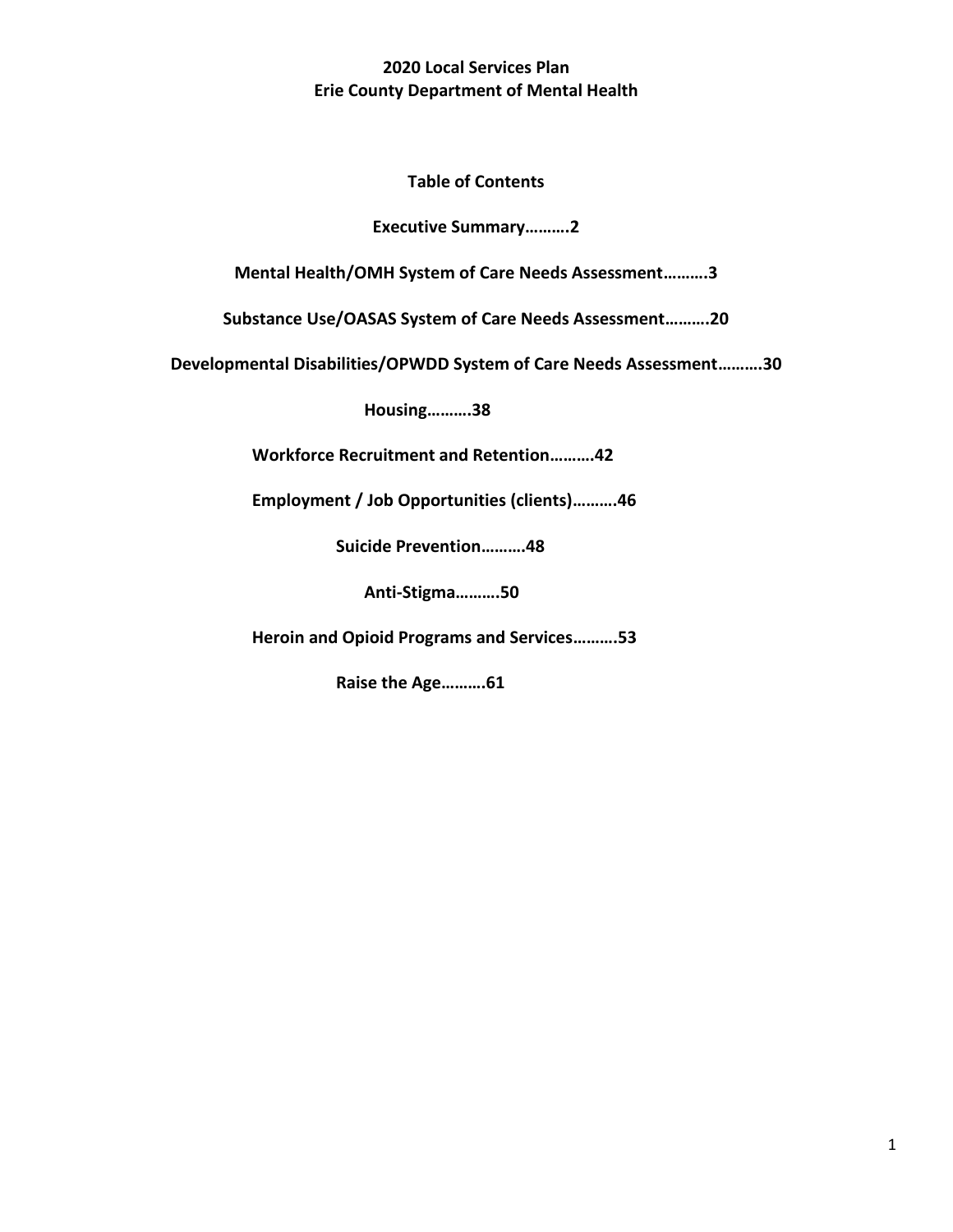## **2020 Mental Hygiene Executive Summary Local Services Plan Erie County Department of Mental Health**

National and Statewide reform efforts in health and behavioral health care continue to shape unprecedented changes in how and where care is delivered, models of accountability, and methods of payment. The changing landscape has created opportunities to establish cross-system, cross-sector partnerships, develop and implement creative strategies to improve outcomes, and has forced the system to make decisions based on data. This can be seen in and across the mental health, substance use, and developmental disability systems of care.

In order to assist in facilitating change that is responsive to the changing landscape of behavioral health and the needs of those whom the provider and support network serve, the Erie County Department of Mental Health (ECDMH) continues to collaborate with its community stakeholders and its partners within the Federal, State, and Erie County government.

In addition to the management and review of existing resources, the Department continues to seek, receive, shape, and procure additional resources. Through the increased utilization of data, various community, regional, and state-wide collaborations, as well as through its existing contractual role, the Department continues to assist in service delivery reform in a manner that supports and facilitates this transformation. A strong example is the collaborative and cross system efforts with the Erie County Opioid Epidemic Task Force which is the core of the ECDMH's response to addressing the opioid epidemic. Through these efforts Erie County has turned the curve and we have seen a 37% decrease in opioid deaths since the peak in 2016.

To this end, several strategies have been established to support and facilitate the state wide and national reforms as well as to address the ongoing opioid epidemic. In each case, these are being implemented and accomplished with the assistance and cooperation of a diverse collaboration of state, regional, and local stakeholders. An abridged listing of which includes:

- Continued analysis of claims and PSYCKES data, the former of which is utilized to predict and mitigate hospitalizations and emergency department presentations; the latter developed as a tool and provided to a collaboration of community stakeholders highlighting selected critical metrics with a goal to improve upon baseline data.
- Involvement in several Erie County Interdepartmental collaborations to address the following: Raise the Age, Opioid Crisis, Children's Medicaid Transformation, Homeless applicants for social services; and implementing a best practice model for Preventive Services.
- Expansion of hospital diversion, community based housing services and supports for those with mental health concerns
- Targeted special allocations to assist provider capacity building to meet the demands of today's environment
- Implementing transitional community care for those recovering from substance use disorder
- Enhanced services for inmates with mental health and substance abuse diagnosis in the County Jail system
- Continued expansion of medication assisted treatment, peer and family support services, drug court and diversionary, and measures to streamline access to substance use disorder treatment

The evolution of the systems of care have also had some unintended consequences. For example, as the population of the Erie County Holding Center and Corrections Facility have declined over the past several years, a greater percentage of individuals held in these facilities are identified as having mental health and substance use disorders. This shift can provide great opportunity to expand our partnership with our jails, law enforcement, and our community providers.

As these and other initiatives progress, a core value across each of these strategies is the importance of sustaining and furthering the development of diverse and multi system community collaborations in a manner that results in positive outcomes for recipients, regardless of payer source, and meeting the desired goals of behavioral health care reform.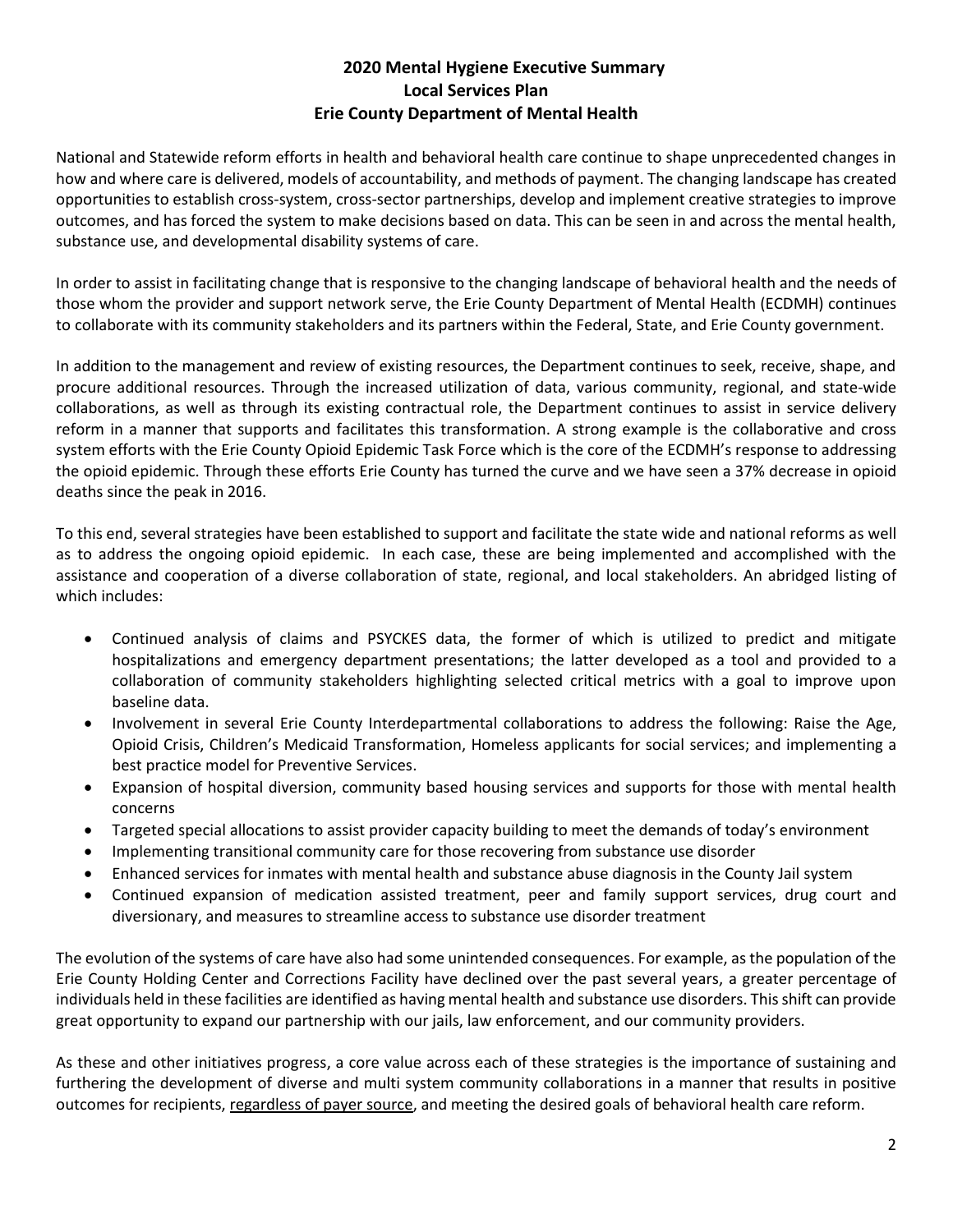# **Erie County 2020 Response to New York State Local Services Plan**

# **OMH (Office of Mental Health) System Needs Assessment**

a) Indicate how the level of unmet **Mental Health Service** needs in general have changed over the past year.

[ ] Improved [x] Stayed the Same [ ] Worsened

Erie County and the community network continues its remarkable work as it seeks to fill gaps, adopt new and more effective practices, and better address the needs of individuals that utilize mental health services. The trend over the past twenty years to shift from institutional care to home and community based services continues to accelerate with behavioral health reform. This has been driven by recipient preference, maximizing an individual's opportunities as well as the need for the system to deliver care in a more effective and affordable way. As NYS continues to transition individuals to lower levels of care in the community, the local service system has been implementing new initiatives and expanding the capacity and scope of services to try to meet the needs of these individuals.

Mental Health needs are evolving and changing, largely because of the shifting of individuals to lower levels of care, and the system has been adapting to these changes. There have been a number of new initiatives over the past several years to address the needs that were created when more individuals moved into the community and some of these initiatives will soon come to pass. The system has been incredibly adaptive to all of the changes, but this does come with challenges and unintended consequences. A positive outcome of all of the changes and adaptation is the impressive collaborations that have been established among providers who have been historically competitive. This is very positive and will likely create a stronger foundation for the future. Considering the challenges and system improvements, and the system changes over time, the level of unmet needs in general have stayed the same.

A summary of the changes and new initiatives that have occurred over the past year follows.

Over the past five years, there has been a significant shift in how services are being provided. There has been a tremendous push for organizations to work collaboratively and the community providers have risen to the challenge. These efforts have been driven by new funding and payment structures from the state or federal government, but many of the collaborations have been initiated without funding.

An example of a funded collaborative effort is the establishment of Certified Community Behavioral Health Centers (CCBHCs). New York State was awarded a SAMHSA CCBHC Planning Grant in late 2015 and received funds in 2016 for demonstration projects. The selected CCBHCs were expected to provide comprehensive community behavioral health services designed to improve access to quality care, reduce emergency department utilization and hospitalizations, and foster diverse health system partnerships. Erie County had three CCBHC providers selected as part of the two year demonstration program. These projects began in July 2017 and are scheduled to end at the end of June 2019. In addition, in the past year, at least one local provider has received a CCBHC expansion grant and another a SAMHSA grant to implement an additional CCBHC. These demonstration projects have provided an array of services to be reimbursed using a Prospective Payment System for Medicaid reimbursement. Funds to the CCBHCs have supported enhanced services. The funding period for CCBHCs is ending and currently there are efforts underway to secure extension or continued funding from the federal government for these projects. The CCBHCs have been very successful in addressing many needs and the ECDMH and community agencies are hopeful that continued funding can be secured.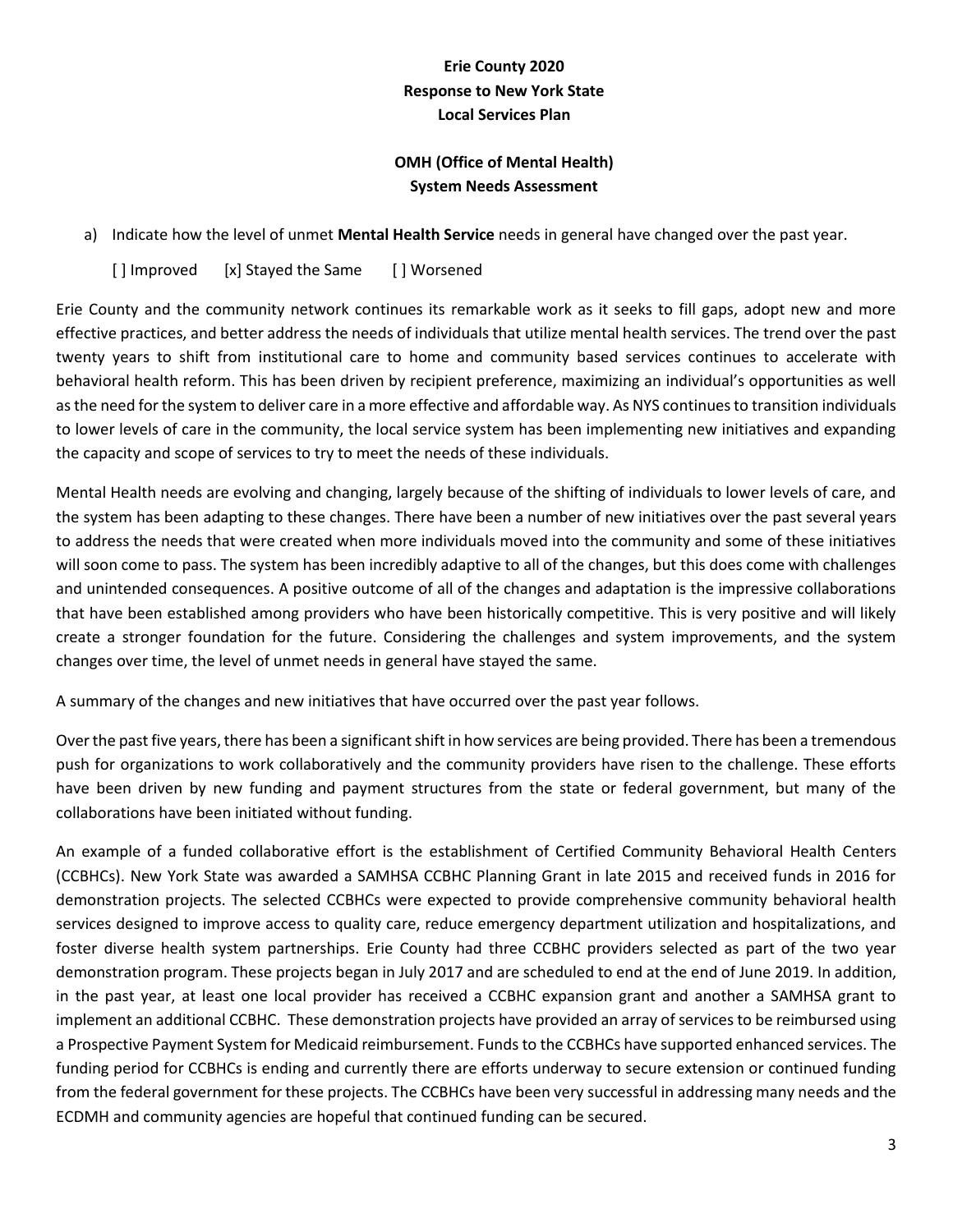Another example is under the umbrella of the NYS Medicaid Redesign efforts. NYS created Behavioral Health Care Collaboratives (BHCC) and awarded funding to organizations throughout the state to transform to a business model of Value-Based Payment, which rewards quality of care and health outcomes, rather than the volume of services they provide. The BHCC selected to serve Erie County is Value Network, with 176 members and affiliates including mental health and behavioral health providers, community based organizations, state agencies, prevention providers, housing providers, hospitals, and shelters. The Value Network has established an advisory board and committees and has started to implement its work plan which includes communications to members and the community, tracking and impacting key metrics, training, and data analytics.

One key component of various system/service level reforms pertains to the Delivery System Reform Incentive Payment Program (DSRIP). DSRIP is shifting from program focused to population level and system level activities. As the DSRIP funds from NYS are expiring in 2020, Millennium Collaborative Care (MCC) has begun to shift its efforts to sustainable strategies focused on: 1) Population Health, 2) Data and Analytics, and 3) Value Based Payments.

Highlights from the work done by MCC over the past year include:

- Integrating Mental Health/Substance Abuse in Primary Care settings. All partners have increased integration along the continuum ranging from establishing agreements between primary care and behavioral health providers to co-locating services. Several behavioral health providers have also changed their policies and procedures to provide physical health services such as behavioral health nurses now drawing bloods for diabetes.
- Support for emergency department and inpatient diversion projects including the Help Center and the Peer Crisis Diversion Program.
- The Metrics Workgroups. Because of the shift from reporting to performance, the Metrics Workgroups have been focusing on using available data to identify high-volume, high impact opportunities for improvement on the performance targets and bringing together the stakeholders in the community who have a role in affecting these targets. The workgroups have made great progress on some key indicators including follow up after a mental health inpatient stay, and will continue to work on other indicators and add new ones over the coming year.

For the coming year MCC will continue to support the integration of behavioral health and primary care. MCC will bring together behavioral health and primary care providers to better understand what information is most valuable for them to receive. Communication is critical, but having the right information in a manageable format, is likely more important than receiving all of the information, which can be overwhelming and unwieldy in a practice setting. MCC will facilitate discussions about what information primary care and behavioral health providers would find most helpful, and will work with them to develop meaningful solutions. MCC is also offering funding to their partners for selected Best Practices and an Innovation Fund to support projects that can address DSRIP metrics. These funds are available through the end of June 2019.

The DSRIP organizations serving Erie County came together to fund the Just Tell One Campaign. The focus of Just Tell One is prevention and early intervention around depression, suicide, alcohol and substance abuse for individuals ages 14-24. This campaign went live in November 2016 and has done some broad scale promotions. Initially this project was funded by both MCC and Community Partners, but funding is now solely provided by Community Partners. With DSRIP funding ending soon, Just Tell One is exploring sustainability options.

The ECDMH has also sought out partnerships and collaborations that could be very powerful to strengthening the system of care. Two notable examples are:

 Urban Oversight Counties Collaborative: Erie County has joined with Monroe and Onondaga Counties to explore how we can work together and plan for service needs in our respective counties. Our three county LGU's have some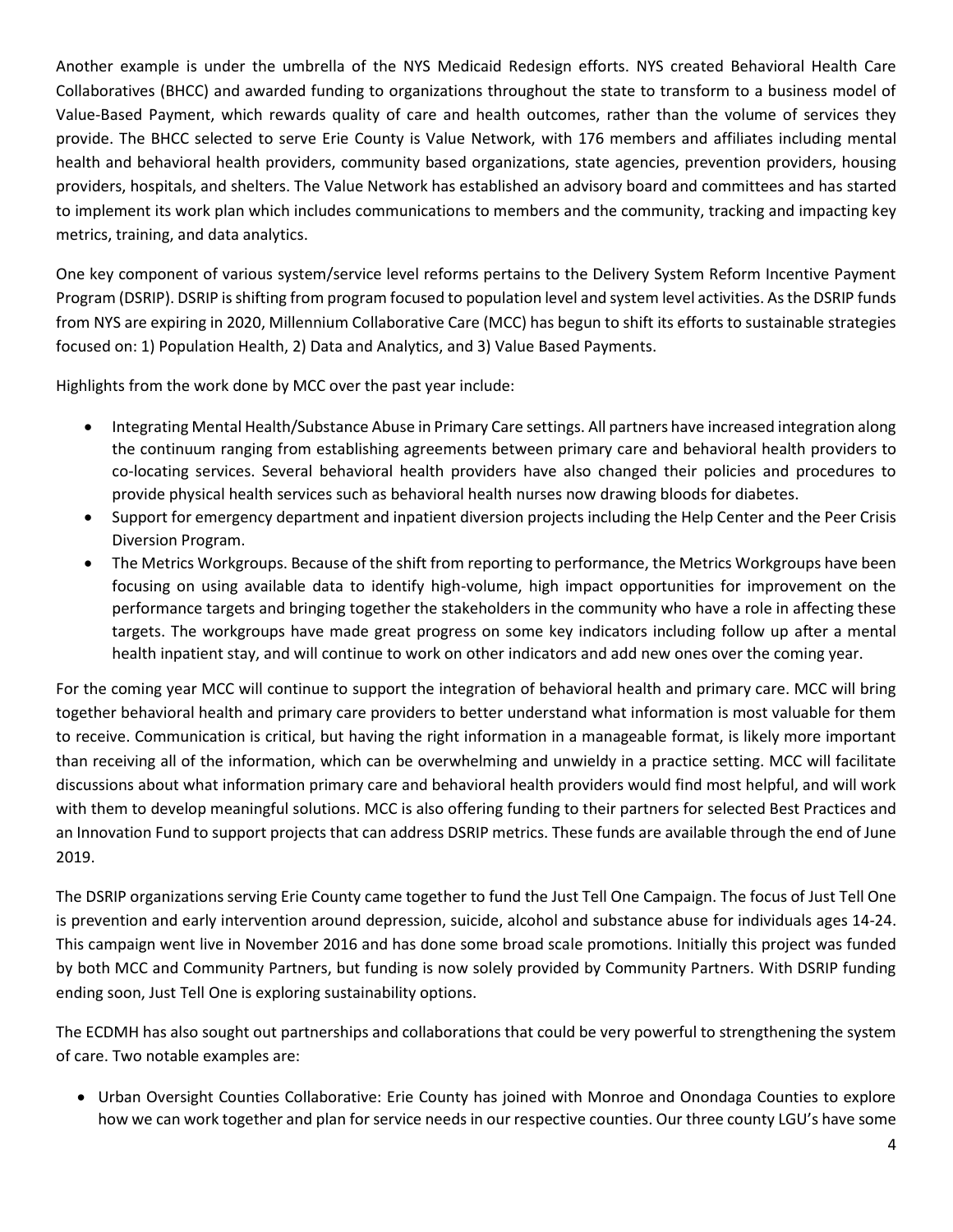unique similarities and have been discussing our shared strengths and challenges and how we can move forward together in the changing environment. The group meets regularly and has identified a number of projects we hope to work on jointly.

 ECDMH has reached out to a major Managed Care Organization to explore a collaboration that would be mutually beneficial to both the LGU and the Managed Care Organization. Through a series of meetings there have been a number of potential opportunities identified. The projects are still under development and hold great promise. The goal of this collaboration is to strengthen the collaborative relationship and explore possibilities to address gaps in care.

In addition to the broad and sweeping collaborations that are being implemented in our community, it is equally important to look at some of the other efforts being rolled out to address more specific needs or areas of concern. The following sections provide an overview of the needs and initiatives being implemented around readmissions, emergency department diversion services, housing, employment, stigma and telepsychiatry.

Readmission rates are an important indicator and can identify gaps in services for individuals utilizing hospital based services and their transition home. Comparing the readmission rates with other large counties across NYS, the Western Region, and Statewide figures, Erie County compares favorably with the other counties on all of the indicators. Erie County's readmission rates have been below Statewide readmission rates for mental health and behavioral health indicators for both 2017 and 2018. The figures do show an increase in Erie County readmissions from 2017 to 2018 for mental health and behavioral health indicators.

| <b>Indicator</b>              |        | Erie   | <b>Monroe</b> |        | Onondaga |        | Albany |        | Western |        | <b>Statewide</b> |        |
|-------------------------------|--------|--------|---------------|--------|----------|--------|--------|--------|---------|--------|------------------|--------|
| <b>Readmission</b>            |        |        |               |        |          |        |        |        |         | Region |                  |        |
| $(30d)$ from<br>any Hospital: | 2017   | 2018   | 2017          | 2018   | 2017     | 2018   | 2017   | 2018   | 2017    | 2018   | 2017             | 2018   |
| MH to MH                      | 9.86%  | 11.1%  | 9.62%         | 11.63% | 14.17%   | 12.35% | 15.67% | 14.7%  | 9.6%    | 10.21% | 12.35%           | 12.1%  |
| MH to All<br>Cause            | 12.71% | 14.34% | 12.5%         | 14.22% | 18.33%   | 16.84% | 19.18% | 17.87% | 12.14%  | 12.81% | 16.15%           | 15.9%  |
| Medical to<br>Medical         | 10.32% | 9.98%  | 10.64%        | 10.67% | 10.29%   | 10.83% | 12.93% | 12.94% | 9.32%   | 9.3%   | 9.6%             | 9.56%  |
| Medical to All<br>Cause       | 10.82% | 10.69% | 11.37%        | 11.44% | 11.27%   | 12.0%  | 14.46% | 14.51% | 9.88%   | 9.95%  | 10.34%           | 10.23% |
| BH to BH                      | 10.22% | 11.56% | 9.87%         | 11.76% | 13.04%   | 13.24% | 15.58% | 15.34% | 9.68%   | 10.67% | 14.1%            | 14.25  |
| BH to All<br>Cause            | 12.85% | 14.79% | 13.35%        | 15.09% | 16.85%   | 17.04% | 19.38% | 18.42% | 12.46%  | 13.57% | 17.88%           | 17.76% |
| All Cause to<br>All Cause     | 11.33% | 11.55% | 11.82%        | 12.2%  | 12.67%   | 13.35% | 15.9%  | 15.78% | 10.49%  | 10.72% | 11.63%           | 11.45% |

Readmissions at 30 days from any hospital are presented below (PSYCKES as of 1/1/2019 pulled 3/19/2019) in the following table.

While avoiding readmissions is obviously important, diverting individuals from unnecessary or avoidable emergency department visits is also essential. With funding from the New York State Office of Mental Health (NYS OMH) the Erie County Department of Mental Health (ECDMH) contracts for and/or is supportive of several diversion services to prevent avoidable emergency department visits and hospitalizations. These services include, but are not limited to:

 Peer Respite Center: This is a peer run respite, designed to break the cycle of repeated emergency hospitalizations by providing the consumer an alternative before a crisis is out of control, which will create a better experience for the consumer in a home like environment. The respite has capacity for five guests at a time and stays are seven days or less. In 2018 the respite served 208 individuals. For those who were able to be contacted at 90 day follow up (68 of 191, 36%), 100% had no emergency department presentations or psychiatric inpatient admissions between discharge from the respite and the 90 day follow up. For those who were able to be contacted at 180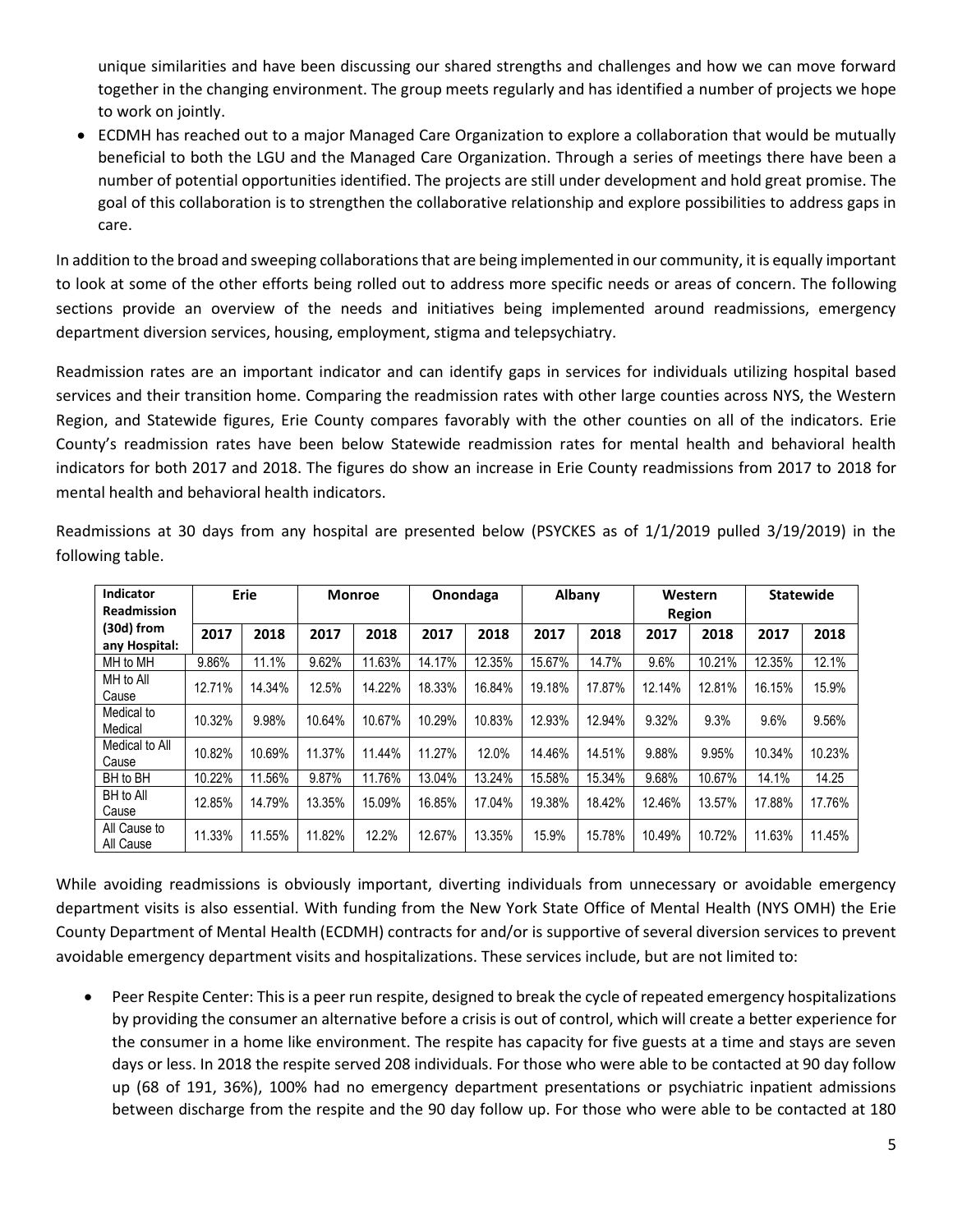day follow up (70 of 144, 49%), 100% had no emergency department presentations or psychiatric inpatient admissions between discharge from the respite and the 180 day follow up.

- Warm Line: The warm line provides peer to peer support by phone to consumers. Warm line staff connects callers to community services/supports to help the caller avoid a mental health crisis which could result in an unnecessary hospitalization. This service is targeted to individuals who are not in crisis or threatening harm to self or others. In 2018 the Warm Line received 3,943 calls, which is a 78% increase from 2017. In 2018 99% of the callers were referred to community services.
- The Help Center: Located on the grounds of Erie County Medical Center and adjacent to the CPEP, the Help Center provides outpatient evaluations for individuals who have the desire to link with mental health services, as well as provide short term assistance for those who may be experiencing a crisis or feeling stressed. Services include, but are not limited to, assessment of anxiety, depression, feelings of hopelessness/helplessness, obsessive thoughts and behaviors, and hearing or seeing things that others do not. ECMC's Help Center opened in December 2017 and operates from 8:00am to 8:00pm daily. Since the opening of the Help Center there have been 987 individual visits. Of these 77 needed to be seen in CPEP due to high lethality concerns or severe mental instability. And of the 77 sent to CPEP, 39 were admitted. The Help Center has been a valuable resource for many community providers including Crisis Services, primary care clinics, law enforcement, shelters, peers, and other treatment providers.
- The Peer Crisis Diversion Program: Now named the Renewal Center, is a peer-operated and peer-staffed retreat for those experiencing a mental health pre-crisis or crisis. This program provides a safe, supportive, nonjudgmental environment that empowers those who are struggling with the principles of wellness and recovery, which can then inform constructive self-care decisions. Services include diversion activities and therapies, linkages to community resources, peer services, education and tools for continued wellness, and advocacy and community outreach. In 2018 174 people presented to the Renewal Center and of these 82% were screened by the RN. For guests that had provided personal information for follow up and data tracking (25), 100% were successfully diverted without a referral to the emergency department, CPEP, or inpatient upon check out from the Renewal Center, 14% attended a behavioral health treatment service appointment within 72 hours, and 83% attended an alternative support service appointment within 72 hours.

During 2018, 19 supportive housing beds were awarded to Erie County Department of Mental Health through NYS OMH reinvestment dollars. The department decided to dedicate these beds to a population with high utilization rates at ECMC. This was to help divert clients from using CPEP for crisis and help teach them about our other diversion efforts.

Access to housing is another significant area of need. According to data in the NYS OMH Residential Program Indicators Report

[\(https://my.omh.ny.gov/analytics/saw.dll?PortalPages&PortalPath=%2Fshared%2FAdult%20Housing%2F\\_portal%2FAdu](https://my.omh.ny.gov/analytics/saw.dll?PortalPages&PortalPath=%2Fshared%2FAdult%20Housing%2F_portal%2FAdult%20Housing&Page=RPI%20Reports) [lt%20Housing&Page=RPI%20Reports\)](https://my.omh.ny.gov/analytics/saw.dll?PortalPages&PortalPath=%2Fshared%2FAdult%20Housing%2F_portal%2FAdult%20Housing&Page=RPI%20Reports) the reductions in occupancy in the higher levels of care (Apartment/Treatment, Congregate/Support and Congregate/Treatment) and the increases in the lower levels of care in SROs and Supported Housing are evidence that movement through the system is happening. Percent of occupancy by housing program types is shown in the following table.

| <b>Program Type</b>                         | 2017   | 2018  |
|---------------------------------------------|--------|-------|
| <b>Apartment Treatment</b>                  | 96.6%  | 89.5% |
| Congregate/Support                          | 140.5% | 85.2% |
| Congregate/Treatment                        | 96.3%  | 95.0% |
| <b>SRO Community Residence</b>              | 92.6%  | 94.4% |
| <b>Supported Housing Community Services</b> | 91.5%  | 92.2% |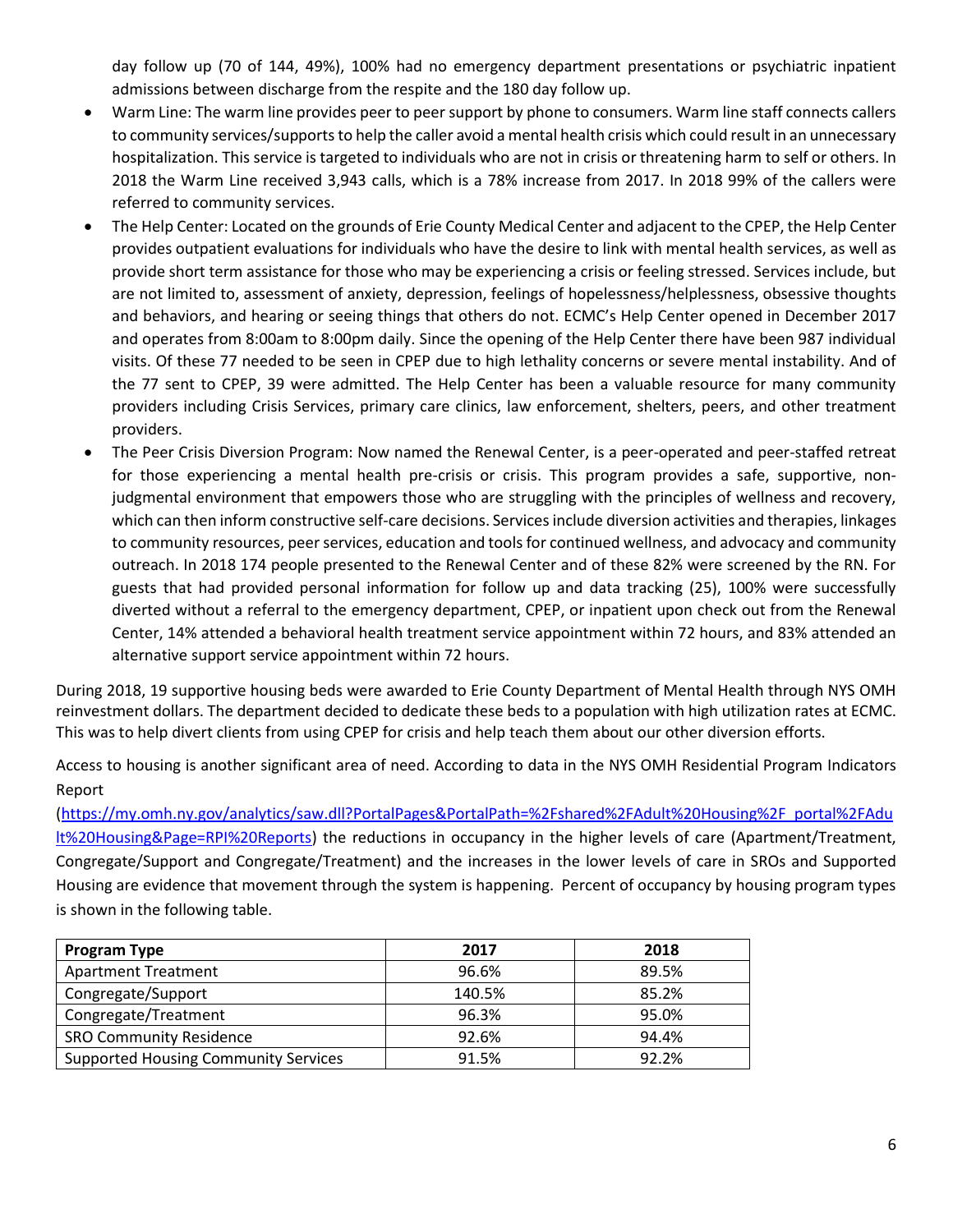In 2018, ECDMH received 20 new treatment apartment beds and 19 supported housing beds to support the reduction of medical spending for the area by targeting high utilizers of local hospitals and Emergency Departments. Utilization of these beds includes regular meetings and discussion about appropriate referral with ECMC and CPEP.

One particular area of concern is providing continued and effective services to those transitioning to the community from State Psychiatric and long-stay residential care centers for adults (RCCA). The NYS 2019 fiscal year budget continues to reflect a reduction in State Operated Services, impacting some of the most vulnerable recipients of mental health services in the county and region, and an increase in funds going to less costly community based services with an emphasis on integration to the community. The RCCA of the Buffalo Psychiatric Center (BPC) is currently licensed for 25 beds and has been steadily decreasing occupancy to reflect goals set by the state budget. For individuals transitioning out of a state operated facility, additional services, possibly clinical, will still be needed to make a successful transition into the community.

To supplement the decrease in state operated psychiatric inpatient services and address concerns of reduced supports, the state has provided an additional 31 Supported Housing units within the community and increased community-based services to create availability and support within the local licensed and supported housing network. As of January 2019 these supported housing slots are now almost full and creating greater access for mental health clients that need a higher level of care.

Examples of some initiatives implemented in Erie County to help individuals transition from higher level services to lower levels of care include:

- Buffalo Psychiatric Center Reintegration Program: This program provides targeted in-reach to long stay individuals at the Buffalo Psychiatric Center (BPC) to support them in their transition and eventual reintegration into the community. This population includes long stay individuals who may have significant medical comorbidities, limited independent living and social skills, complex cognitive impairments, criminal justice histories and significant substance abuse disorders. This program provides multidisciplinary interventions by a nurse, occupational therapist, occupational therapy assistant, and peers. The BPC Reintegration Program also collaborates with housing providers, medical, community services, and other organizations to help the individual successfully transition to independent living in the community. In 2018 this program served 67 individuals, up from 53 individuals served in 2017. For individuals served in 2018, at 6 months or more post discharge from BPC: 79% have maintained community reintegration; 79% have had no psychiatric emergency room presentations or psychiatric inpatient admissions; 47% have completed at least one employment, vocational or volunteerism goal; 82% have had at least one primary care visit; and 88% report improvement in independent living skills.
- Mobile Transitional Support Teams are a Reinvestment initiative providing a professional and peer team to consumers discharged from psychiatric inpatient care. These teams work with the facility and consumer prior to discharge to identify consumer wishes and needs and continues during the period of transition to ensure that engagement in community services has occurred. The team provides clinical services and peer supports during non-traditional hours including weekends when gaps in care are otherwise more likely.
- Collaboration between hospitals and community providers: We are seeing considerable improvements in the collaboration between hospital and emergency department discharge staff and community providers to facilitate follow up appointments in order to meet the 7-day follow up metric. As the system evolves, new collaborations have been created and are coming up with meaningful and creative strategies to help support individuals through transitions.

ECDMH is also presently collaborating with NYS OMH and a community provider to provide a program that will support individuals who are transitioning to the community from Community Residences or Treatment Apartments. Not only is it anticipated that these enhanced supports will lead to more successful transitions, but also supports the transition of individuals from licensed Single Room Occupancy facilities to more community based care, in turn providing greater access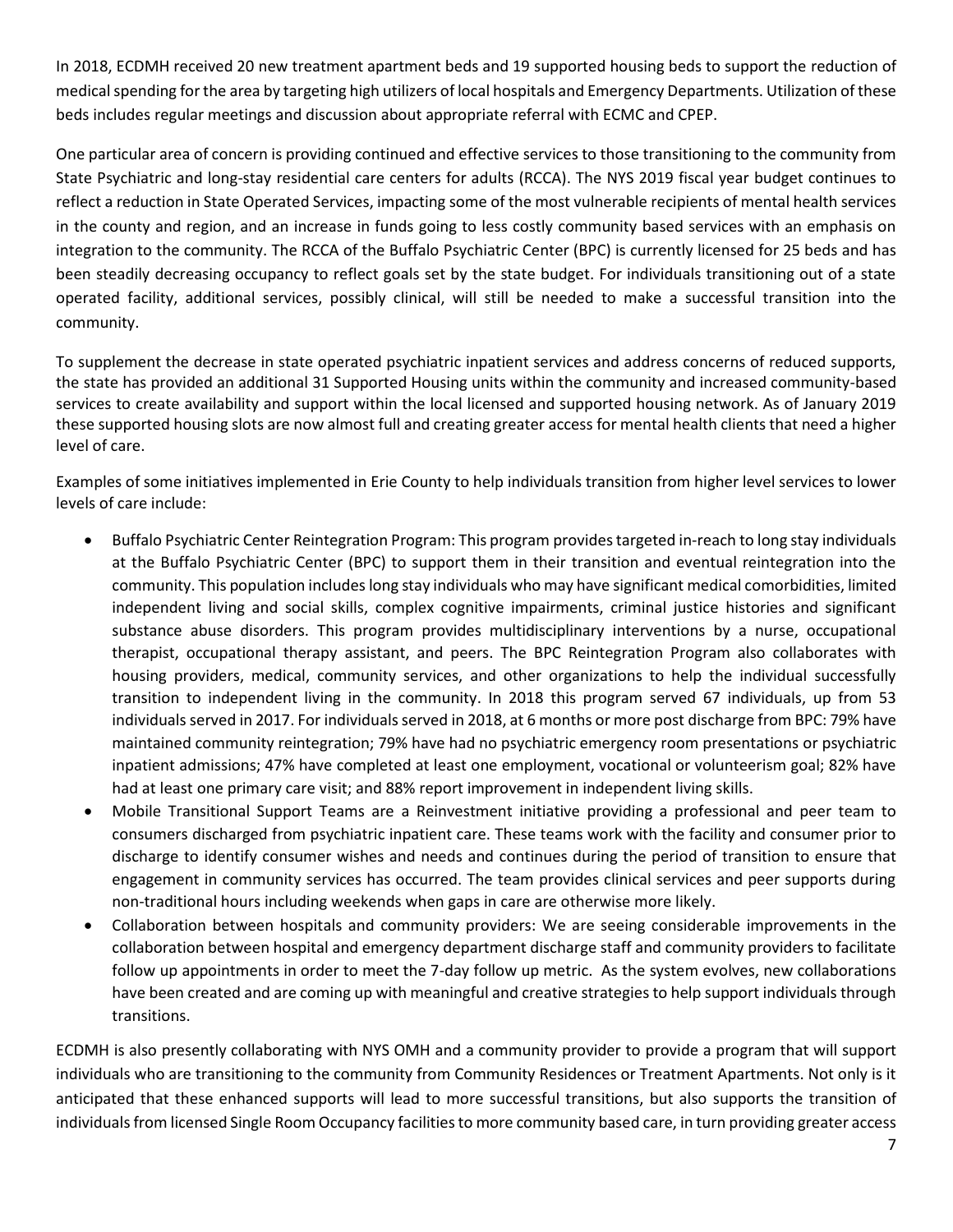to others in need of SRO or higher level of care. The team has a CASAC, Occupational Therapist, peer and a nurse to help put together personal support plans to aid in the client's transition process.

Another critical community transition occurs as individuals are discharged from CPEP. The ECDMH had identified gaps in this process and as a result is facilitating a workgroup to improve communication to and from health home care management for individuals discharged from CPEP. In collaboration with the Erie County Medical Center Corporation (ECMCC) and the three lead health homes in Erie County, the goal, is to ensure notification to and timely follow up from the individual's health home care manager. To date, significant and tangible improvements in communication protocols and practice have occurred.

As a contracted provider of Homeless Housing from the United States Department of Housing and Urban Development (HUD), the ECDMH, along with the collaborative efforts of the network of providers offering homeless housing, the Homeless Alliance of Western New York and other stakeholders, significant strides have been made towards ending chronic homelessness in Western New York. ECDMH works collaboratively with the area's homeless services providers to try to ensure homelessness is brief, rare, and non-recurring in Erie County. This involves attendance at bi-weekly outreach meetings and taking referrals for homeless housing through the coordinated entry system.

Because of strong partnerships with community agencies, contracted HUD Continuum of Care (CoC) programs now have the opportunity to partner with local Housing Authorities for access to 'set aside' vouchers available to those enrolled through the Continuum of Care. This partnership with the local CoC also provides facilitated linkages to Erie County Head Start Programs and the Community Action Organization of Buffalo and Erie County to ensure homeless children and families receive priority when applying for services for childcare and education through Head Start.

Compounding the housing access and homelessness problems in Erie County, we continue to see rising rents and increasing costs for housing. Buffalo is experiencing a revival including the renovation of many older buildings being converted to market rate and upscale apartment rentals. These conversions, along with an increased demand for housing in many parts of the city, are leading to rent increases that exceed those that would normally be expected by inflation alone. While this is good for the property owners, it poses significant challenges for our Supported Housing providers in Erie County. Provider agencies consistently report to us the impact of rising rents and the resulting difficulty they encounter while searching for appropriate and affordable housing for individuals. The Supported Housing per bed rate remained flat for several years with some modest increases more recently. In the 2018-2019 NYS Budget there was a \$300 increase in the per bed rate. This was very welcomed and appreciated, however based on our analysis, it still falls short of what is needed to provide this service. The ECDMH will continue to advocate for further increases to the per bed rate that is commensurate with costs for appropriate and affordable housing.

The housing resources available in Erie County are limited and as individuals transition from higher levels of care into the community, and step down to lower levels of care within community placements, more attention is placed on length of stay and gaining full independence. Overall, including all housing resources, 60% of individuals served had lengths of stay (LOS) greater than 2 years in 2018. Program types that had increases in the percentage of individuals with lengths of stay greater than 2 years included Congregate/Support, SRO Community Housing and Supported Housing Community Services. Some of this increase could be contributed to the reduction in RCCA beds. The following table shows the number of beds available, LOS greater than 2 years, median LOS and discharges during the timeframe by program type for 2017 and 2018. (NYS OMH Residential Program Indicators Report [\(https://my.omh.ny.gov/analytics/saw.dll?PortalPages&PortalPath=%2Fshared%2FAdult%20Housing%2F\\_portal%2FAdu](https://my.omh.ny.gov/analytics/saw.dll?PortalPages&PortalPath=%2Fshared%2FAdult%20Housing%2F_portal%2FAdult%20Housing&Page=RPI%20Reports) [lt%20Housing&Page=RPI%20Reports\)](https://my.omh.ny.gov/analytics/saw.dll?PortalPages&PortalPath=%2Fshared%2FAdult%20Housing%2F_portal%2FAdult%20Housing&Page=RPI%20Reports)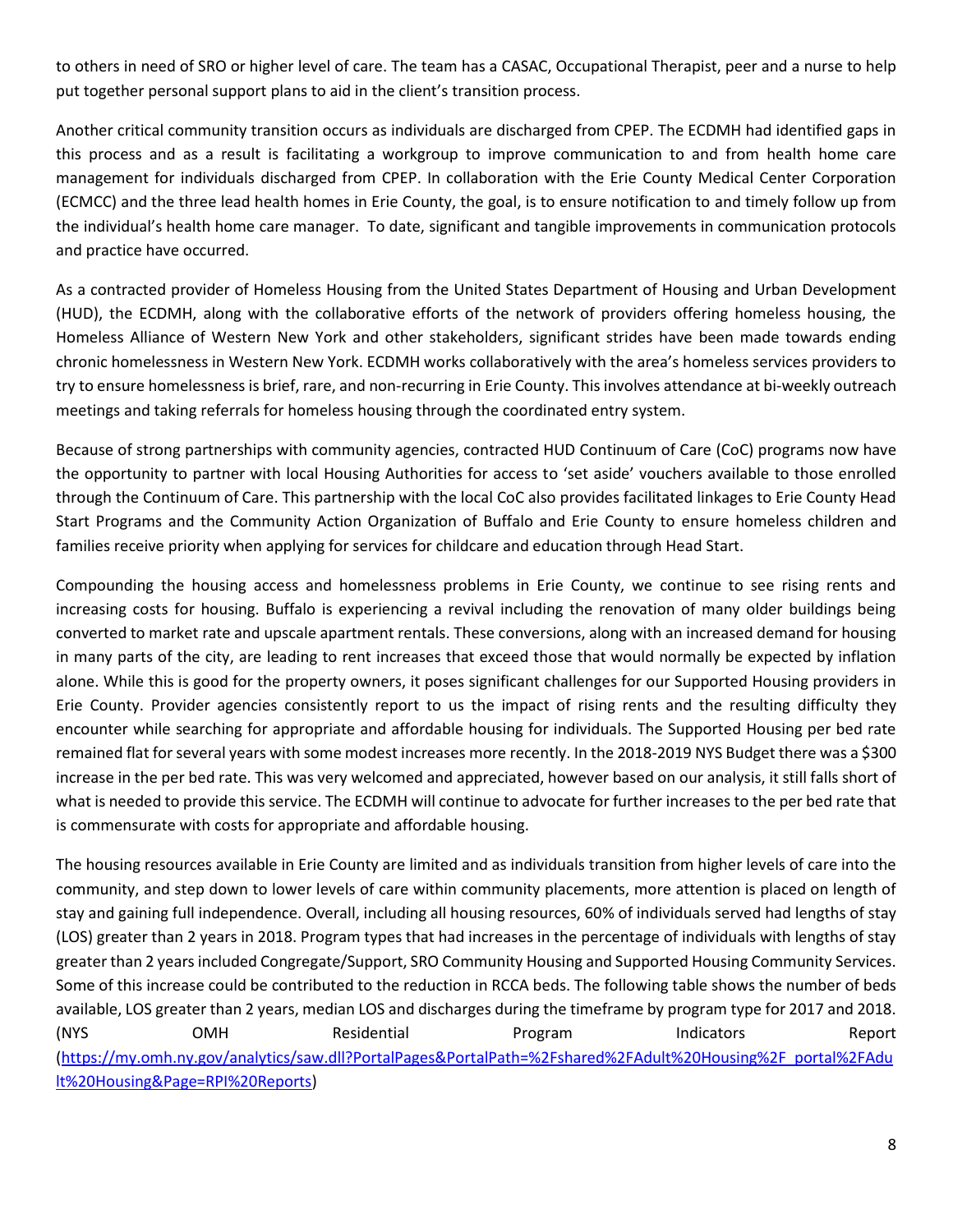| <b>Program Type</b>                      |      | # of<br><b>Beds</b> | % LOS $> 2$<br>years | <b>Median LOS</b><br>(days) | <b>Discharges</b><br>during<br>timeframe |
|------------------------------------------|------|---------------------|----------------------|-----------------------------|------------------------------------------|
| Apartment/Treatment                      | 2017 | 305                 | 52.9%                | 795                         | 89                                       |
|                                          | 2018 | 325                 | 42.9%                | 636                         | 130                                      |
|                                          | 2017 | 60                  | 50%                  | 788                         | 104                                      |
| Congregate/Support                       | 2018 | 60                  | 63.9%                | 1,063                       | 91                                       |
|                                          | 2017 | 261                 | 44.4%                | 581                         | 146                                      |
| Congregate/Treatment                     | 2018 | 261                 | 42.0%                | 540                         | 141                                      |
|                                          | 2017 | 305                 | 54.5%                | 1,038                       | 23                                       |
| <b>SRO Community Residence</b>           | 2018 | 305                 | 73.4%                | 973                         | 50                                       |
| Supported<br><b>Housing</b><br>Community | 2017 | 980                 | 61.3%                | 1,118                       | 200                                      |
| <b>Services</b>                          | 2018 | 1,000               | 66.6%                | 1,195                       | 204                                      |

Ultimately, to facilitate movement through the levels of care there is a need for more affordable housing in the community to receive individuals transitioning from the Supported Housing program and a greater emphasis on empowerment. One example of the work being done to help transition individuals to independence relates to employment. Employment for participants in OMH and HUD housing services is something that the ECDMH has been working with agencies to improve. Employment, as a critical social determinant of health, can be very empowering and can increase feelings of wellbeing as well as be an important element in treatment. In late summer 2017 the ECDMH established the Good Work! ECDMH Employment Taskforce to improve employment outcomes for housing programs contracted through ECDMH. The Taskforce seeks to change the mindset that people with serious mental illness (SMI) cannot work and promote a culture of workforce development that 1) identifies employment goals/interests, 2) provides community resources, 3) guides clients towards meaningful employment, and 4) promotes community independence; all while meeting the 20% HUD benchmark of connecting clients towards employment. The Taskforce developed and implemented a Workforce Development Tool which is now being used with HUD and OMH Supported Housing clients. The tool includes locally available resources to help a client to attain employment goals. Over the past year over 900 assessments have been completed with approximately 20% of clients expressing an interest in employment and education goals. In addition, the Good Work! Taskforce hosted a peer speaker summit to promote employment in Fall of 2018 and collaborated with various mental health community agencies that host an annual Mental Health Awareness Day and Flash Mob in May 2019 to offer another peer employment speaker panel to inspire individuals to pursue educational and employment goals. Moving forward the Good Work! Taskforce will be working to gather follow up data from the tool to assess changes in interest over time, use of the resources, and education and employment outcomes.

In addition, the ECDMH has recently begun a collaborative planning phase to explore additional means of improving low employment rates for those recipients of services with serious mental illness and/or co-occurring substance use related disorders. While it is too soon to provide any meaningful information, it is envisioned that the efforts of the workgroup will lead to initiatives to help address this issue.

Another challenge faced by individuals with mental illness is stigma. Stigma can affect access to housing, employment, access to medical and mental health services, and well-being as well as many other areas of a person's life. Often not discussed but very real, is the impact stigma has on recruitment of a qualified workforce to the field.

Stigma around mental illness continues to be a challenge for those effected. New York State took a bold step to increase awareness when they implemented a voluntary tax check-off program in 2016. In 2017 they awarded \$75,000 to organizations throughout NYS to combat stigma. NYS OMH has not yet announced awardees for 2018. Locally, the ECDMH, in partnership with sixteen (16) other organizations, founded the Erie County Anti-Stigma Coalition to stop the stigma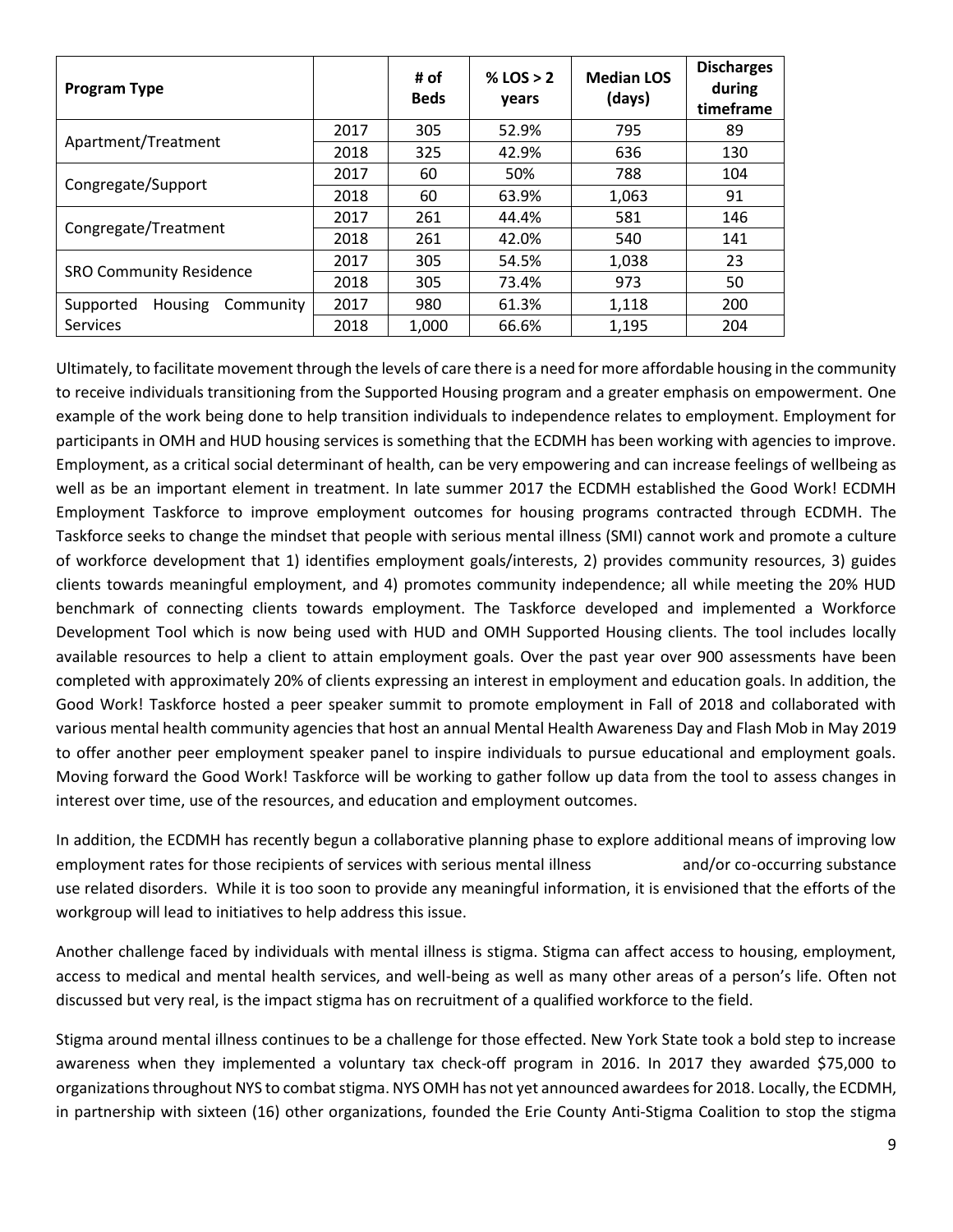surrounding mental illness. The Erie County Anti-Stigma Coalition has created a highly interactive website <https://letstalkstigma.org/> and is creating a community conversation about mental illness and stigma. A broad media campaign is also underway. As of April 3, 2019, 1,577 people have signed up and taken the Pledge to End Stigma. The Coalition did a baseline and follow up survey and found that while the majority of attitudes towards mental health and illness have not changed significantly, the level of comfort people have in discussing their own mental health issues has improved. ECDMH will continue to be an active member and funder of the Anti-Stigma Coalition in the coming year.

While stigma can limit access to care, we also know that staffing shortages and transportation are also frequently cited barriers to care. In the ECDMH Provider Survey conducted in January and February 2019 staffing and transportation were identified as areas of the most significant needs and gaps related to the mental health system of care. A recipient survey conducted by the ECDMH in the Fall of 2018 included questions about barriers to accessing care. Transportation was identified as a barrier by 31.5% of respondents. The recipient survey also asked about the primary means of transportation to their behavioral health appointments. Bus/subway was the most common response (43.9%). Other responses were: drives self (28%); Medicaid cab/van (19.6%); get a ride (7.5%); and ride sharing (0.9%). Ride sharing has frequently been discussed as a potential solution to the transportation issue, but this was not reflected in the recipient survey. Uber medical is starting to be used by agencies in the county and this will be something we will monitor and assess going forward.

Some staffing issues of significant concern have been identified by providers and recipients. For instance, greater access to a psychiatrist and greater access to mental health outpatient services were identified as the most important services needed in our community by those that completed the ECDMH recipient survey. According to input from our providers throughout the year, access to psychiatrists and other providers continues to be very challenging. Telehealth, telemedicine, and telepsychiatry are strategies that can be used to overcome this barrier and other related barriers. Telepsychiatry can also be beneficial to a mental health care delivery system, when on-site services are not available or would be delayed because of distance, location, time of day, or availability of resources. In the Provider Survey conducted by the ECDMH in early 2019, 37% of clinical service providers reported that they have implemented telemedicine/telepsychiatry and 10% expect to implement telemedicine/telepsychiatry by the end of 2019. Seventeen percent of respondents to this question stated that they are waiting for more information from NYS regarding reimbursement before planning to implement telemedicine/ telespsychiatry. New regulations from the NYS OMH are expected to greatly facilitate this evolving resource. This is a significant shift over the past year and promising as a strategy to increase access to care.

Telemedicine/telepsychiatry is one strategy to address the critical shortage of mental health professionals, but it's not the only one. Increasing the number of students being trained is another. The Lee Foundation currently offers psychiatry and psychiatric nurse practitioner scholarships through the University at Buffalo and D'Youville College. Last year these efforts were expanded and the Lee Foundation awarded the University at Buffalo with a grant to create a doctoral psychology internship program. Since there is a lack of accredited internships in western New York, the Lee Foundation believes this new program will provide psychology students the opportunity to remain in Buffalo to complete their degree. Also, the Lee Foundation is partnering with Bring Change 2 Mind, Glenn Close's foundation, to launch a national campaign targeted at college age students. A PSA will run from May 2019 to January 2020 to encourage students to consider a career in mental health. A website [\(www.mentalhealthjobs.org\)](http://www.mentalhealthjobs.org/) will provide resources on mental health professions, scholarship opportunities, loan forgiveness and stories from the field. The ECDMH also funds a Forensic Fellowship Program in partnership with University Psychiatric Practice (UPP) to train psychiatrists to work in correctional settings.

Workforce recruitment and retention was identified most frequently as the most significant need and greatest gap in the mental health system of care. Incidentally, it was also identified as the most significant need and greatest gap in the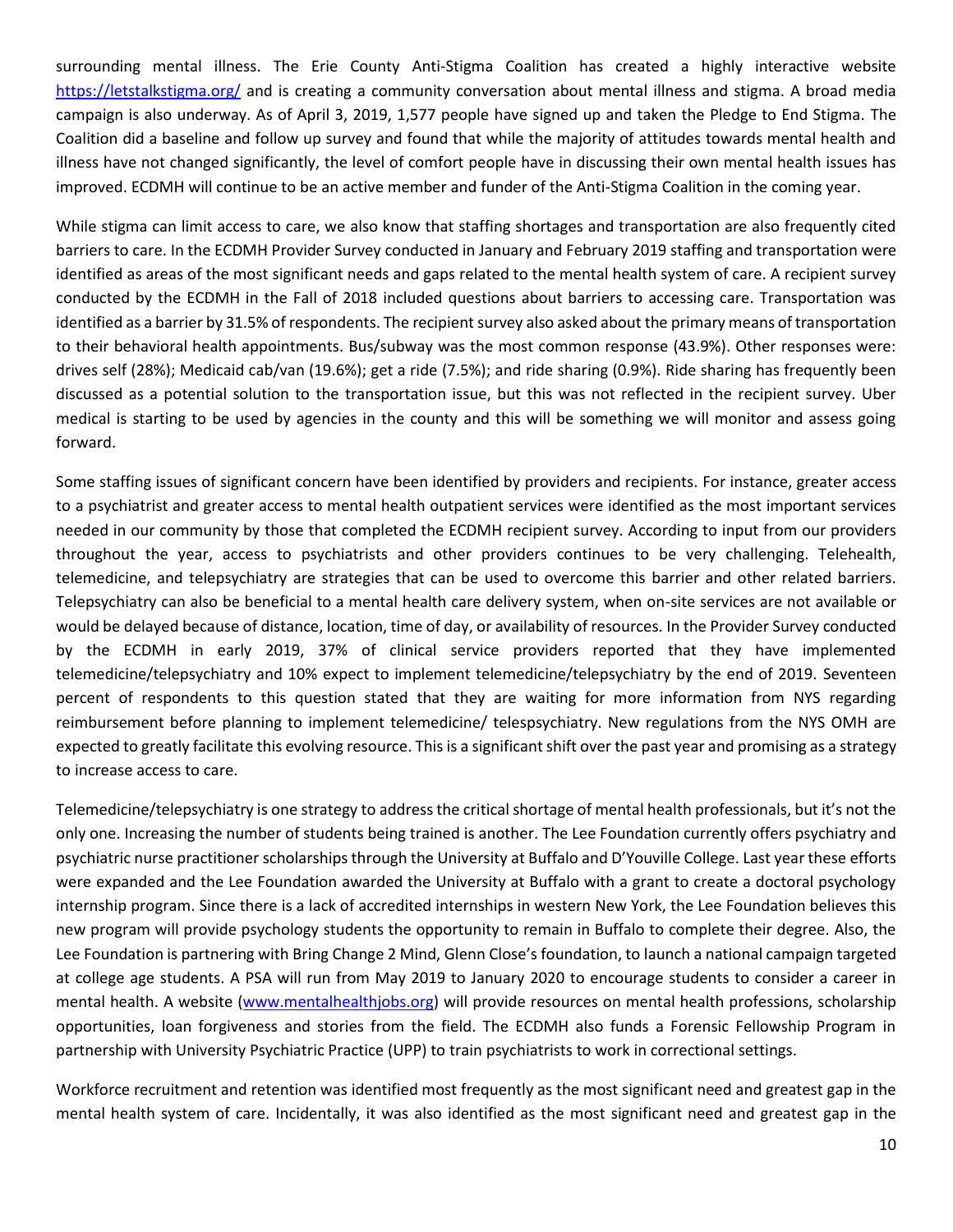developmental disability system of care and the second highest in the substance use disorder system of care. There are discussions and initiatives happening at the agency, county, regional and state levels to address workforce. Locally, in late 2017 a group from the Intellectual and Developmental Disabilities (IDD) sector launched what is now known as the Building Careers in Human Services Committee. The committee now includes representation from the developmental disability, mental health and substance use provider communities as well as area colleges. They have been meeting regularly with a mission of promoting new ideas about the Human Services industry to attract a motivated, career driven workforce. In April 2019 the Committee held a symposium that approximately 40 local OMH, OASAS, and OPWDD providers attended to collaborate on ideas for recruitment and retention of employees. Area providers were very interested in working collaboratively on these topics. Analysis of the information discussed at the symposium will focus on opportunities to promote careers in human services, determining barriers to be overcome, and resources/pathways to achieve the vision of a shared message.

Recognizing the impact of workforce retention issues on the field and recipients of services, the ECDMH offered the four (4) lead agencies of the local BHCC an opportunity for a workforce retention grant. As of this writing, the components of this effort are being finalized.

Creating opportunities where individuals can access care, where they may interact with other parts of the system, can be an effective strategy for engagement. One example includes the work done by the ECDMH Forensic Unit in the Erie County Holding Center and Erie County Correctional Facility. It should be noted that there are some newly identified trends in the jail population in Erie County. The average daily census in the county jails (holding center and correctional facilities) dropped 17% from 2016 to 2018. In 2016 the Forensic Unit was seeing 44% of the jailed population. In 2018 the Forensic Unit served 57% of the individuals who are in the custody of the Erie County Holding Center and Correctional Facility. Simply put, while the number of people in the county jail system has decreased, the number and percentage of individuals needing mental health and/or substance use services has increased. To meet the growing needs the Forensic Unit was instrumental in establishing specialty housing units within the facilities to best meet the needs of individuals with mental health disorders and also conduct groups to discuss the unique needs of veterans, those with substance abuse disorders, and individuals with co-occurring disorders, to name a few. The Forensic Unit also provides discharge planning to assist these individuals in transitioning back to the community and linking them to needed services. The ECDMH Forensic Unit continues to work to increase access to services within the Holding Center and Correctional Facility as well as strengthen the discharge planning to assist with transitions back to the community. A Re-Entry Resource Center is currently being developed to support the transition of individuals who are being released from the county jail system back into the community.

An upstream point of access, prior to an individual with mental illness being held in the Holding Center or Correctional Facility, is with law enforcement. Crisis Services has implemented Critical Intervention Training with 13 law enforcement agencies to help divert these individuals from the emergency department and/or jail and link them to treatment. The ECDMH sought and was awarded a grant from the Substance Abuse and Mental Health Services Administration (SAMHSA) to expand the number of local jurisdictions that can be trained and also provide a more intense case management intervention for individuals in the community, entitled the Erie County Early Diversion Enhancement Program for Adults with Co-Occurring Disorders. The project will utilize the MISSION-Vet (Maintaining Independence and Sobriety through Systems Integration, Outreach, and Networking for Veterans) model as an integrated set of evidence based practice that incorporates Critical Time Intervention (CTI), case management, Dual Recovery Therapy, Peer Support, and Trauma Informed Care as the core treatment elements. The grant funding period is 9/30/18-9/29/2023. This grant has a primary focus on expanding Crisis Intervention Training (CIT) to law enforcement as well as provide community based care management to high risk individuals who come into contact with the criminal justice/ law enforcement systems to facilitate a reduction in unnecessary hospitalizations and arrests.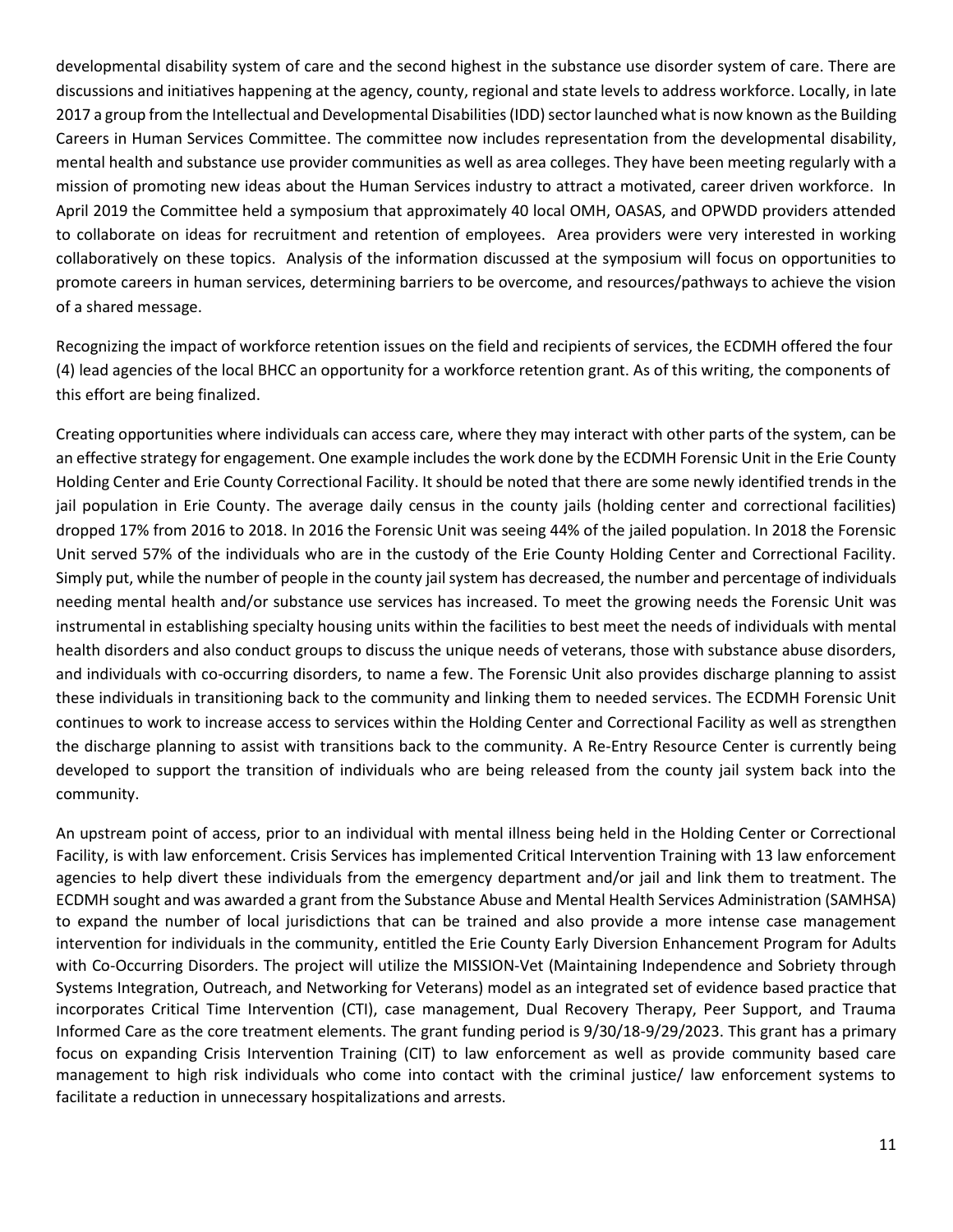In addition to the initiatives in place to address the needs of the adult population affected with mental illness, there are a number of initiatives that more specifically target children, youth, and families. Behavioral Health and cross system services and supports targeted to children and youth continue to demonstrate positive results with at risk Erie County youth. In collaboration with the NYS Offices of Health, Mental Health and Children and Family Services, Erie County has developed service and fiscal models which effectively and efficiently serve those youth who are identified as high risk for out of home placement, hospitalization or juvenile justice system involvement. Involved youth and families receive high intensity case management and care coordination by service providers who have small caseloads to allow for their increased frequency of involvement and coordination of care with families.

As a recipient of Federal funding that started in 2004, Erie County has long established its system of care and High Fidelity Wraparound (HFW) service, which is a nationally recognized best practice. Erie County has expanded and maintained these services well beyond the cycle of the initial grant. Spawning from the success of High Fidelity Wraparound, an interdepartmental collaboration with Erie County Department of Social Services includes an initiative to expand HFW to include Preventive Services. Through the Erie County Department of Social Services, this expansion will add an additional 576 slots providing an overall HFW capacity to serve over 900 families. The purposes of these services are: 1) averting a disruption of a family which will, or could, result in placement of a child in foster care, 2) enabling a child who has been placed in foster care to return to his/her family at an earlier time than would otherwise be possible, or 3) reducing the likelihood that a child who has been discharged from foster care would return to such care. The primary goals of the Erie County Children's System of Care include maintaining children in the community with their families, reducing out-of-home placements, facilitating the early return of children and youth already placed out-of-home by increasing access to community based services, utilizing an individualized care model with an evidence and strength-based approach and assuring active parent involvement at all levels of a multi-departmental collaboration (Social Services, Mental Health, Juvenile Justice). In 2020, the Children's System of care High Fidelity Wraparound contracts will shift to the Erie County Department of Social Services. Referrals to High Fidelity Wraparound will continue to flow though the Erie County Children's Single Point of Access (SPOA).

Erie County participation in other System Transformation Efforts and Initiatives Include:

**Health Homes Serving Children (HHSC):** Was implemented in December, 2016. While the integrated coordination of physical and behavioral health care and communication with the various children's health homes serving Erie County continues to unfold, local partners work efficiently to coordinate an appropriate level of identified/needed services for children and families. The Children's SPOA triages referrals and, when appropriate, refers families to Health Homes through the Medicaid Analytics Provider Portal (MAPP). The Children's SPOA also prepares Health Home referrals on behalf of Erie County Department of Social Services. Starting April 1, 2019 the Children's SPOA will no longer make eligibility decisions regarding HCBS Waiver referrals, instead that function has transitioned to the Health Homes or the Independent Entity called C-Yes. The Children's SPOA will continue to collaborate with all partners serving the highest risk/highest need youth and their families in their home, school and community.

**Multi Systemic Therapy (MST):** Is an intensive family and community based best practice treatment program that focuses on the environment of chronic juvenile offenders – their homes, families, schools, teachers, neighborhoods and friends. In 2018, MST reported to ECDMH that of 77 participants, 69.7% completed the program without a negative event (new or further juvenile justice activity) and 89.4% of the youth served remained in their home/community. These generally positive outcomes are very similar to what was reported in 2017.

**Child Protective Services (CPS) Collaborative:** Endeavor Health Services (a contract agency of Erie County Department of Mental Health) and Erie County Child Protective Services (CPS) established a collaborative project designed to enhance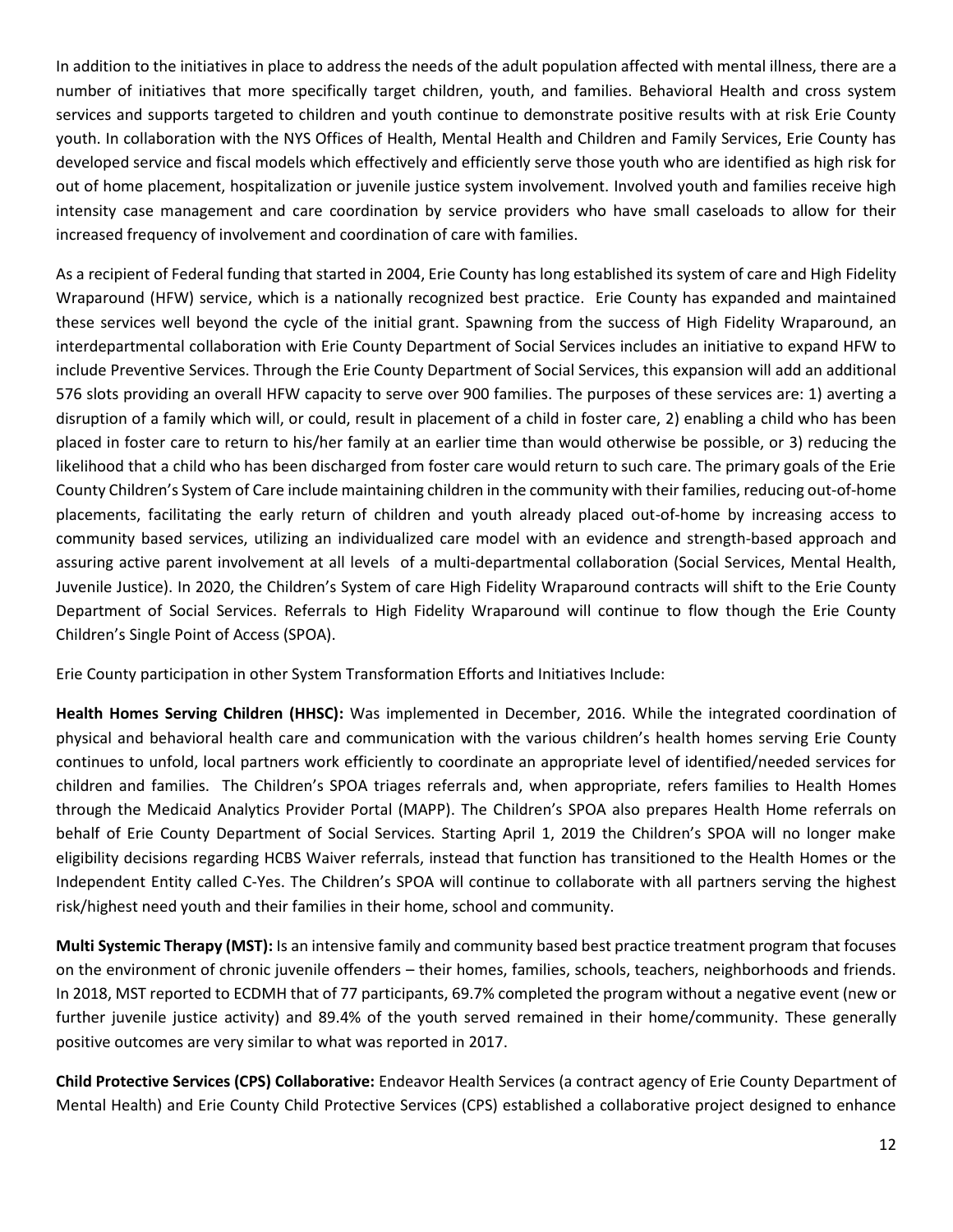treatment to adult caregivers and parents experiencing mental illness and/or chemical dependency, and whose children are identified as being at greater risk of harm or out of home placement. Included are families with a history of multiple CPS referrals, families with known or suspected history of mental illness and/or chemical dependency, families with children under the age of 5 who also may have special needs, parents with a lack of understanding of the children's needs, parent history of child maltreatment in their family of origin, young or new parent, history or current transient lifestyle, etc. Endeavor Health Services provides support to Erie County CPS staff and interventions to families including screening adults and youth for mental health or chemical dependency issues, conducting drug testing, making recommendations for further assessment and treatment, making referrals to appropriate and needed community treatment services, and short term follow up on referrals made.

Since the inception of the program in 2015 the following demonstrates the growth and success of the assessments completed and referral for services:

| <b>Data Collected</b>                                      | 2015          | 2016 | 2017 | 2018 |
|------------------------------------------------------------|---------------|------|------|------|
| # of referrals received YTD                                | Not collected | 706  | 1793 | 2570 |
| # of home visits made YTD                                  | 203           | 312  | 741  | 723  |
| # of screenings completed                                  |               |      |      | 1187 |
| <b>YTD</b>                                                 | 217           | 370  | 1005 |      |
| # of children and adults with a positive screen YTD        | 29            | 233  | 660  | 816  |
| # of referrals made by the clinician YTD                   | 28            | 182  | 440  | 512  |
| # of training sessions provided to child welfare staff YTD | 1             | 9    | 10   | a    |

**Homeless Services Collaborative:** Since the expansion for the CPS Collaborative to Homeless Services in 2018 Endeavor Health Services has expanded services to individuals who not only exhibit mental health concerns but to all individuals who become part of the Homeless Services continuum. The expanded goal of the program is meant to proactively screen and provide linkages for individuals who are in need of housing, who tend to be an underserved population, as opposed to reactive assessment. Individuals with mental health and substance abuse issues have a higher rate of homelessness, with those who are homeless struggling to receive the treatment they need Assessments for all individuals will allow for timely needed referrals where indicated.

The following are the objectives of this program:

- Increase access to professionals with expertise in the field of mental health and co-occurring behavioral health
- Provide screening for adults and who may experience mental illness or co-occurring behavioral health issues
- Start the assessment process in order to help engage the client in services
- Provide appropriate recommendations and referrals for treatment

|                                                                   | 2018 | 2018           | 2018 | 2018 |
|-------------------------------------------------------------------|------|----------------|------|------|
| Data Collected as of Q1                                           | Q1   | Q <sub>2</sub> | Q3   | Q4   |
| # of referrals received YTD                                       | 27   | 53             | 112  | 214  |
| # of screenings completed YTD                                     | 27   | 53             | 112  | 214  |
| # of adults who received a formal assessment YTD                  | 27   | 53             | 122  | 214  |
| # of referrals made by the clinician YTD                          | 21   | 39             | 75   | 123  |
| # training sessions provided to Emergency Homeless Team staff YTD | 0    | $\Omega$       | 0    |      |
| # of follow up contacts made with families YTD                    | 0    | 0              | 0    |      |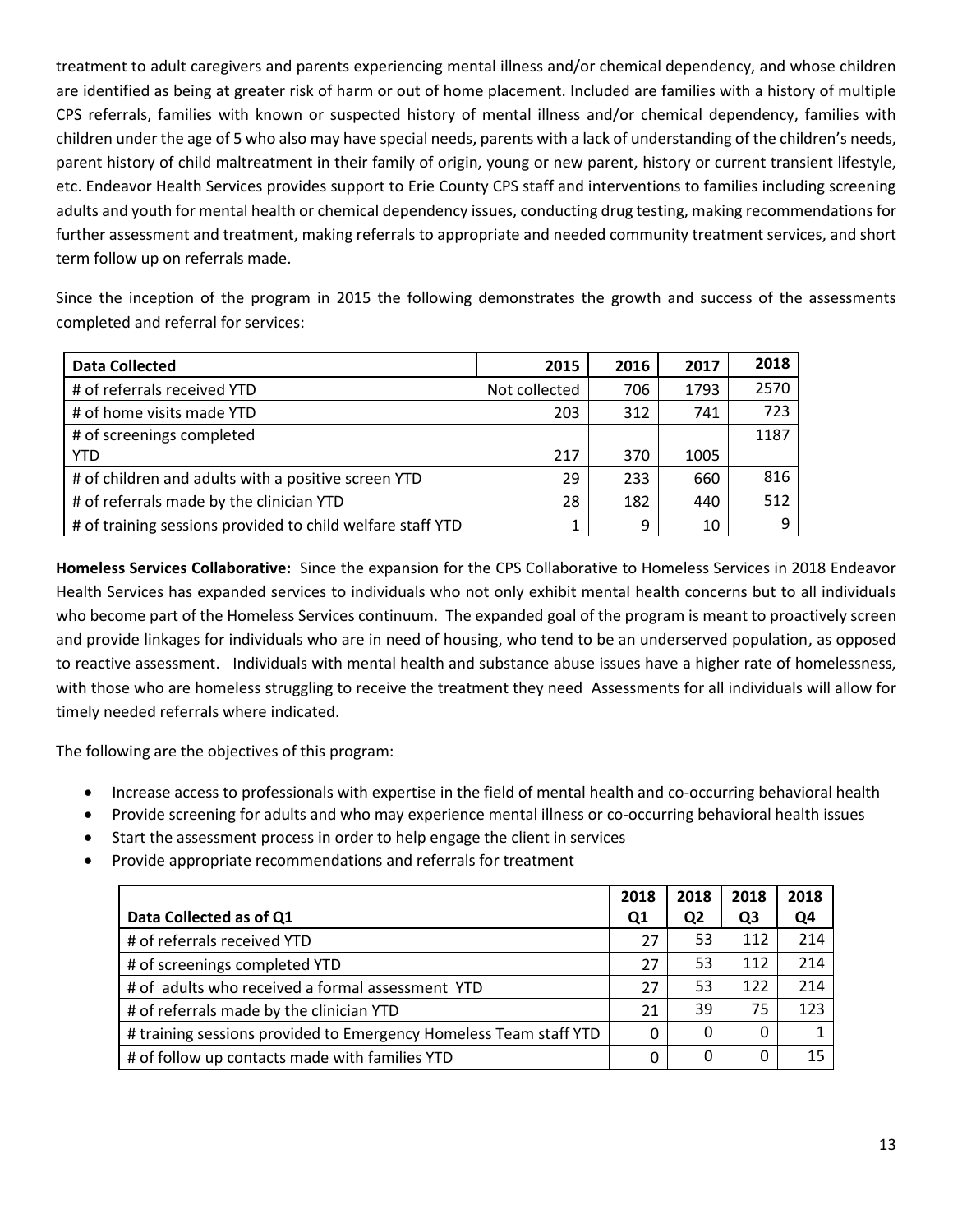**Child Mental Health Satellite Clinics in the Buffalo Public Schools:** Working with community-based mental health providers and the Buffalo Public Schools, the Erie County Department of Mental Health supported Say Yes Buffalo to establish mental health services directly into school buildings in an effort to increase access for students. These clinics are operated by licensed clinicians on behalf of NYS OMH licensed mental health agencies. The types of services available at each can address issues like family conflict, anger or aggression, depression and anxiety, suicidal thoughts, and selfharming behaviors. As of January 2019, 59 clinics have been established within 55 designated Say Yes schools.

While presenting at the Say Yes Operating Committee meeting in November 2018, collegiate members expressed an interest in expanding the satellite mental health clinic model to post-secondary academic settings resulting in the establishment of clinics at possibly four colleges to include Erie Community College, Villa Maria, Medaille College, and Buffalo State College by Fall of 2019.

An issue that affects both young people and adults is suicide. The increase in the suicide mortality rate is another area of need that warrants further attention. Erie County has seen a 49% increase in the crude suicide mortality rate per 100,000 from 2006 to 2016. The crude suicide mortality rate in Erie County exceeds the NYS, excluding NYC, rates. [\(https://www.health.ny.gov/statistics/chac/indicators/inj.htm](https://www.health.ny.gov/statistics/chac/indicators/inj.htm) retrieved 4/3/19).

| Indicator                                                                                             | <b>Erie County</b> | <b>NYS exc</b> |
|-------------------------------------------------------------------------------------------------------|--------------------|----------------|
|                                                                                                       |                    | <b>NYC</b>     |
| Suicide Mortality Rate per 100,000 (Crude Rate, single year) 2006                                     | 7.6                | 7.9            |
| Suicide Mortality Rate per 100,000 (Crude Rate, single year) 2015                                     | 10.6               | 9.6            |
| Suicide Mortality Rate per 100,000 (Crude Rate, single year) 2016                                     | 11.3               | 10.3           |
| Self-inflicted injury hospitalization rate per 10,000 (Crude Rate, single year) 2016                  | 4.1                | 4.1            |
| Self-inflicted injury hospitalization rate per 10,000 aged 15-19 years (Crude Rate, single year) 2016 | 7.4                | 8.7            |

Note that the self-inflicted injury hospitalization rates are not compared to prior years because of the transition from ICD-9 to ICD 10.

The following table shows the numbers of suicides per year in Erie County from 2013 to 2018. Table provided by the Erie County Department of Health Medical Examiner's Office. Note that data for 2018 includes only closed cases for 2018 as of February 2019.



In an effort to address suicide, New York State announced the formation of the NYS Suicide Prevention Task Force in late 2017. In 2018 the Task Force examined and evaluated current suicide prevention program services and policies, and made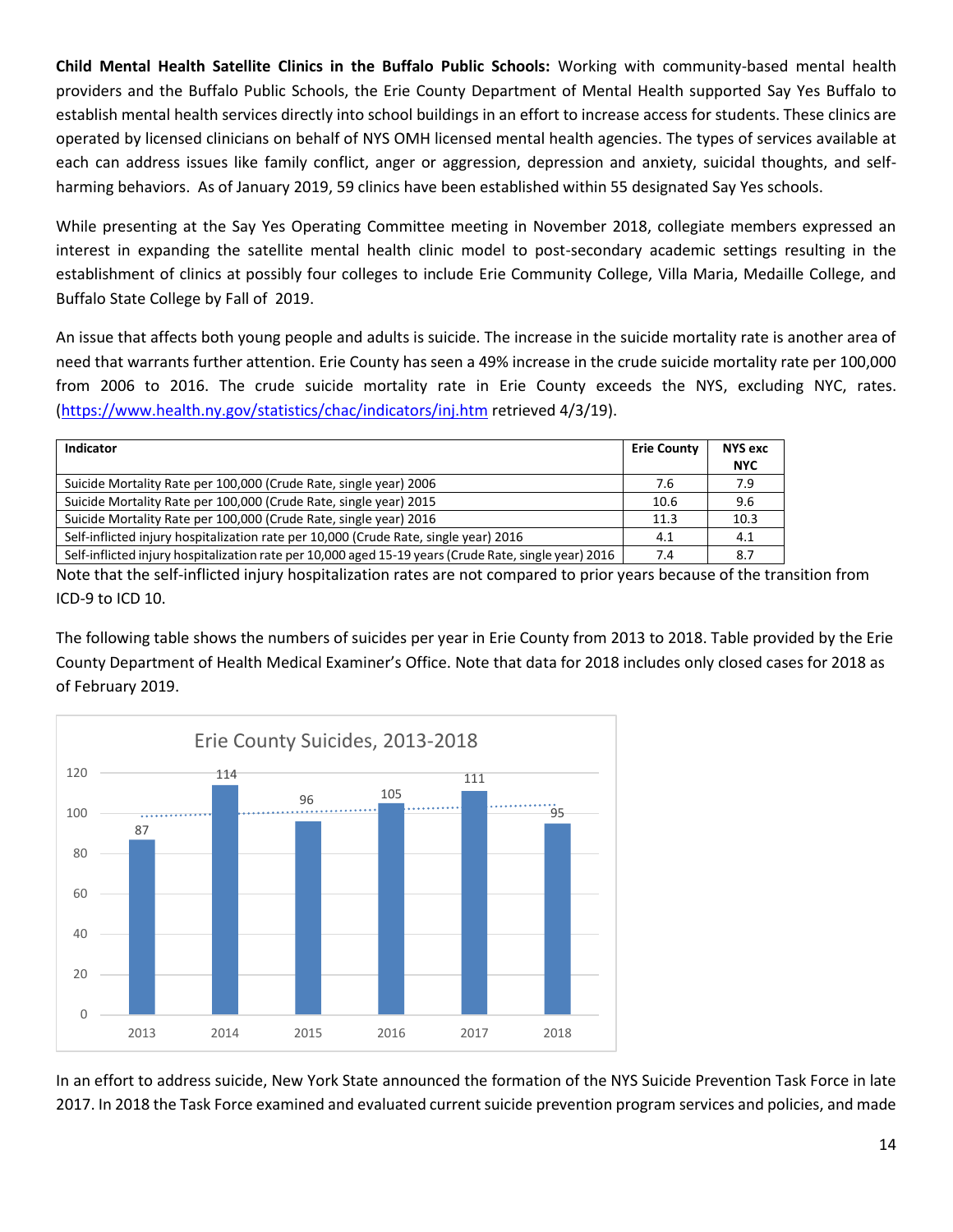recommendations to increase access, awareness and support for children adolescents and adults in need of assistance. The focus was on suicide prevention targeting high-risk demographic groups and special populations including members of the LGBT community, veterans, individuals with mental illness and individuals struggling with alcohol and drug use. Middle-aged men and Latina adolescents were other high risk populations of focus. For 2019, building on the work of the Task Force, the Governor is charging New York State agencies with partnering with communities in five critical areas: innovative public health approaches, healthcare systems, cultural competence in prevention programming, comprehensive crisis care, and surveillance data. Communities that demonstrably strengthen suicide prevention infrastructure will receive a New York State designation.

Locally, the Suicide Prevention Coalition of Erie County was established in 2012. The ECDMH partially funds and is an active member of the Coalition. Aligned with the mission of the NYS Task Force, the Suicide Prevention Coalition of Erie County fosters a community of hopefulness, safety and shared responsibility to prevent suicide and suicide attempts by increasing awareness, promoting resiliency and facilitating access to resources. Data provided through 2018 by the Erie County Medical Examiner shows a slightly increasing trend from 2013 to 2018. In Erie County in 2018 men accounted for 78% of the deaths by suicide, which is similar to data in previous years. Twenty one percent of suicide deaths were by people age 21-30 and 49% were individuals in the middle years of 31-60. The method used was also considered. In Erie County in 2018 26% of suicide deaths were with a firearm and 47% were by hanging. Suicide by hanging, while the most common in Erie County, is not in line with national statistics. Nationally, death by a firearm is the most common mode for completed suicides.

For calendar year 2019 the Coalition will focus on two main target groups: 1) Adolescents aged 10-19; and 2) Men in the Middle Years (30-59 years of age). The Coalition has trained approximately 3,000 school staff throughout the county and will be continuing these efforts in 2019. A public service announcement targeting men in the middle years will be developed and disseminated using local TV stations and social media. In addition, resources and strategies will be developed promoting means reduction, including firearms and asphyxiation. With funding from the NYS OMH, members of the Erie County Suicide Prevention Coalition will be participating in a Means Reduction Academy.

Efforts to better serve adults, children, youth and families has been very strong in Erie County. The County and provider community has effectively implemented new programs that have been launched at the Federal and State Level, and have developed initiatives to address gaps in care and population specific needs.

However, there are some initiatives that have been slower to take hold. The Health and Recovery Plan (HARP) and Health and Community Based Services (HCBS) programs were intended to fill service gaps and provide a mechanism for community based organizations to be reimbursed for services. The implementation of this program has been challenging and utilization of HCBS services for adults has fallen short of expectations thus far statewide.

To access Home and Community Based Services (HCBS), an individual must be HARP enrolled, must be enrolled in a Health Home, and must have an HCBS assessment completed. In Erie County there are 9,005 individuals HARP eligible and 6,614 are HARP enrolled as of January 2019. The number of HARP eligible has increased 11% since 2018 and the number of HARP enrolled has jumped 33% in the past year. Health Home enrollment has increased 13% since 2018. Sixty-one percent of individuals who are Health Home enrolled have been assessed for HCBS services and 98% have been determined as eligible. The greatest challenge has been the actual utilization of HCBS services. Only 18% of HCBS eligible individuals have received these services as of January 2019, however this is a significant improvement compared to the prior year (10%) and is ahead of the statewide figures. A portion of the HARP/Health Home/HCBS data is displayed below. March 2018 data was presented at the May 9, 2018 Regional Planning Consortium meeting by the NYS Office of Mental Health. Link to the full meeting documents including the HARP/HH/HCBS presentation available at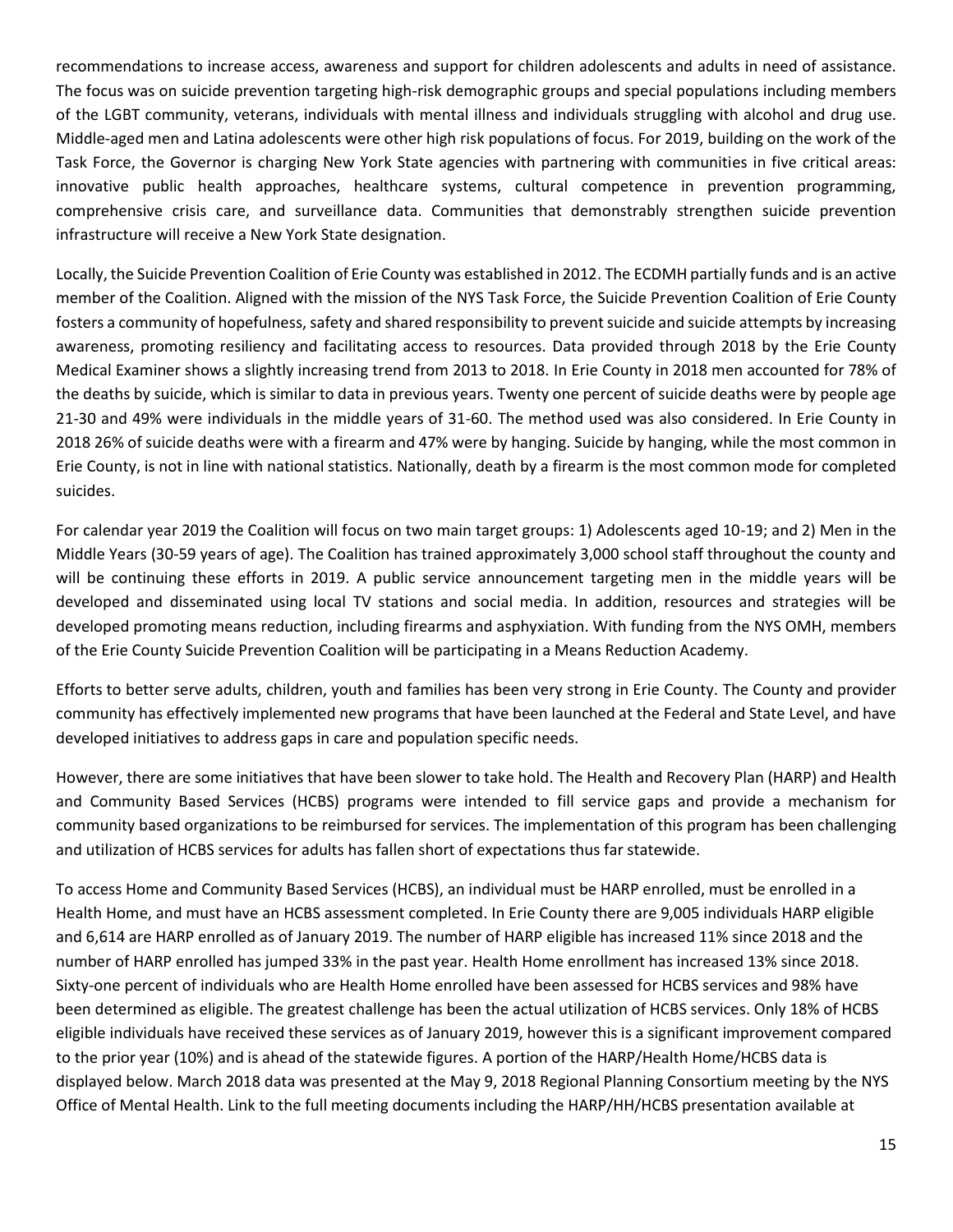[http://www.clmhd.org/img/uploads/5.9.18%20Presentation.pdf.](http://www.clmhd.org/img/uploads/5.9.18%20Presentation.pdf) The 2019 data was compiled from a report available at [https://www.omh.ny.gov/omhweb/bho/hcbs\\_county\\_level\\_data.pdf](https://www.omh.ny.gov/omhweb/bho/hcbs_county_level_data.pdf) which was accessed 3/20/19.

|                  |               | <b>HARP</b><br>Eligible | <b>HARP</b><br><b>Enrolled</b> | % HARP<br><b>Enrolled</b> | <b>Health</b><br>Home<br><b>Enrolled</b> | %HH<br>Enrolled | <b>HCBS</b><br>Assessed | % HCBS<br>Assessed | <b>HCBS</b><br>Eligible | $\frac{9}{6}$<br><b>HCBS</b><br>Eligible | <b>HCBS</b><br>Claimed | % HCBS<br><b>Recipients</b> |
|------------------|---------------|-------------------------|--------------------------------|---------------------------|------------------------------------------|-----------------|-------------------------|--------------------|-------------------------|------------------------------------------|------------------------|-----------------------------|
| Erie             | March<br>2018 | 8.144                   | 4.960                          | 61%                       | 2,265                                    | 46%             | 1,050                   | 46%                | 985                     | 94%                                      | 98                     | 10%                         |
| County           | Jan<br>2019   | 9.005                   | 6.614                          | 73%                       | 2.552                                    | 39%             | 1.549                   | 61%                | 1.521                   | 98%                                      | 280                    | 18%                         |
| Western          | March<br>2018 | 13.800                  | 8.159                          | 59%                       | 3.573                                    | 44%             | 1,758                   | 49%                | 1.657                   | 94%                                      | 213                    | 13%                         |
| Region           | Jan<br>2019   | 15.476                  | 11,232                         | 73%                       | 4.131                                    | 37%             | 2.674                   | 65%                | 2.629                   | 98%                                      | 513                    | 20%                         |
| <b>Statewide</b> | March<br>2018 | 153,815                 | 106,975                        | 70%                       | 35.474                                   | 33%             | 16,387                  | 46%                | 14.763                  | 90%                                      | 1,714                  | 12%                         |
|                  | Jan<br>2019   | 171,280                 | 137.048                        | 80%                       | 39.667                                   | 29%             | 26,447                  | 67%                | 25.392                  | 96%                                      | 3,641                  | 14%                         |

Enrollment in Health Homes is a key element of accessing HCBS services. Based on a recipient survey conducted by ECDMH in the Fall of 2018, and comparison to an ECDMH recipient survey conducted in winter 2017 there appears to be have been clear progress made on recipients' knowledge and awareness of Health Homes. Over 62% of the respondents agreed with the statement, "I am clear about what a Health Home is", versus only 50.7% in the 2017 survey. Similarly, 63.9% knew whether or not they were enrolled in a Health Home versus only 29.2% of respondents in the first survey.

Another area of growth within the Erie County Department of Mental Health is the Erie County Assisted Outpatient Treatment Program. In addition to the expansion of care coordination services and supports meant largely to serve those individuals with the highest risk and highest need, the number of individuals receiving services under a court order for Assisted Outpatient Treatment (AOT) in Erie County continues to rise. We have gone from 36 cases in 2012 to 211 as of the end of 2017 and now 226 as of the end of 2018. A review of the data indicates that this may be a statewide trend, but local factors also appear to be in play. We believe that a sizable portion of these increases are at least in part due to the significant transformations that are occurring with behavioral health reform. New York State's efforts to move individuals from hospitals and other high level settings into the community has posed a number of challenges and one of the consequences has been that many of the people coming out of these settings have higher levels of need and are appropriate for AOT.

In Erie County the responsibility for managing the referrals, requesting records, expediting evaluations, writing treatment plans, facilitating court appearances, and monitoring clients receiving AOT and AOT-Diversion services falls to the SPOA. This process requires substantial time and effort by the SPOA staff as well as Erie County legal resources. According to the OMH website Erie County has the second highest number of clients receiving AOT services in the Western region. In 2018 a need for additional staffing was identified to support the provision of AOT services. This request was approved and additional County funding was secured to acquire another full-time SPOA staff member. In 2019 there will be a program focus on both useful data collection and improved program function in an effort to ensure delivery of appropriate and effective mental health services.

A service that is available to individuals on Court Ordered AOT is Health Home Plus, which provides intensive case management with significantly smaller caseloads than regular Health Homes. In 2017, Health Home Plus was expanded to serve other populations of individuals with Serious Mental Illness including those being discharged from OMH State Psychiatric Center and Central New York Psychiatric Center and its Corrections-Based Mental Health Units. In 2018 the population was again expanded to include the following high need populations: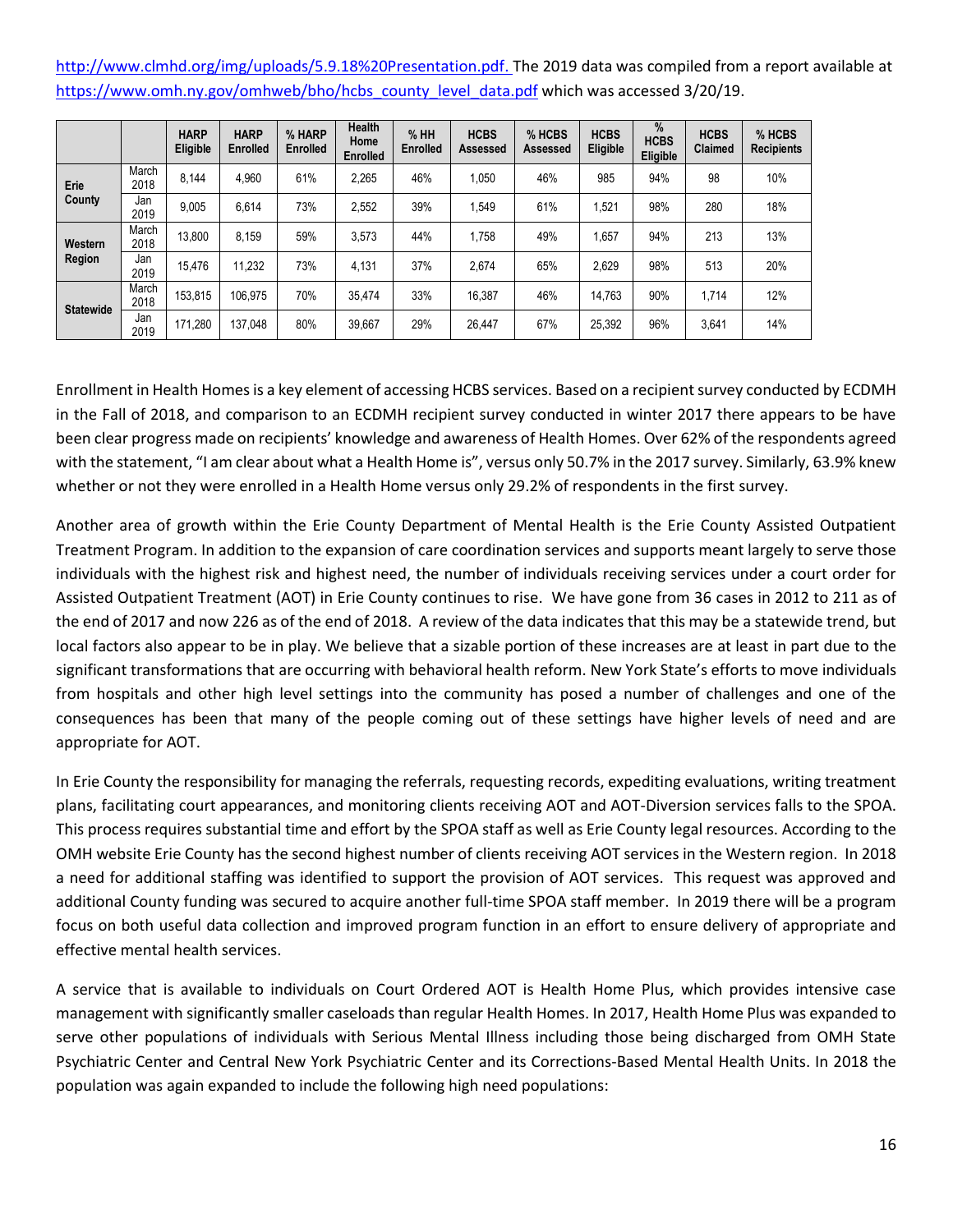- Assertive Community Treatment (ACT) step-down.
- Enhanced Service Package / Voluntary (Diversion) Agreement: Identified by the Local Government Unit (LGU). An agreement signed by individuals otherwise considered for AOT by the LGU but agreeing that he/she will adhere to a prescribed community treatment plan rather than be subject to an AOT court order.
- History of an expired AOT court order within the past year.
- Homeless: Meeting the Housing Urban Development's (HUD) Category One (1) Literally Homeless definition.
- High utilization of inpatient/emergency department (ED) services. This population is typically known to staff in emergency departments, inpatient units, as well as to providers of other acute and crisis services.
- Ineffectively engaged in care: No outpatient mental health services within the last year and two (2) or more psychiatric hospitalizations; or No outpatient mental health services within the last year and three (3) or more psychiatric ED visits.
- Clinical Discretion: SMI individuals who do not fall within at least one of the above high need categories could still be eligible for HH+ services based on the clinical discretion of the local Single Point of Access (SPOA) and/or Managed Care Organization (MCO).

Health Home Plus providers must assure that they will comply with the requirements of caseload ratios, reporting, and minimum levels of staff experience and education. This higher level of service will greatly benefit individuals who are transitioning into a more independent living situation and could use a high level of wrap around services.

The LGU/SPOA has oversight and responsibility for the high-need SMI population and ensuring their access to services best able to meet their needs. SPOA is uniquely qualified to make a recommendation for HH+ eligibility based on their current work triaging referrals for ACT and AOT, as well as the non-Medicaid behavioral health population.

Another unmet need that deems mentioning is related to the increased need for provider agencies to have the information technology infrastructure that is becoming more important for survival in the evolution of the behavioral health environment. Organizations need to be able to collect and use data in ways they never had to before. Agencies are using electronic health records more widely and need to have staff who are able to implement and manage these data systems. The shift to value based payment systems is requiring agencies to develop and operate within new fiscal models, change work flows, provide extensive training to staff to ensure quality data collection, have staff available who can create reports and mine the data to implement quality improvement and reporting activities, and invest in the infrastructure and equipment to support these activities.

In the first quarter of 2017, the ECDMH surveyed County certified, licensed and/or funded providers of the New York State Offices of Mental Health (OMH). Their responses showed that an important role of the ECDMH could be to provide funding to assist with information systems or other measures related to behavioral health reform. To facilitate these efforts, starting in 2017 the Erie County Department of Mental Health has allocated a portion of its NYS OMH aid to agencies who have existing contracts with the County to provide OMH services. In 2017 and 2018, the ECDMH allocated a total of over \$550,000 to support agencies in their behavioral health reform capacity building efforts. For 2019, the ECDMH has expanded this offering beyond mental health contracted agencies and plans to allocate up to \$1,275,000 to mental health, substance use disorder, intellectual and developmental disability, and prevention and support service providers to support agency preparations and capacity building in response to the rapidly changing behavioral health environment. These allocations will support efforts to develop interagency collaborations/affiliations, improve infrastructure, technological updates including management information systems, science based programming, related staff training and/or improving the availability or access to services.

In an effort to look more globally at the data needs of our partner agencies, Erie County launched an initiative to leverage PSYCKES data to help facilitate system wide benchmarking and quality improvement. Erie County funded the creation of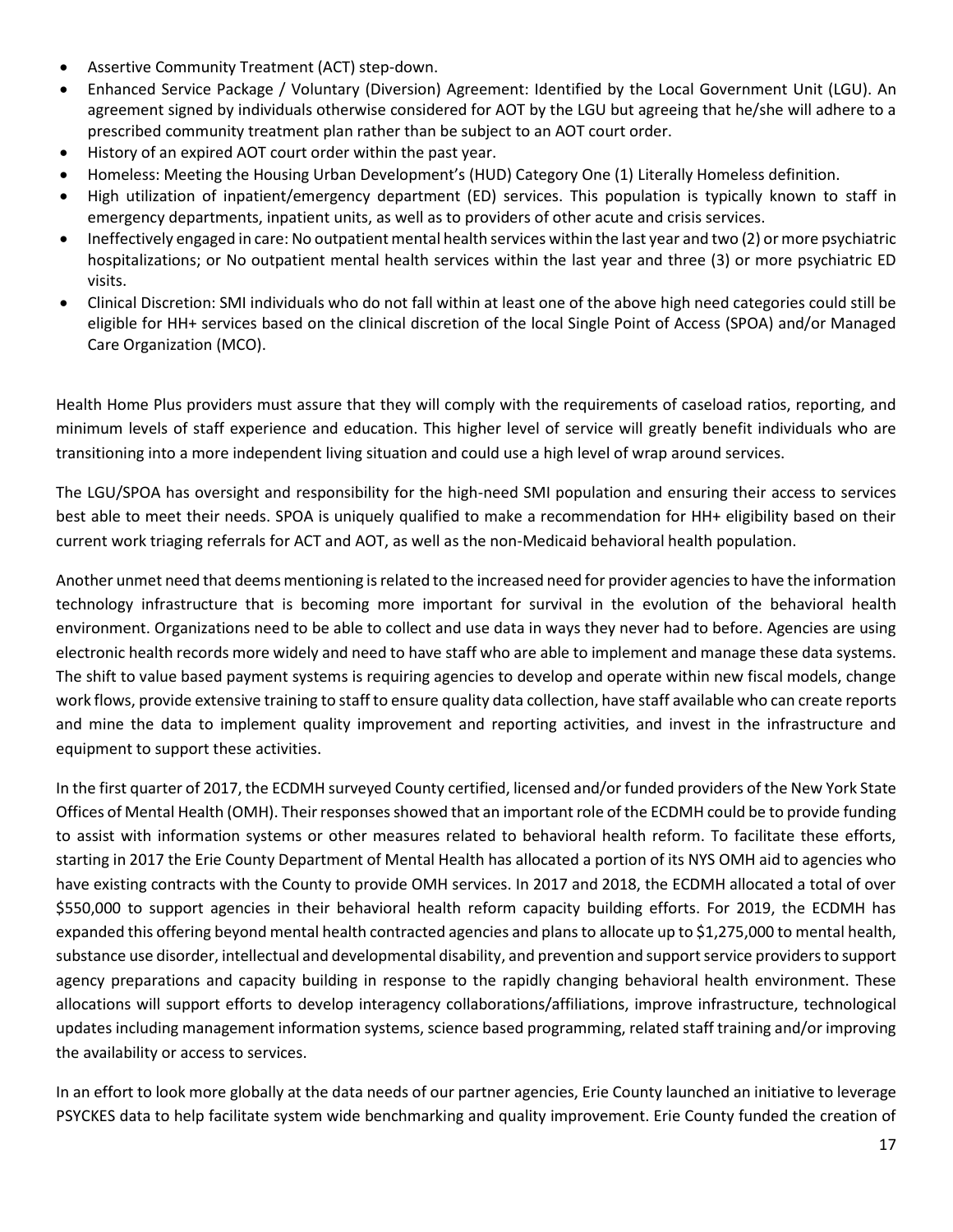a PSYCKES tool that gave providers agency and program level data around state identified metrics. This was shared with agencies in May 2017, followed by a series of large group meetings with agencies to discuss the data and how we as a community could use this information to improve outcomes. Starting in March 2018 the ECDMH and four providers formed the Erie PSYCKES Collaborative, a learning collaborative in which the participating agencies dig deeper into the data and develop processes within their agencies for quality improvement. The participating agencies have used this as a forum to share and discuss their strategies and learn from each other. Upon comparison of PSYCKES data for participants in the Collaborative and agencies not involved in the Collaborative, Collaborative participating agencies are seeing improvements and better outcomes on most of the PSYCKES metrics. This work and the Collaborative will continue in the coming year.

In our oversight role, the ECDMH has been able to identify cross system issues and implement targeted quality improvement initiatives. Examples, both of which have come from our housing program, include:

- Creation of a co-occurring disorder housing task force: Currently in Erie County, a person experiencing 2 or more co-occurring disabilities finds it difficult if not impossible to receive a licensed level of housing care. Studies show that 70% of clients with a mental health disability are also facing a substance use problem, and 30% of clients with a developmental disability are also experiencing a mental health concern. December of 2018, ECDMH created a co-occurring disorder housing task force in order to strategically plan around this issue. The county has invited OASAS, OMH and OPWDD field offices and nonprofit agencies to the table to identify the main obstacles and develop possible solutions. The task force plans to further collect data and have a strategic plan created by the end of 2019 to move forward in progress of this issue.
- Quality Improvement and Technical Assistance: In order to improve services for our clients and overall program performance, the housing team at ECDMH has implemented a number of new ways to provide training and technical assistance. In 2018, the team held their second annual training that consisted of quality assurance trainings surrounding client charts and interactions, as well as information panels and speakers to help educate providers. In addition to this in 2018, the team had created a new site audit tool that generates a score and recommendations for agencies to follow up on each year. With the new tool in place, the team is able to tell whether the agency is improving their quality standards each year and what trainings need to be explored to help further support the agency to do so. Overall the supported housing agencies averaged an 87% compliance rate and are targeted a 90% rate for the 2019 year.

To ensure that the preparation of the Local Services Plan was comprehensive and included input from a variety of stakeholders, the ECDMH asked the community and provider networks for their thoughts about unmet needs. In addition to those with lived experience, this year the ECDMH reached out to the Community Services Board, Mental Health Subcommittee, Adult Leadership Committee and the Children's Leadership Committee for their input. Some of the areas of need identified by the participants in these groups include: a lack of services for individuals with co-occurring conditions, concern that CCBHC's may not continue as they have filled a number of gaps in care, need for expanded re-entry services for individuals returning to the community from jails and other correctional facilities, the need for better cooperation and communication between NYS agencies, low salaries for the workforce and insufficient reimbursement rates. We also heard concern that there are no residential services for individuals with acute/sub-acute co-occurring mental health and substance use disorders in the region and currently people needing this type of service have to go to Pennsylvania to receive them.

The ECDMH continues to work with Federal, State and Local agencies, providers, insurers and consumers to improve the system of care for the Mental Health population in Erie County. Despite the inherent challenges of operating in an ever changing system that includes new initiatives coming and ending or potentially ending (DSRIP and CCBHC's), new initiatives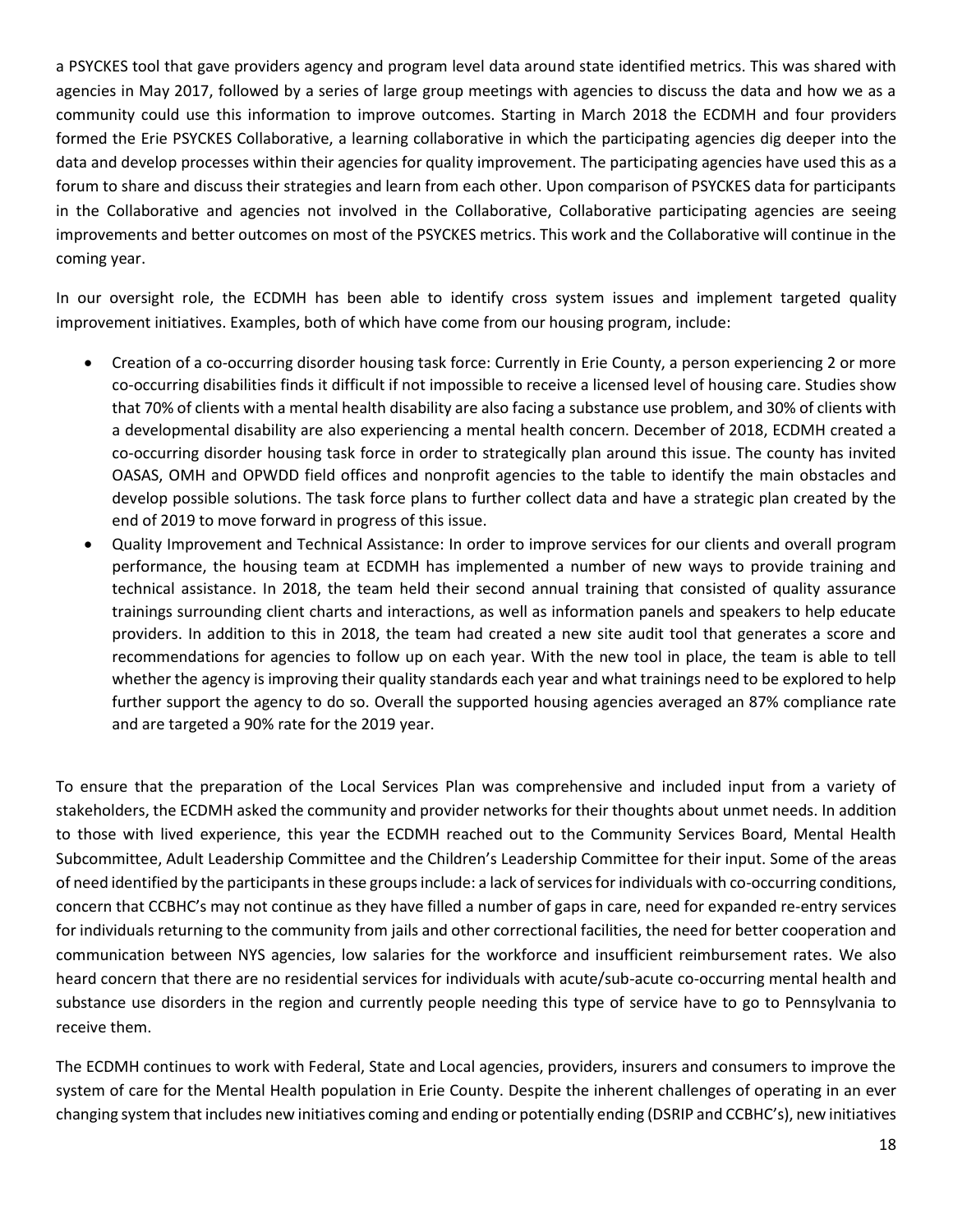being implemented that are taking longer than anticipated to ramp up (HARP and HCBS), and the ECDMH's changing role in the mental health service system landscape, defining and designing a system of care that meets the diverse needs of the County's mental health population continues to be a priority. Our network of providers has been incredibly nimble and responsive to these changes. The overriding concern is coordinating these programs, communicating with them to create an integrated system of care, and finding a reasonable means to measure the impact. The success of these initiatives depends on the effective integration, collaboration and meaningful evaluation of service system reform efforts.

In an effort to evaluate some of these newer services, the ECDMH is also involved in claims analysis to determine the extent to which the services is positively altering the utilization curve in the desired direction.

Over the past year there has been significant progress including the implementation of new services, additional resources to expand availability of services, and a tremendous amount of collaboration. We have also been challenged to meet the more significant needs of those returning to the community, limited resources, and the changing demands of a system working towards Medicaid Reform and Value Based Payment models. In general, and balancing the progress and challenges, the level of unmet needs have stayed the same, although we continue to strive and be progressing.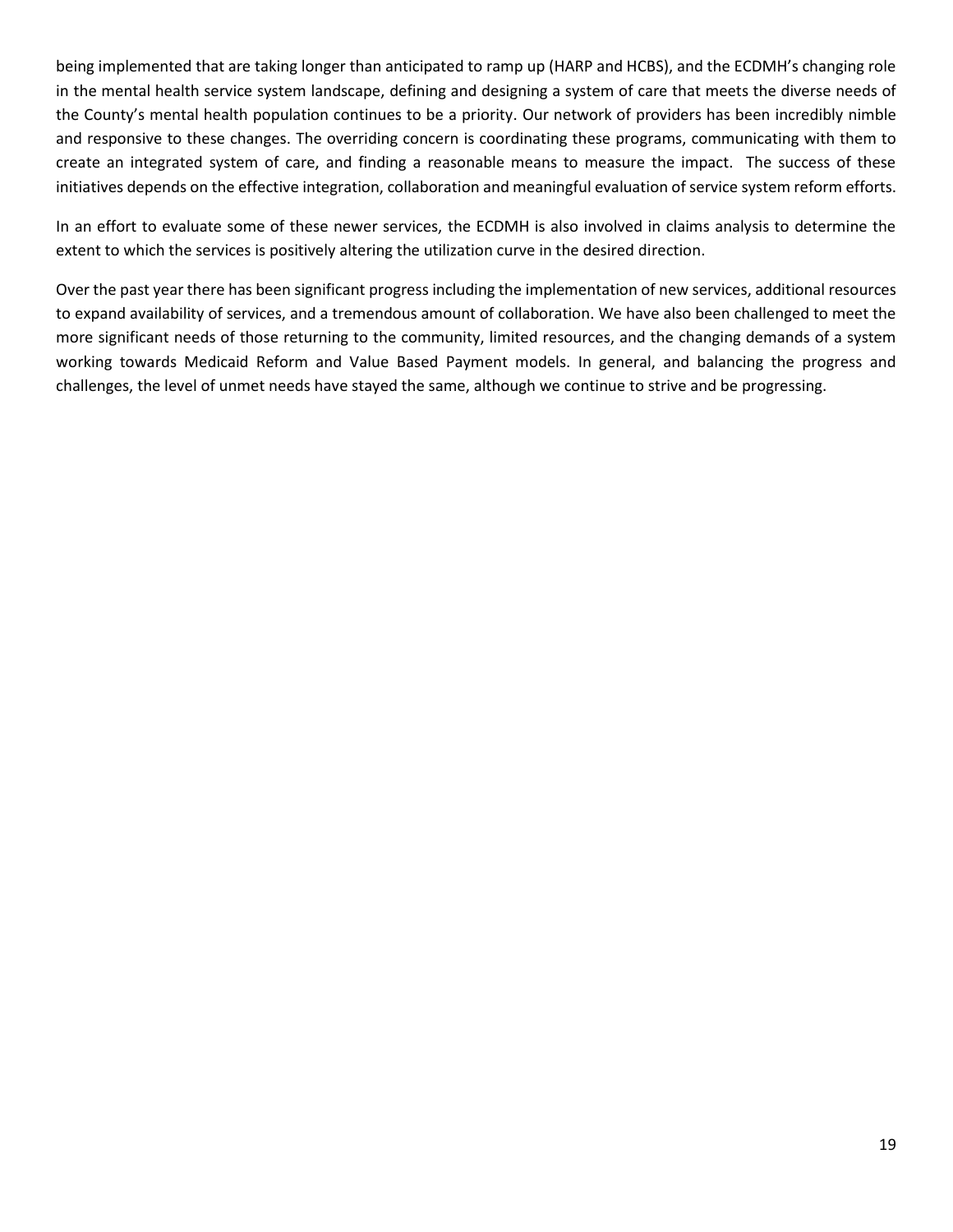# **Erie County 2020 Response to New York State Local Services Plan**

## **OASAS (Office of Alcohol and Substance Abuse Services) System Needs Assessment**

b) Indicate how the level of **unmet Substance Use Disorder (SUD) needs** in general have changed over the past year.

[x] Improved [ ] Stayed the Same [ ] Worsened

#### Please explain:

The Erie County Department of Mental Health, in partnership with the County Executive, Department of Health, treatment providers, and community continue to be very aggressive in our response to the opiate crisis that has impacted so many of our residents. Greater availability of treatment, new initiatives, new resources, and notable collaboration demonstrate the commitment of Erie County to address the opioid crisis. What follows provides an overview of changes in the last 12- 18 months. Based on the information that follows including enhancements to services, increased access to treatment, and the decrease in deaths from opioid overdose the level of unmet substance use disorder needs in general are considered to have improved over the past year.

The Centers for Disease Control and Prevention reported that in 2017 there were 3,921 deaths from drug overdoses in NYS, up from 3,638 in 2016. This reflects a 7.8% increase from 2016 to 2017, but a significantly lower degree of change than the 32.9% increase in drug overdoses from 2015 to 2016. [\(https://www.cdc.gov/drugoverdose/data/statedeaths.html\)](https://www.cdc.gov/drugoverdose/data/statedeaths.html).

Erie County seems to be ahead of NYS in turning the curve for opioid overdose deaths as we started seeing a decrease in 2017. According to information provided by the Erie County Medical Examiner's Office through 5/1/19, there is continued indication that the number of opioid overdose deaths continued to fall in 2018.

| Year                                         | 2012 | 2013 | 2014 | 2015 | 2016 | 2017 | 2018                              |
|----------------------------------------------|------|------|------|------|------|------|-----------------------------------|
| Number of<br>Opioid Related<br><b>Deaths</b> | 103  | 101  | 127  | 256  | 301  | 251  | 173 (with<br>17 cases<br>pending) |

If all of the pending cases are included as attributed to opioid deaths, this represents a 23% decrease from 2017 and a 36% decrease since the peak in 2016.

In 2016, the most recent data available, there were 1,288 emergency department visits (including outpatient and admitted patients) involving any opioid overdose in Erie County. The crude rate per 100,000 population was 139.8, which exceeded all other counties in New York State. The crude rate per 100,000 population for all emergency department visits involving any opioid overdose for New York State was 56.9. [https://www.health.ny.gov/statistics/opioid/data/pdf/nys\\_opioid\\_annual\\_report\\_2018.pdf](https://www.health.ny.gov/statistics/opioid/data/pdf/nys_opioid_annual_report_2018.pdf)

In Erie County hospitalizations for all Opiate overdoses totaled 203 in 2015 (from 2018 LSP), 191 in 2016 (from [https://www.health.ny.gov/statistics/opioid/data/pdf/nys\\_opioid\\_annual\\_report\\_2017.pdf,](https://www.health.ny.gov/statistics/opioid/data/pdf/nys_opioid_annual_report_2017.pdf) Pg. 34-35) and 172 for 2017 (from [https://www.health.ny.gov/statistics/opioid/data/pdf/nys\\_jan19.pdf\)](https://www.health.ny.gov/statistics/opioid/data/pdf/nys_jan19.pdf). In the first 6 months of 2018 there were 74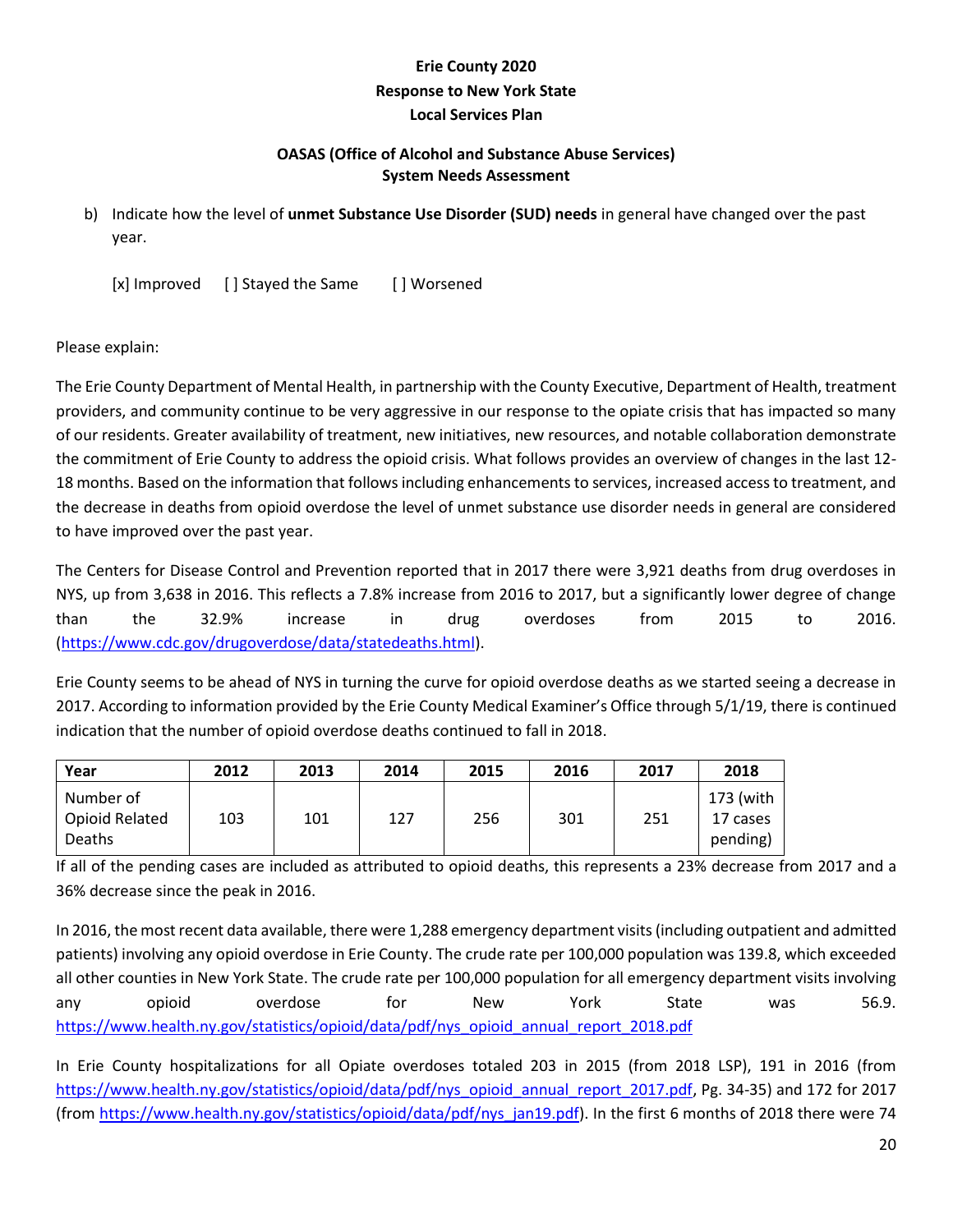opioid overdose hospitalizations according to the January 2019 report. Starting in 2016 the hospitalizations seem to be tracking with the overdose death numbers. There were 898 Outpatient Emergency Department visits for opioid overdoses in 2015 (from 2018 LSP), 1,105 Outpatient Emergency Department visits for opioid overdoses in 2016 [\(https://www.health.ny.gov/statistics/opioid/data/pdf/nys\\_opioid\\_annual\\_report\\_2017.pdf,](https://www.health.ny.gov/statistics/opioid/data/pdf/nys_opioid_annual_report_2017.pdf) Pg. 34-35), 757 in 2017 and 314 for the first 6 months of 2018 [\(https://www.health.ny.gov/statistics/opioid/data/pdf/nys\\_jan19.pdf\)](https://www.health.ny.gov/statistics/opioid/data/pdf/nys_jan19.pdf). Again, these figures seem to be tracking with overdose death numbers.

The Erie County Opiate Epidemic Task Force was established by County Executive Order in January 2016. This cross sector group includes representatives from local government, medical, mental health, treatment providers, law enforcement and first responders, community based organizations, and parents and loved ones of those affected by the opioid epidemic. The Task Force was charged with oversight and coordination of multiple initiatives with the goal of curtailing the opioid epidemic.

Through the leadership of Erie County Executive Mark Poloncarz and with the support of the Erie County Legislature, one critical addition implemented in August 2016 and funded by Erie County is the 24/7 Addiction Hot Line. The Addiction Hot Line receives calls from family members, concerned loved ones, as well as those with an addiction that are seeking further information and/or assistance with accessing care. This is a unique resource to have in our community. Since inception in August 2016 through April 14, 2019 the Hot Line has received 6,024 calls.

The Addiction Hot Line has evolved over time. At the beginning, callers in need of inpatient (higher level of care) treatment were directly linked for an assessment. Starting in July 2018 the Addiction Hot Line partnered with the Western New York Open Access Center. The Western New York Open Access Center was designed as a virtual hub and spoke model for linking individuals needing treatment to providers. The Open Access Center funding from New York State ended in April 2019 and the County is currently in conversations with the operator of the Addiction Hot Line to reconfigure how to leverage the Hot Line as a vehicle to provide information to friends and families and to connect those needing treatment to care.

A sample of other key initiatives that have evolved from the Opiate Epidemic Task Force include:

- Buffalo MATTERS: The Buffalo MATTERS network began with an aggressive effort to train emergency physicians and advanced practice providers (APPs) in responsible opioid prescribing, medication assisted treatment (buprenorphine primarily), and rapid referrals. Community treatment providers joined Buffalo MATTERS to accept referrals and provide timely appointments for individuals referred by Emergency Departments. The network now includes 13 hospitals and 27 substance abuse treatment clinics. .
- Response after Overdose: This initiative is a partnership between local police departments and the Erie County Department of Health. Police Departments connect a peer from the Health Department to provide support and linkage to treatment. This project involves ODMAP, a mapping application that plots overdoses and Narcan administrations with the data shared between the police department and Health Department in real time. To date there are three municipalities participating in this initiative. .

Both of these initiatives have garnered state and national attention and represent some of the success of Erie County Department of Health's leadership and partnership in addressing the opioid crisis.

Treatment availability is also very important to the overall effort. Over the past year, there have been tremendous strides in increasing the availability of treatment services and timely access to these services. There have been additional resources available for these activities from local, State, and Federal sources.

Accessing residential services continues to be a challenge. The ongoing conversion to Part 820 may offer some relief by addressing the need for transitional services which can be more flexible and better support recovery as the recovering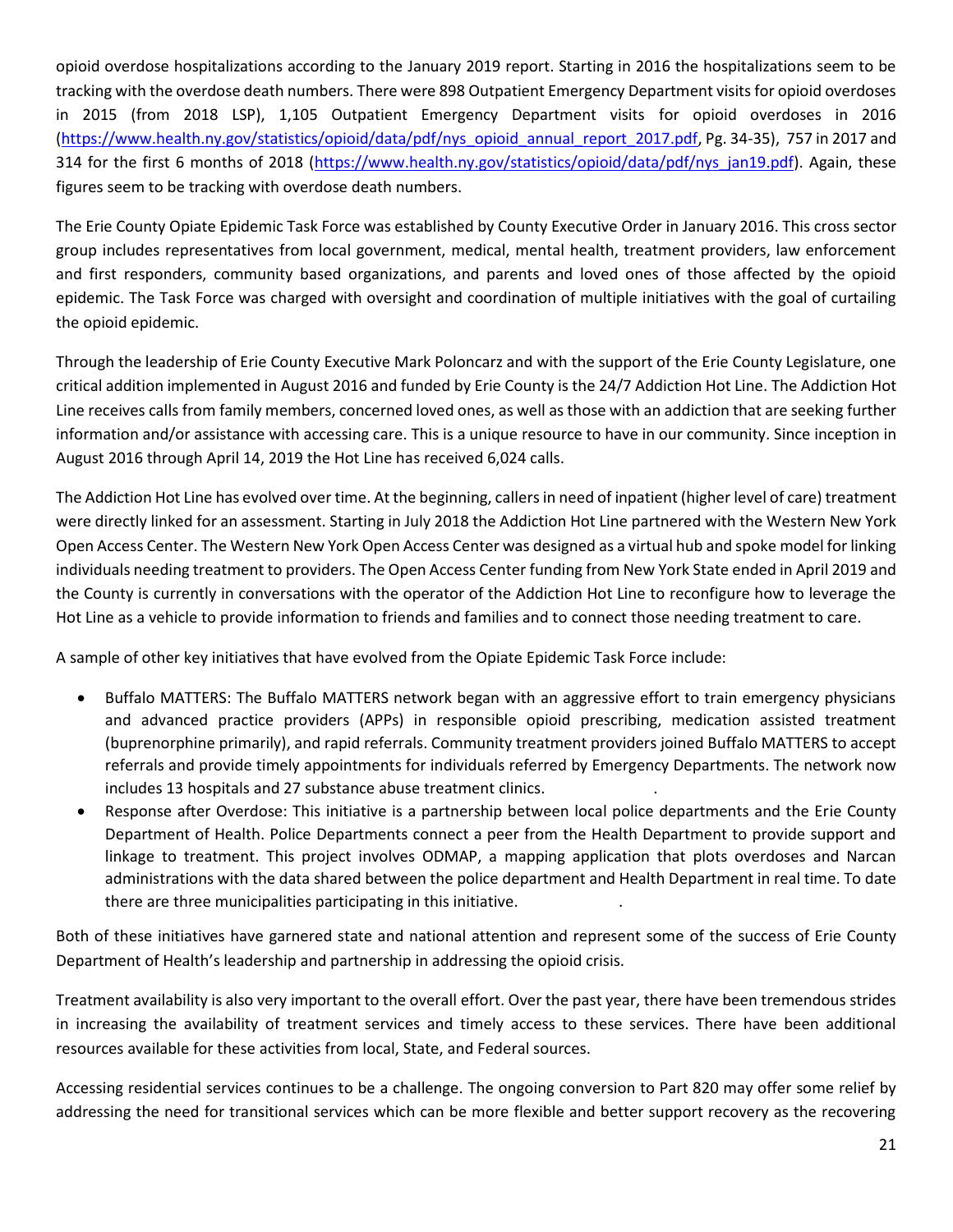individual transitions between levels of recovery and ultimately back to community living. However, the conversion to Part 820 has been slow. Modest progress has been made during 2018. There are now 274 beds that have converted to Part 820, up from 183 in 2017. The greatest challenge is the cost of staffing and related expenses required for Stabilization (Information provided by OASAS Field Office). NYS OASAS and the community has responded to this need and an additional 25 OASAS funded beds have been opened by a provider in Niagara County and another 15 in Erie County. These additions should improve access to this necessary treatment option.

Based on feedback from some providers, there are challenges reported related to the conversion to Part 820 including increased requirements for staff (ex. need to have a medical director and nurses), which creates greater financial burden for the providers. As agencies that historically provided halfway houses have, or are converting to Part 820 Rehabilitation element, there is decreased availability of halfway house beds and no place to transition people who require step down. There are reports that the low reimbursement rates for 820 services are insufficient to cover costs. Fee for service Medicaid does not pay for 820 services and it takes time to transition clients to a managed Medicaid plan. In addition, some agencies have reported delays in payment from the MCOs for the Part 820 services, specifically for the community reintegration element.

In previous LSPs the ECDMH has presented information regarding capacity and utilization from the OASAS Census Capacity History Report. This report is no longer available so in the coming year the department will be identifying other reports to quantify capacity and utilization to document need.

Use of Residential Rehabilitation Services for Youth seems to be unchanged from 2017 to 2018. Based on the OASAS Monthly Service Delivery Program History Report by Provider, Region and County for Residential Rehabilitation Services for Youth the end of month census, averaged for the year for 2017 and 2018 are virtually the same (32 for 2017 and 32.4 for 2018).

The number of individuals admitted to Inpatient Rehabilitation has decreased from 2017 to 2018, down 8.5%. (OASAS Program History Report, Monthly Service Delivery). In 2017 there were 1,420 admissions to inpatient rehabilitation and in 2018 there were 1,299.

Medically Managed Detoxification also remains a highly utilized service. NYS OASAS data for the period January 2017- January 2018 had a utilization rate of 88%. (OASAS Census Capacity History Report data from 2019 LSP). Availability of Medically Managed Detoxification services was expanded at Erie County Medical Center (ECMC) from 18 to 32 beds, increasing capacity at this location by 78%. This expansion allowed for a 40% increase in the number of admissions for this service from 1,544 in 2017 to 2,158 in 2018. (OASAS Program History Report, Monthly Service Delivery).

Accessing hospital detoxification (Medically Managed Detox) is an important service, but barriers to accessing care beyond the hospitalization, which is critical to sustained recovery, was identified as an unmet need in previous County Plans. There were barriers for people to be effectively linked to outpatient treatment and challenges in navigating the system. In response to this need, through collaboration with ECMC, Peer Supports and Family Navigators are now in place in the hospital and in the community to offer supportive and educational services to recipients, family members and concerned loved ones. While it took some time to implement Peer Support in the emergency department, which occurred in late 2017/early 2018, the engagement of individuals and their families and linkages to community services is very encouraging. The number of individuals accessing Peer Engagement Specialist services increased almost 5 fold from September 2017 to early 2018. In 2018 Peer Engagement Specialists served 1,350 individuals with 1,248 (92.4%) of them having their first interaction with a Peer Engagement Specialist in the emergency department. In the first quarter of 2019 361 of 363 (99.4%) individuals served by a Peer Engagement Specialist had their first interaction with the peer specialist in the emergency department. (Data from County Planning System, Recovery Forms, Monthly Reports)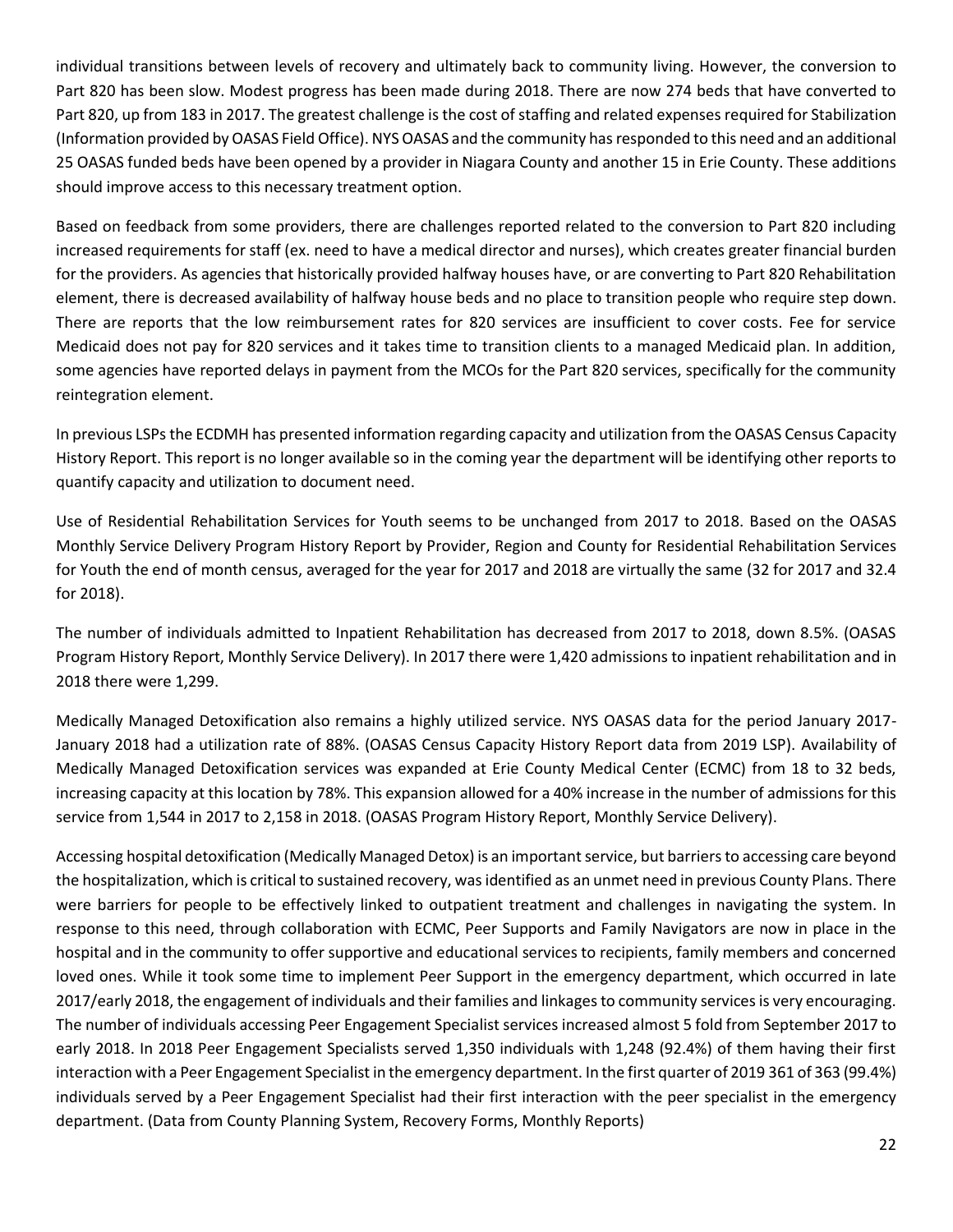An important treatment option includes Opioid Treatment Programs (OTP), which are highly effective and provide medication assisted treatment. One type of OTP is Methadone treatment. Methadone capacity has steadily increased since 2016. With the addition of new slots in 2018 Methadone treatment providers have greatly reduced the wait lists and are now able to serve individuals needing treatment in a much timelier manner. In addition to the expected organic capacity increases at existing locations, there are an additional 199 new slots that came online in 2018 with service delivery sites in both the northern and southern suburbs. This increases capacity and also improves access by making these services available in the new locations. Another new OTP site in the City of Buffalo was approved by OASAS in December 2018 and is expected to come online in 2019. Erie County Methadone providers have done well to meet community need by increasing their capacity.

Methadone is only one of several medication assisted treatment options available. Buprenorphine is viewed as a best practice for many of those attempting recovery from opioid addiction. Erie County has seen tremendous gains in this regard. In early 2017 the Erie County Department of Mental Health (ECDMH) in collaboration with Erie County Department of Health (DOH) surveyed community providers regarding the use of Medication-Assisted Treatment, specifically the use of Buprenorphine. At that time 50% of respondents stated they would begin Buprenorphine within seven days of the initial appointment and all of the providers surveyed stated they had available slots in their Buprenorphine program. In addition, providers responded to the Federal Waiver allowing Buprenorphine providers to increase their panels. In early 2017, providers projected an increase of over 1400 additional Buprenorphine slots.

In January 2018 The ECDMH developed and distributed a follow up survey to 12 providers of NYS Office of Alcoholism and Substance Abuse Services Part 822 Chemical Dependency Outpatient Clinic Treatment services. This survey asked about the availability and utilization of walk in and same day appointments, medication assisted treatments and rapid induction to Buprenorphine on an outpatient basis (provide Buprenorphine in same day or within 24 hours of the first appointment.) Of the 9 providers that responded, 67% offered walk in appointments and 100% offered same day appointments. For providers that offered these options, 62% had expanded the availability of walk in appointments in the past 12 months and 100% expanded the availability of same day appointments in the past 12 months.

More recently, in December 2018-January 2019, the ECDMH conducted another survey and this time expanded the target group to include inpatient providers as well. Twelve agencies participated in the Outpatient provider survey and four participated in the Inpatient provider survey.

The 2019 survey asked providers about the availability of Medication Assisted Treatmentsin their programs. Of Outpatient providers 83% indicated they offer Buprenorphine, 75% offer Vivitrol, 33% offer Methadone, and 50% are offering Sublocade, which is a buprenorphine extended release, once monthly injectable. Of the Inpatient providers 50% offer Methadone, 100% offer Buprenorphine and Vivitrol/Naltrexone and 25% offer Sublocade. None of the Inpatient respondents offer all four of these MAT options.

Capacity to provide Buprenorphine in outpatient settings was addressed in all three surveys. The capacity reported by year is shown for 2017, 2018 and 2019 in the following table. There has been more than a 6 fold increase in Buprenorphine capacity in the past three years.

| <b>Buprenorphine Slot Capacity</b>                                                               |                                                                                                         |       |  |  |  |  |  |  |  |
|--------------------------------------------------------------------------------------------------|---------------------------------------------------------------------------------------------------------|-------|--|--|--|--|--|--|--|
| January 2019***<br>January 2018**<br>January 2017                                                |                                                                                                         |       |  |  |  |  |  |  |  |
| 710                                                                                              | 3.210                                                                                                   | 4.395 |  |  |  |  |  |  |  |
| ** One provider indicated "no limit" and therefore their capacity is not included in 2018 figure |                                                                                                         |       |  |  |  |  |  |  |  |
|                                                                                                  | *** Three respondents said "no limit" or "unlimited", their capacity is not included in the 2019 figure |       |  |  |  |  |  |  |  |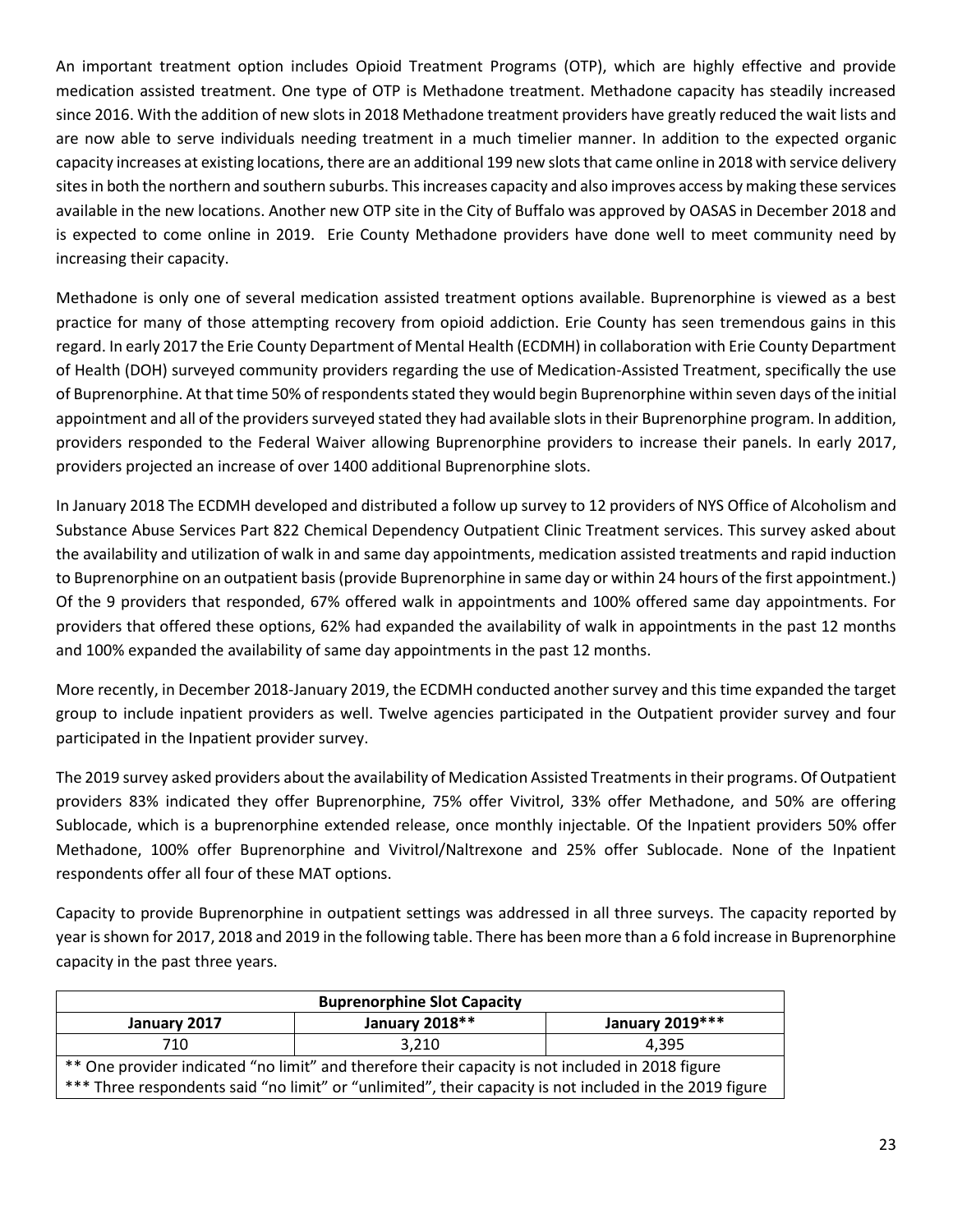Outpatient providers were also asked about anticipated capacity by the end of 2019. Of the nine agencies that responded to this question, they anticipate adding 2,400 more slots for a total anticipated 6,800 Buprenorphine slots by the end of the year.

Outpatient providers were asked about the availability of same day and walk in appointments and rapid induction to Buprenorphine. Sixty-six percent of respondents offer same day appointments and 66% offer walk in appointments. Eight of twelve respondents reported that they have expanded the availability of same day and walk in appointments in the past 12 months. When asked about the typical length of time from an individual's first visit to the first administration of Buprenorphine, 56% reported within 48 hours, 33% within 5 business days, and one said within 15 business days. Significant progress has been made. Since the timeliness of access to substance abuse treatment services is very important and recognized as a critical factor in engagement in treatment, this is encouraging.

Regarding the utilization of the Buprenorphine slots, 90% of agencies reported that they have capacity that is not currently being utilized. Based on the survey results and follow up conversations with providers some factors that are limiting the utilization of these slots include limited provider time/availability, not enough referrals, regulations that limit the number of patients that can be managed by a provider, patients who are interested in MAT without counseling, and lack of community awareness of the availability of open slots.

While slot availability and utilization of these slots is important, timeliness of dosing is a critical element providing MAT services. Inpatient and Outpatient treatment providers were asked when in the treatment experience they offer MAT. For Inpatient providers 75% introduce the topic of MATs during the initial assessment and 75% offer MAT during the initial assessment. One Inpatient provider (25%) reported that they introduce the topic of MAT and offer MAT within 5 days after the initial assessment is completed. Half of the Outpatient providers introduce the topic of MAT before the initial assessment and half introduce the topic during the initial assessment. Seventy-five percent of outpatient providers offer MAT at the initial assessment and 25% reported they offer MAT typically within 5 business days after the initial assessment is completed.

It should be noted that the information provided above is only representing the OASAS certified providers that responded to the survey and does not reflect all services currently available in the community from non-OASAS certified providers.

Supporting the survey data around increased access to Buprenorphine, Erie County saw a 15% increase in the number of Buprenorphine prescriptions from 2015 through 2017. There was also a 16% decrease in the number of opioid analgesic prescriptions over that same time period. [\(https://www.health.ny.gov/statistics/opioid/,](https://www.health.ny.gov/statistics/opioid/) Prescription Monitoring Program in New York State by Region and County). The decrease in the number of opioid analgesic prescriptions is important because of its relationship to addiction.

According to the OASAS Program History Report by Provider, Region or County and a review of the Monthly Service Delivery data, there has been a 25% increase in the end of month census for all OASAS certified treatment providers in Erie County from January 2018 to December 2018. At the end of 2018 the end of month census for treatment providers was 5,023 compared to 4,020 in January 2018. This demonstrates the commitment of the treatment provider community in Erie County to fill the growing need for treatment.

Harm reduction is also a component of the effort. Since the launch of the Opiate Task Force the Erie County Department of Health (ECDOH) has trained over 25,000 Erie County first responders and community residents in Naloxone administration (ECDOH provided this data) and trainings continue. In addition, other community stakeholders have also provided training in the use of Naloxone. Use of Naloxone is saving lives. Electronically reported Naloxone administrations increased from 959 in 2016 to 1,275 in 2017 by EMS, law enforcement and registered COOP programs. In the first 9 months of 2018 there were 745 Naloxone administration reports submitted. There is some degree of delay in reporting and as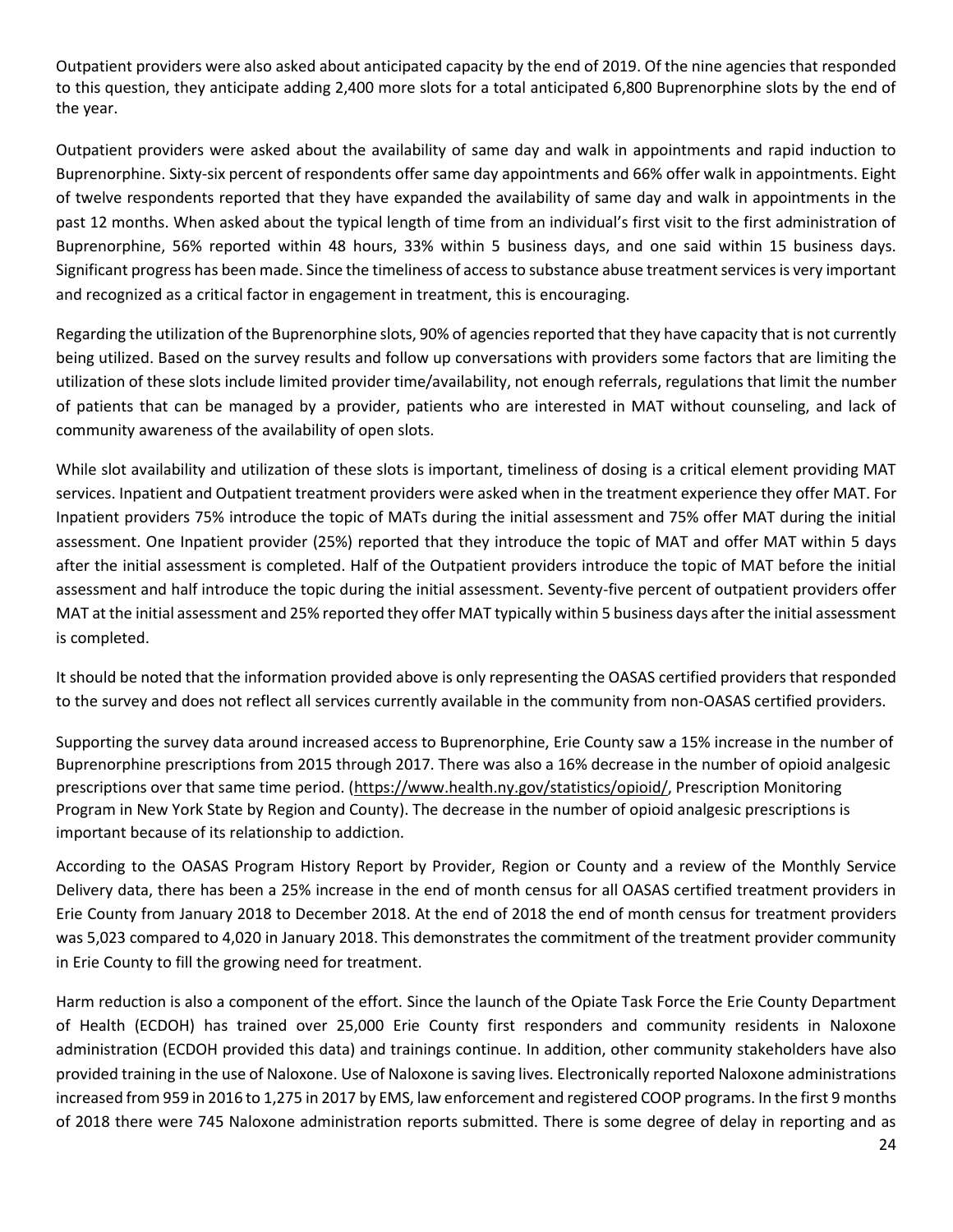these only represent administrations that were electronically reported, actual numbers are likely significantly higher. Cited from [https://www.health.ny.gov/statistics/opioid/data/pdf/nys\\_jan19.pdf,](https://www.health.ny.gov/statistics/opioid/data/pdf/nys_jan19.pdf) pg 35.

The ECDOH has been a key partner in the efforts to address the opioid epidemic. In addition to the Naloxone administration training, they have also been the co-lead of the Opioid Epidemic Task Force, provide buprenorphine training to physicians, and provide leadership to the Provider Education and Policy Reform and Naloxone Access Task Force committees.

In the continued effort to create a system of care that includes all of the points where an individual with a substance use disorder may come in contact and there is an opportunity to engage them in treatment, the criminal justice system must also be included. The Erie County Holding Center is often an intercept point for individuals with a substance abuse disorder. A period of incarceration provides a unique and time limited opportunity to offer treatment when an individual is not actively using and may be more receptive to initiating treatment. Currently the Erie County Holding Center offers Vivitrol for medication assisted treatment, however other MAT medications are not offered to individuals incarcerated in Erie County jails. The Forensic Mental Health unit, a subdivision of the Erie County Department of Mental Health, has been expanding available services to individuals with an addiction disorder. They have added a Specialist to work with inmates with co-occurring disorders currently held in the holding center as well as a Discharge Planning position to assist in effective transition to the community. In addition, through a funding allocated by New York State in their 2018-2019 budget, Erie County will be able to provide education sessions about substance use and addiction in the Erie County Correctional Facility. This project will be implemented in 2019.

Prevention programs are also an important strategy in curtailing substance use. The need for services outpaces the available resources and the ECDMH wanted to ensure that prevention services were being deployed judiciously. In an effort to focus Erie County OASAS prevention provider resources in areas with the highest risk, ECDMH funded the development of the Erie County Risk Indicator Database and the Treatment Gaps and Barriers Analysis. These tools are used to assist in planning and geographic targeting of services by OASAS prevention services. The analysis includes maps and data identifying the highest risk zip codes and school districts and the services currently available so providers can target new service sites to the areas with highest risk and limited or no services. This data and the analysis is updated annually and collaboratively provided to the providers of prevention services in Erie County. The Erie County Chemical Dependency Treatment Gaps and Barriers Analysis was updated for 2019 and a sample of findings include:

- Many Zip codes in Erie County do not contain any type of treatment program, particularly in the rural eastern and southwestern portions of the county. However, the City of Buffalo and first ring suburbs have a substantial allocation of programming.
- Crisis and inpatient programs are found primarily within the City of Buffalo while opioid treatment programs are located in the City of Buffalo and two suburban locations (Orchard Park and Amherst).
- Outpatient programs are the most prevalent type of program, but coverage is lacking in the eastern and southwestern portions of the county.
- None of the highest risk Zip Codes in Erie County, excluding the City of Buffalo, have crisis, inpatient, methadone or residential programs.
- Overall accessibility in Erie County based on all treatment programs and types is high and well aligned to areas of highest risk.

The Erie County Risk Indicator Database and the Gaps and Barriers Analysis are available at [www.erieridb.org.](http://www.erieridb.org/)

The process for developing this needs assessment also required obtaining input from the community. The ECDMH conducted a Provider Survey that ran for 6 weeks in January and February of 2019. A total of 57 responses were received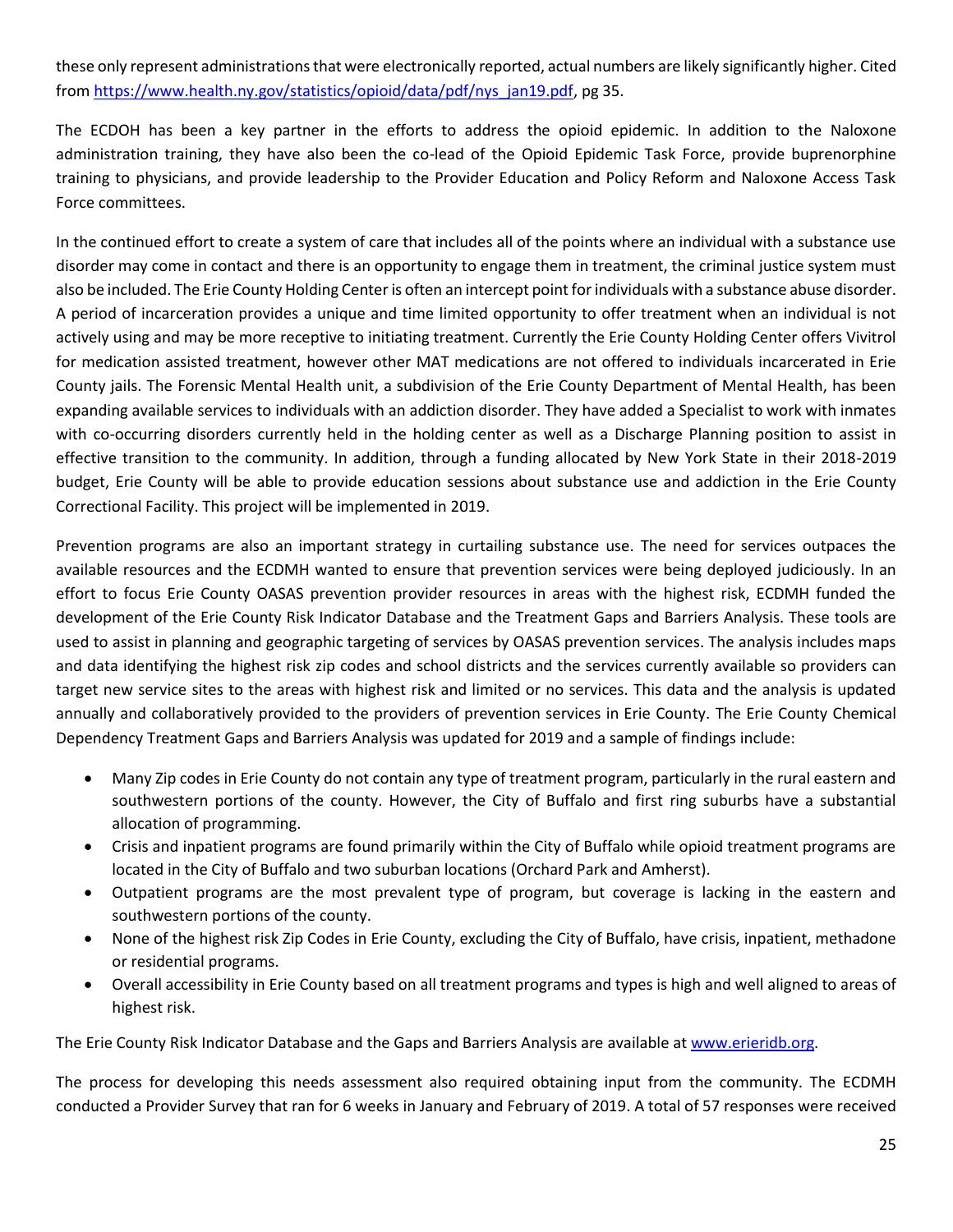from mental health, substance use, and developmental disability providers. Thirty-eight percent of the responses were from agencies that provide substance use services. Agencies were asked to rate the level of need and gaps in the substance use disorder system of care. The issues identified most frequently as being a high need in the substance use disorder system of care include: Prevention Services, Opioid Treatment Services, Housing, Transportation, Workforce Recruitment and Retention, Coordinated Discharge Planning, and Coordination and Integration with Other Systems. When asked to identify the most significant needs and gaps, Opioid Treatment Services, Housing, and Workforce Recruitment and Retention were selected most often. Based on discussions with community members, the Community Services Board and the Alcohol and Substance Abuse Subcommittee, there is consensus that access to opioid treatment services has improved significantly over the past couple years. There is also an urgency and desire for action to provide more treatment options at the Erie County Holding Center and Correctional Facility.

Another unmet need that deems mentioning is related to the increased need for provider agencies to have the information technology infrastructure that is becoming more important for survival in the evolution of the behavioral health environment. Organizations need to be able to collect and use data in ways they never had to before. Agencies are using electronic health records more widely and need to have staff who are able to implement and manage these data systems. The shift to value based payment systems is requiring agencies to change work flows, provide extensive training to staff to ensure quality data collection, have staff available who can create reports and mine the data to implement quality improvement and reporting activities, and invest in the infrastructure and equipment to support these activities. For the past few years the ECDMH has offered special allocations to contracted agencies that provide mental health services to support these efforts. In 2019 the ECDMH is expanding these efforts has allocated up to \$500,000 to contracted substance use providers and up to \$200,000 for Prevention and Support Services contracted providers to support infrastructure and information technology projects to transition to value based payment and support behavioral health reform efforts.

The shift to value based payment and behavioral health reform as well as a concerted effort by the ECDMH and community providers to leverage partnerships and collaboration has resulted in the creation of a number of new collaborations. The ECDMH has sought out new partnerships and collaborations that could be very powerful to strengthening the system of care. Two notable examples are:

- Urban Oversight Counties Collaborative: Erie County has joined with Monroe and Onondaga Counties to explore how we can work together and plan for service needs in our respective counties. Our three county LGU's have some unique similarities and have been discussing our shared strengths and challenges and how we can move forward together in the changing environment. The group meets regularly and has identified a number of projects we hope to work on jointly.
- ECDMH has reached out to a major Managed Care Organization to explore a collaboration that would be mutually beneficial to both the LGU and the Managed Care Organization. Through a series of meetings there have been a number of potential opportunities identified. The projects are still under development and hold great promise. The goal of this collaboration is to strengthen the collaborative relationship and explore possibilities to address gaps in care.

The ECDMH also formed a PSYCKES Collaborative in an effort to look more globally at the data needs of our partner agencies. This project leverages PSYCKES data to help facilitate system wide benchmarking and quality improvement. Erie County funded the creation of a PSYCKES tool that gave providers agency and program level data around state identified metrics. This was shared with agencies in May 2017, followed by a series of large group meetings with agencies to discuss the data and how we as a community could use this information to improve outcomes. Starting in March 2018 the ECDMH and four providers formed the Erie PSYCKES Collaborative, a learning collaborative in which the participating agencies dig deeper into the data and develop processes within their agencies for quality improvement. The participating agencies have used this as a forum to share and discuss their strategies and learn from each other. With the addition of substance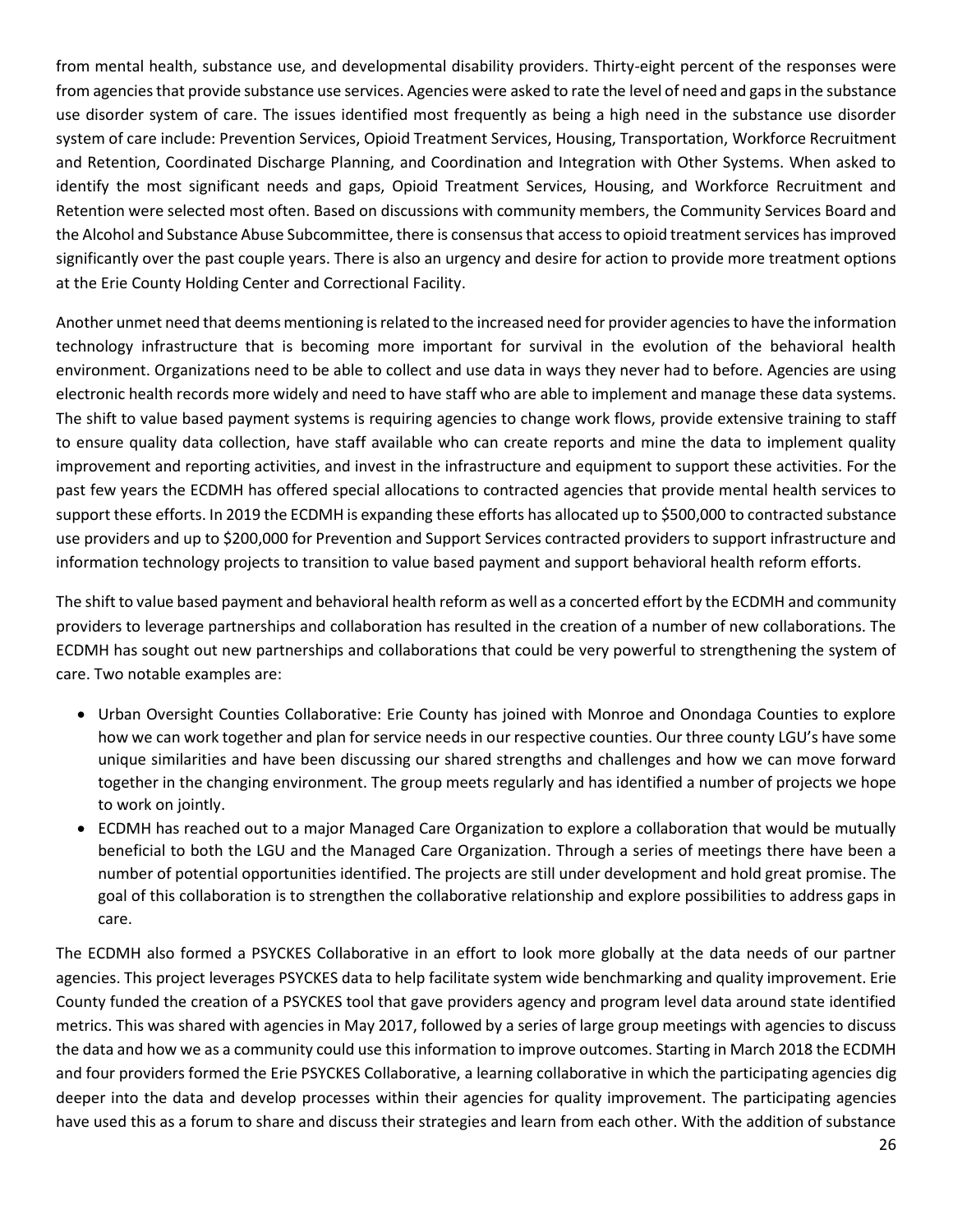use indicators to the PSYCKES measures, the possibility of adding these indicators to our tool will be discussed with our partners. If there is interest and resources are available, this will add an enhancement to this work to more directly address substance use disorder services.

The efforts to address this epidemic continue in earnest. Additional services, not previously referenced, which have been implemented in 2018 and those which are in the planning stages for 2019 include, but are not limited to:

- The ECDMH applied for and was awarded an Adult Drug Courts grant funded by the Substance Abuse and Mental Health Services Administration (SAMHSA) entitled the MISSION Criminal Justice project. MISSION-CJ (Maintaining Independence and Sobriety through Systems Integration, Outreach, and Networking for Criminal Justice) is an integrated set of evidence based practices that incorporates Critical Time Intervention (CTI), case management, Dual Recovery Therapy, Peer Support, and Trauma Informed Care as the core treatment elements. This program focuses on high risk opiate users in Erie County. This program blends high intensity case management and therapy, with additional community supports. The grant started in September 2016 and runs through September 2019. This project expands the Drug Court Navigation Program for drug court participants that are currently not eligible for existing navigation services, but are at high risk for overdose, integrating behavioral health treatment with MAT and reducing overdoses among drug court participants. The population to be served are individuals charged with a nonviolent misdemeanor and/or felony offense, which is related to their substance abuse. Since the beginning of the project we have served 328 individuals, 87% being Erie County residents. This project is showing positive outcomes particularly around abstinence (78.7% not using drugs or alcohol at intake compared to 86% at 6-month follow up), employment and education (22.0% employed or attending school at intake compared to 42.0% at 6-month follow up), and stability in housing (88.2% with a permanent place to live in the community compared to 97.9% at 6-month follow up).
- The ECDMH applied for and received a SAMHSA grant that is servicing the Erie County Family Treatment Drug Court. This project has expanded and enhanced the current Family Treatment Drug Court process, provides community based care navigation with a focus on rapid access to MAT and integrates all other healthcare and mental health care into the court room process. This process is showing some positive outcomes particularly around abstinence (77.3% not using drugs or alcohol at intake compared to 90.9% at 6-month follow up), and stability in housing (59.1% with a permanent place to live in the community compared to 63.6% at 6-month follow up). This practice has implemented three separate cohorts of Celebrating Families serving 15 families in this evidence based practice specifically formulated to reunite families with addiction issues by providing improved parenting skills and addressing the effects of addiction on the entire family. The grant funding period is 9/30/2017-9/29/2022. To date there has been 3 successful graduations in this grant process from the FTDC. The total number of families served to date is 39 with a total number of 114 family members assisted overall.
- The ECDMH applied for and was awarded funding for an early diversion grant funded by the Substance Abuse and Mental Health Services Administration (SAMHSA) entitled the Erie County Early Diversion Enhancement Program for Adults with Co-Occurring Disorders. This grant process uses the MISSION-Vet (Maintaining Independence and Sobriety through Systems Integration, Outreach, and Networking for Veterans) as an integrated set of evidence based practice that incorporates Critical Time Intervention (CTI), case management, Dual Recovery Therapy, Peer Support, and Trauma Informed Care as the core treatment elements. The grant funding period is 9/30/18-9/29/2023. This grant has a primary focus on expanding Crisis Intervention Training (CIT) to law enforcement as well as provide community based care management to high risk individuals who come into contact with the criminal justice/ law enforcement systems to facilitate a reduction in unnecessary hospitalizations and arrests.
- The ECDMH applied for and was awarded funding for an expansion and enhancement process in the Opioid Intervention Court process. The current grant functions under funding from the BJA and is the first of this type of court room intervention in the country. This court room process will be continued with the additional funding through the SAMHSA. This model employs additional resources that support participating individuals with not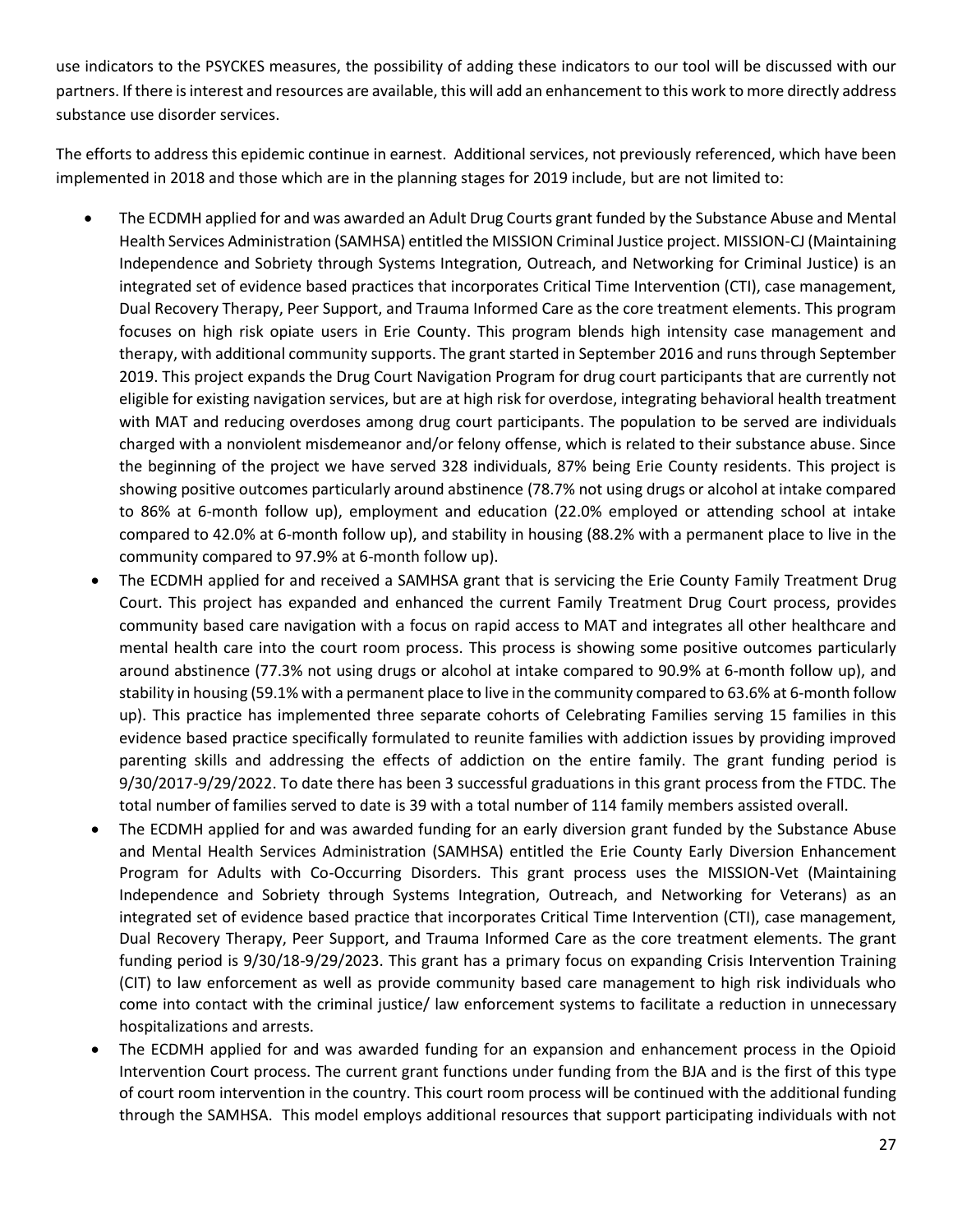only court room related activities but community based care management. This new model employs the MISSION CJ ((Maintaining Independence and Sobriety through Systems Integration, Outreach, and Networking for Criminal Justice) as an integrated set of evidenced based practices that incorporate Critical Time Intervention (CTI), case management, Dual Recovery Therapy, Peer Support, and Trauma Informed Care as the core treatment elements. The grant funding period is 5/31/19-5/30/2024. Full implementation will occur 9/2019.

- Columbia University's School of Social Work has been awarded \$86 million from the National Institute on Drug Abuse (NIDA), part of the National Institutes of Health, to support research intended to reduce opioid deaths across New York State. Columbia University will be partnering with 15 New York counties, including Erie County, which have been heavily affected by the opioid crisis. Erie County will receive a portion of these funds to expand Opioid Treatment and support services.
- The Erie County Department of Health was awarded a Bureau of Justice Assistance grant (part of the Federal COAP package) to actively connect those who have overdoses to immediate treatment and supports using the first responders on the scene. They also received a Bureau of Justice Assistance grant to create an Opioid Mortality Review Board. This will provide for 3 years of funding for a total of \$999,000. The Erie County Department of Health also received a SAMHSA Response After Over Dose grant, which will provide 4 years of funding totaling \$1.6 million and also \$1.6 million to purchase Narcan for the 7 surrounding counties.
- The Western Regional Addiction Resource Collaborative, which is funded by NYS OASAS, serves five counties Erie, Niagara, Cattaraugus, Allegany and Chautauqua. The focus of this Collaborative is to address substance abuse issues through a variety of environmental approaches. They have established a website and compiled an online resource directory. The Collaborative has also created a Speakers Bureau and is accepting applications to fund collaborative projects to support high risk outreach projects.
- A grant proposal submitted to NYS OASAS to fund a Family Support Navigator was awarded to a community agency that will expand family navigator services to serve five counties (Erie, Niagara, Cattaraugus, Allegany and Chautauqua). The NYS Budget also included significant funding for further expansion of this service as well as for this agency to provide transportation for individuals to support access to treatment.
- In April 2018, the ECDMH released a Request for Proposals to provide supports for community housing to assist in the successful transition to community living for individuals recovering from Substance Related Disorder. The model utilizes a Critical Time Intervention (CTI) care management model. This approach is designed to create greater access to ongoing community based recovery support, which extends beyond the time frame offered by more traditional modalities and is aligned with a chronic care approach. The award was made in June 2018 and was kicked off with a CTI Training for the awardee, ECDMH and another community provider in August 2018.
- Mobile Addiction Treatment Unit is a particularly unique service operating in Erie and Niagara County. Operated by a local provider, this unit is funded with State Targeted Response funds. In Erie County services are provided in the community and adjacent to the County Holding Center and the Opioid Intervention Court. Medication Assisted Treatment (MAT) is offered (Vivitrol) to those leaving the jail in addition to individual and group treatment. The mobile team also offers buprenorphine to participants of the Opioid Intervention Court. The unit is now operating with two customized RVs, which they acquired in March 2018. The RVs provide space for individual treatment from the nurse practitioner, clinician, and a peer. There is also capacity for telemedicine. In addition, the RV will be able to deliver services in rural areas where clinics are not available. In addition, the ECDMH will be funding another mobile addiction treatment project with another community treatment agency through the department's Special Allocations funds. The vehicle and staffing are expected to be in place by the end of 2019 and will add additional mobile services in Erie County.

NYS OASAS, County Providers, ECDMH, ECDOH, Erie County Government, families, peers, and law enforcement continue to work towards ending the opioid crisis and we are highly invested in this process. The progress that the community has made has been substantial. We continue to move forward with collaborative efforts around education, treatment, advocacy, and new treatment and support initiatives toward community recovery. Community involvement has been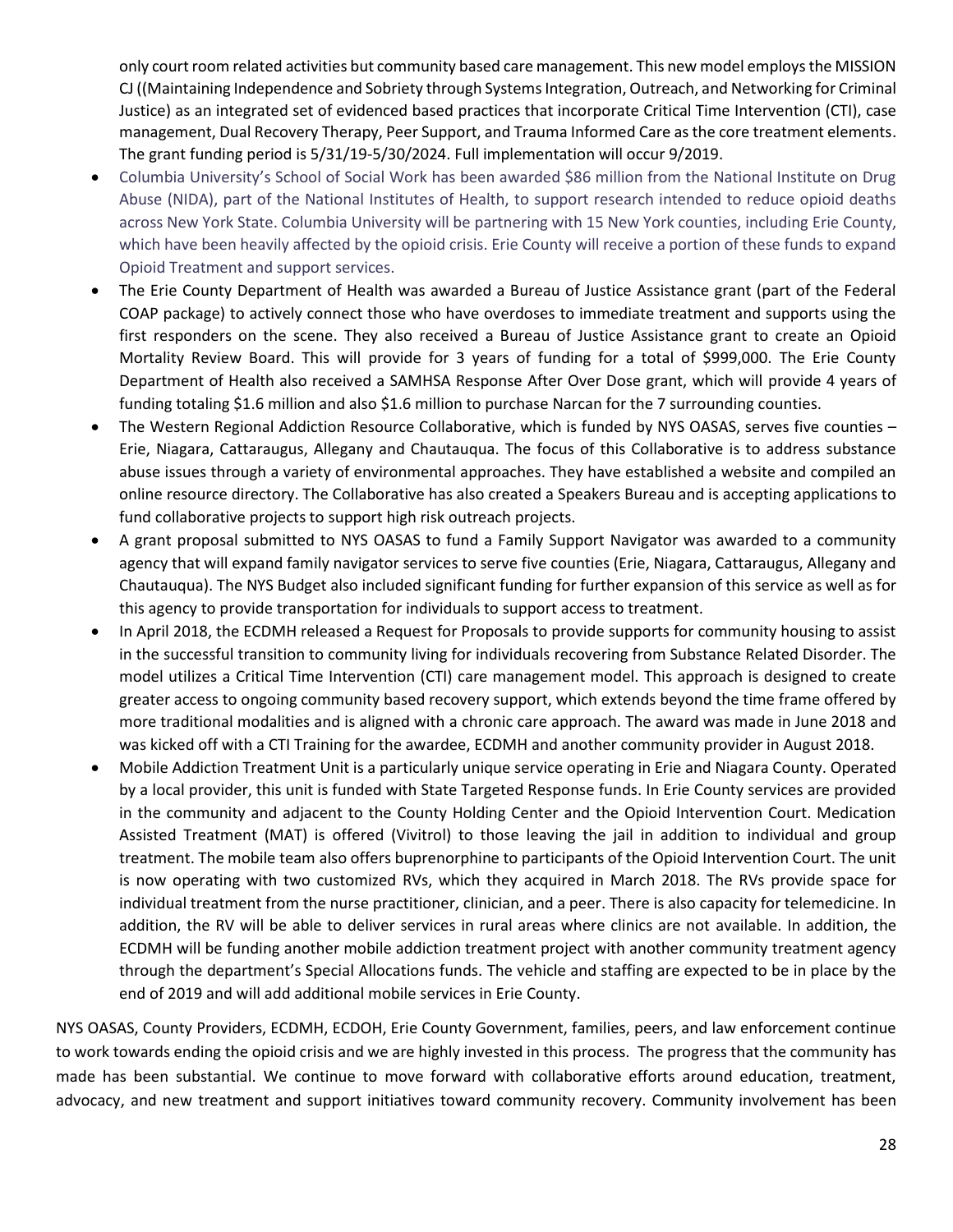highly encouraging. The network of treatment providers and community agencies that have come together around this crisis and their willingness to collaborate and work together to solve this problem is a testament to their commitment. Although much work remains, and the commitment continues, clearly much progress has also been made.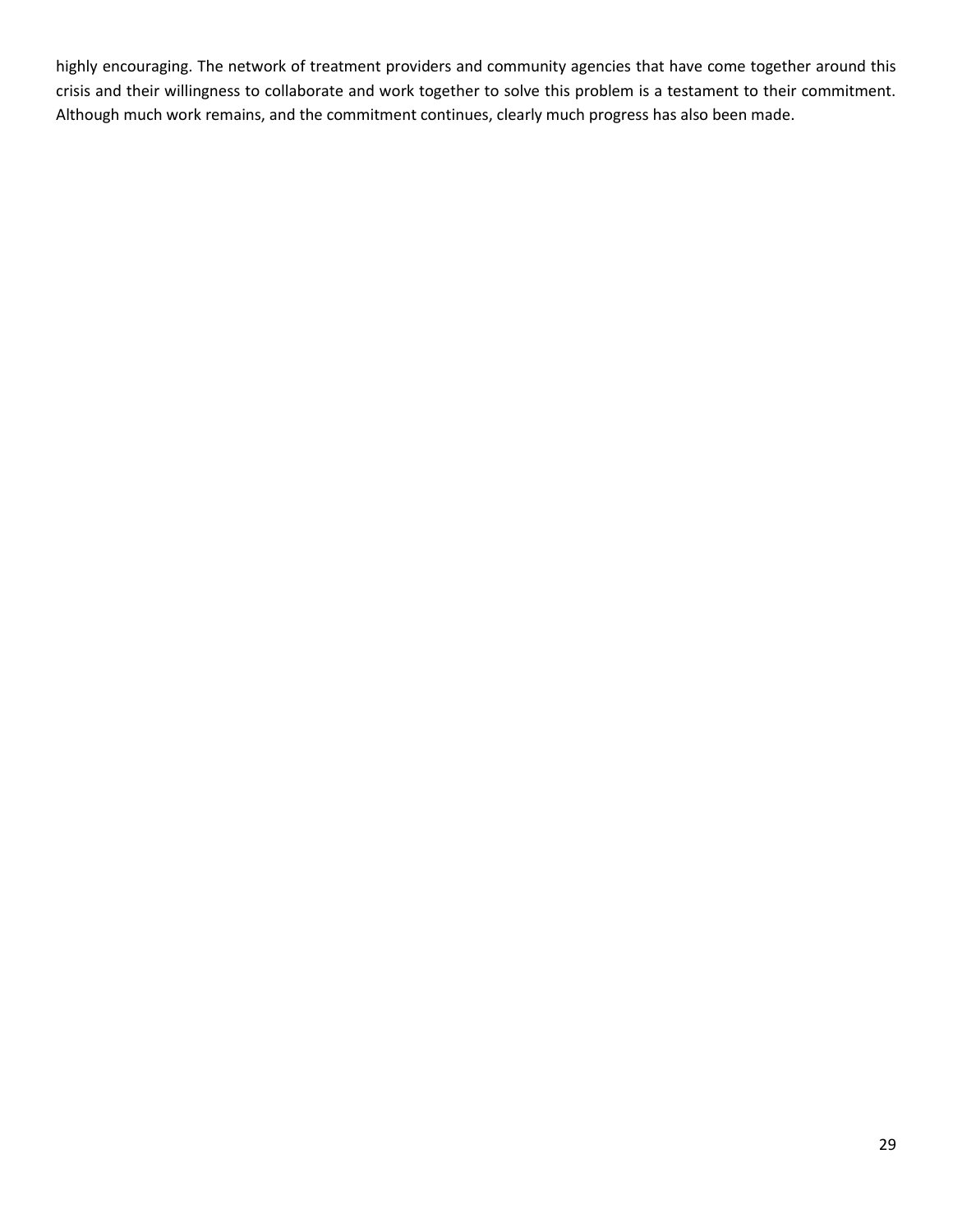#### **Erie County 2020 Response to New York State Local Services Plan**

## **OPWDD (Office of People with Developmental Disabilities) System Needs Assessment**

b) Indicate how the level of unmet needs of the **Developmentally Disabled** population in general have changed over the past year.

[] Improved [X] Stayed the Same [] Worsened

#### Please explain:

In preparation for submission of the 2020 Local Services Plan the Erie County Department of Mental Health conducted a Provider survey that ran for 6 weeks in January and February 2019. Agencies were asked to rate the level of need and gaps in the developmental disabilities system of care. Areas rated as a High Need include: Workforce Recruitment and Retention (54%), Transportation (58%), Respite Services (49%), Residential Services (44%), Family Supports (42%), and Employment (41%). They were also asked to prioritize and select the areas with the most significant needs and greatest gaps related to the developmental disability system of care. The areas selected most frequently include: Workforce Recruitment and Retention (35%), Transportation (35%), Family Supports (27%) and Crisis Services (25%).

Comparing the state of the System of Care for those with Developmental Disabilities to last year, which included many of the same challenges and barriers with no marked improvements over the past year, the level of unmet needs of the developmentally disabled population in general has remained the same. Some progress has been made with the addition of new services, but the challenges and barriers primarily around workforce and resources, have mitigated the potential improvements that would have otherwise been possible. For these reasons, the unmet needs of the Developmentally Disabled in general in Erie County have stayed the same.

The following provides an overview and discussion of some of the activities, needs and gaps in the developmental disability system of care.

#### **Workforce Recruitment and Retention**

Recruitment and retention continues to be a major challenge for the OPWDD system. This problem is recognized as a major need across the OPWDD, OASAS, and OMH sectors and is widespread, affecting local, regional, state and national organizations and providers.

For OPWDD agencies the workforce recruitment and retention is a critical element in most, if not all of the other needs and system gaps. For example, lack of qualified staff affects the availability of respite, residential services, family supports, and crisis services.

New York State "O" agencies, including OPWDD, allocated additional funds for salaries of direct service staff in New York State funded programs with the first phase of increases implemented in January 2018. While this raises the hourly rate for Direct Care providers, this is a modest increase and does not necessarily increase the financial incentive for individuals to choose to work in a direct service position as opposed to other sectors. While this is a step in the right direction, it falls short of what needs to happen to resolve the workforce issue. The 2019-2020 State budget includes a 2% increase for some direct care staff, but did not include the additional funding requested for direct care staff salary increases.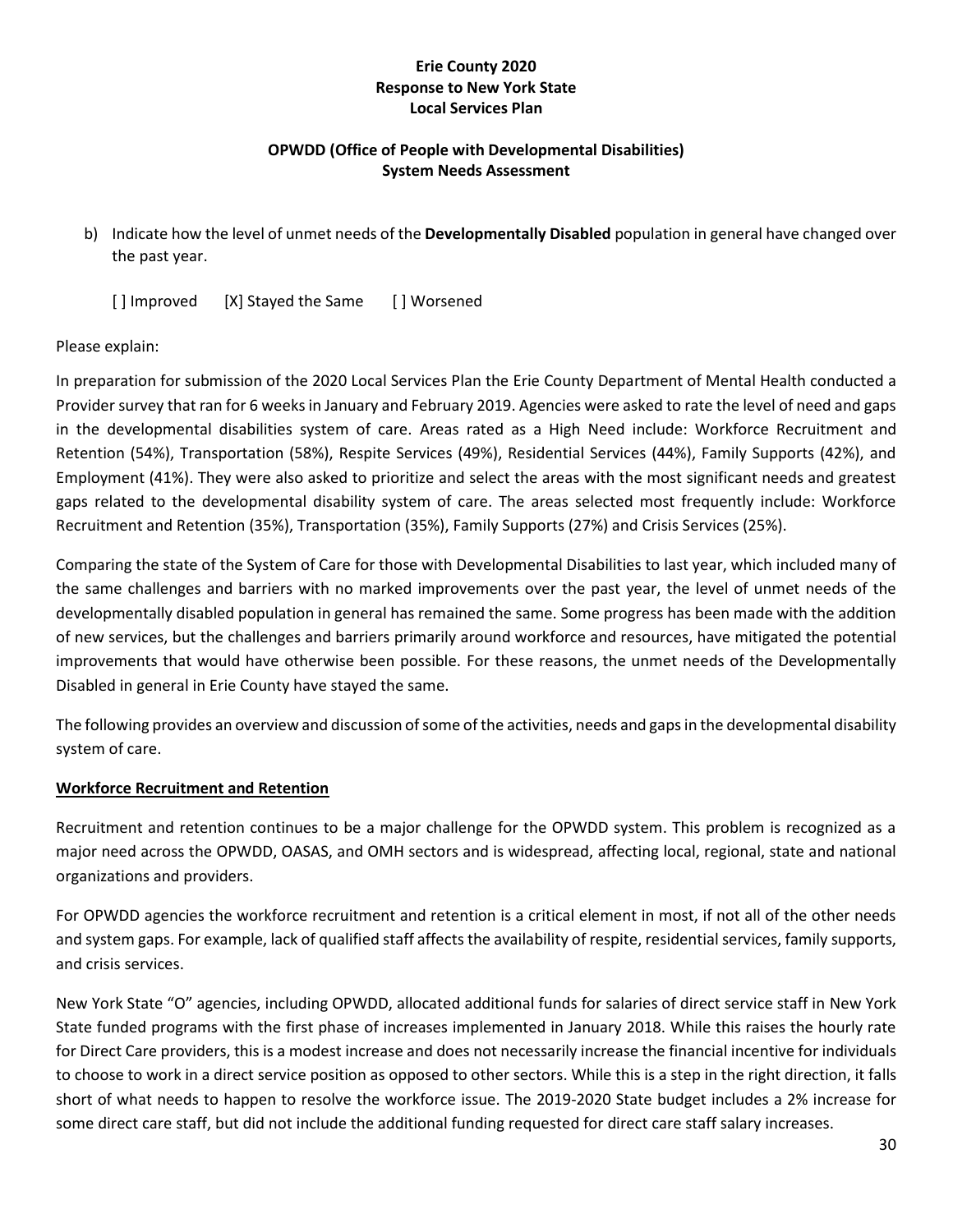Low wages make it difficult to recruit and retain staff, and subsequently there is high turnover. Consequences of the workforce crisis have an effect on individuals with intellectual and developmental disabilities. According to the Report to the President 2017, America's Direct Support Workforce Crisis: Effects on People with Intellectual Disabilities, Families, Communities and the U.S. Economy by the President's Committee for People with Intellectual Disabilities [\(https://nadsp.org/wp-content/uploads/2018/02/PCPID-2017\\_-Americas-Direct-Support-Workforce-Crisis-low-res.pdf\),](https://nadsp.org/wp-content/uploads/2018/02/PCPID-2017_-Americas-Direct-Support-Workforce-Crisis-low-res.pdf)) "The workforce crisis threatens the health, safety, and well-being of people with Intellectual Disabilities/Developmental Disabilities (ID/DD). Direct Service Providers (DSPs) who are tired from working long hours or multiple jobs are much more likely to make mistakes and have lower tolerance for stressful situations. When DSPs do not know the person for whom they are providing support, they may not recognize signs and symptoms of illness. The consequences of the direct support turnover and vacancy rate impact the independence and opportunities experienced by people supported." There are also consequences for the families and can affect the family member's employment/employability, ability to engage in activities outside of the family, and overall well-being.

Providers are struggling to staff the current services they provide and wonder how they can cover the new initiatives and services coming on line, and they report that this is by far the most pressing unmet need they face.

In the 2019 Local Services Plan (LSP) the ECDMH reported that because of the low wages, workers in the OPWDD provider agencies often have second, maybe third jobs, often in other OPWDD provider agencies. The OPWDD subcommittee members noted that these workers, who are currently employed with other OPWDD agencies, must complete the background check and required trainings at each agency where they work. This creates additional burdens on the system and costs to agencies, having multiple background checks, and delays when a worker can assume their duties, because they need to complete required training that they have already completed at another agency. Subcommittee members suggested creating a registry for the workers to expedite the process, remove duplication, and get these workers to where they are needed in a more efficient manner.

Since late 2017, the Building Careers in Human Services Committee has been meeting regularly with a mission of promoting new ideas about the Human Services industry to attract a motivated, career driven workforce. In April 2019 the Committee held a symposium that approximately 40 local OMH, OASAS, and OPWDD providers attended to collaborate on ideas for recruitment and retention of employees. Area providers were very interested in working collaboratively on these topics. Analysis of the information discussed at the symposium will focus on opportunities to promote careers in human services, determining barriers to be overcome, and resources/pathways to achieve the vision of a shared message.

## **Respite**

Respite services provide temporary relief from the demands of caregiving, which reduces overall family and consumer stress. Respite can be provided in the home or out of the home, during the day, evenings or overnight. As family caregivers age, there is likely to be a greater need for respite services. In 2018 there were 1,092 recipients of Respite services, up 11.6% from 978 in 2017. (OPWDD County Data 2019).

OPWDD increased reimbursement rates for respite services in July 2017, but full implementation did not occur until late in 2017 as the system to process the requests took some time to develop. There were increases in utilizations because of the increased ability to serve individuals with more challenging needs, but providers reported that the workforce crisis negatively affected the availability of respite services. They reported that the lack of direct service staff left many without access to respite. The rate increase was helpful, but it did not resolve the workforce shortage, which in-turn limited access.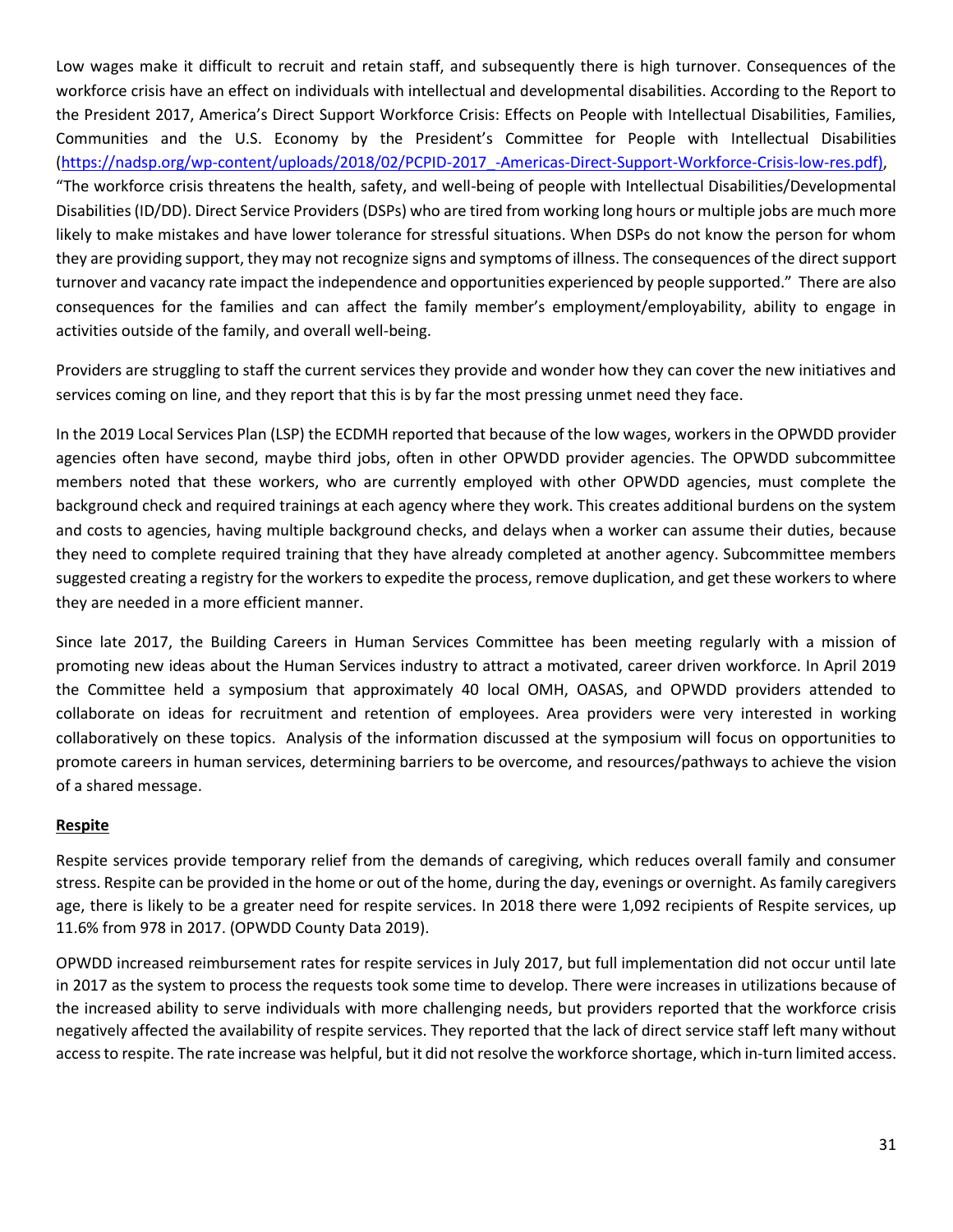## **Transportation**

Fifty eight percent of providers serving individuals with Intellectual and Developmental Disabilities reported that transportation is a high need when responding to the ECDMH Provider Survey in early 2019. In addition, 35% selected transportation as one of the most significant needs and greatest gaps in the Developmental Disability System of Care in Erie County. OPWDD Subcommittee participants frequently mentioned transportation as an ongoing unmet need that directly effects consumers and families needing access to services and community integration activities i.e. employment. Among the concerns expressed were scheduled transportation not showing up or being late and their experience that pick up and drop off locations were a distance from where they lived or worked.

Two years ago a transportation committee was convened to try to address the challenges of transportation, which led to a white paper titled "Overcoming Transportation Challenges: Accessing the Finger Lakes and Western New York Region of New York State". The paper was authored by the Developmental Disabilities Alliance of Western New York Transportation Committee in conjunction with The Western New York Developmental Disability Services Office of OPWDD, The Finger Lakes Transportation Alliance, The Self-Advocacy Association of New York State, and the Erie County Office for People with Disabilities**.** The DDAWNY Transportation Committee has had some leadership changes and is currently working to regain its momentum to address the transportation challenges.

Uber and Lyft were hoped to be a solution, or at least a partial solution, to the transportation barrier for people served by OPWDD services. In late 2018 New York State hosted a series of community listening sessions to study accessible ride sharing services for customers with disabilities. Five sessions were held across the state and written comments were also accepted. The sessions and comments were structured to provide information around common concerns with ride sharing services as well as to solicit proposed solutions from NYS constituents. Categories of concerns that were identified from community input, listed in order of most frequently raised to concerns, include: Wheelchair Accessibility, Paratransit Unreliable, Lack of Rural Transportation, Safety Concerns, Accountability and Oversight, App Accessibility, Service Animals, and Affordability. Categories of proposed solutions voiced by NYS constituents, again listed in order of most frequently suggested solutions include: Expand the Ride Sharing Model, Improve Accountability and Oversight to Improve ADA Compliance, Incentivize Accessible Vehicles, Ride Surcharges, Improve Availability of Accessible Vehicles, Driver Training, and improve App Accessibility. The Taskforce that conducted this study also provided a series of recommendations for Ride Sharing companies and NYS Government to support improvements to accessibility and services for people with disabilities. This information is provided from the Taskforce's final report which is available at [https://dmv.ny.gov/forms/tnctaskforcefinalreport.pdf.](https://dmv.ny.gov/forms/tnctaskforcefinalreport.pdf)

#### **Residential**

OPWDD changed the content and format of the data they provide to counties this year. The data now reflects actual utilization and Medicaid payments for OPWDD services. Data was made available for 2016, 2017, and preliminary data for 2018. The change in content and format makes comparison to previous Local Services Plans not possible, but is more reflective of actual use of services and the associated costs which will be more appropriate for planning purposes.

Residential services are broken down into three categories: Family Care, Supervised and Supportive. From 2016 to 2018 there has been a decrease of 13.7% in the number of individuals receiving Residential Habilitation – Family Care, from 73 in 2016 to 63 in 2018. Residential Habilitation – Supervised Model is the most commonly utilized residential service with 2,270 recipients in 2018. This is a very modest increase since 2016 as the number of recipients only increased by 13 people. Residential Habilitation – Supportive Model increased by 7 recipients from 2016 and this service was utilized by 49 recipients in 2018.

In 2017, \$10 million in additional funds were allocated for OPWDD Region 1 to expand certified residential services by 112 slots. The priority populations for these slots included: 1) children, 2) individuals with an aging caretaker, and 3) individuals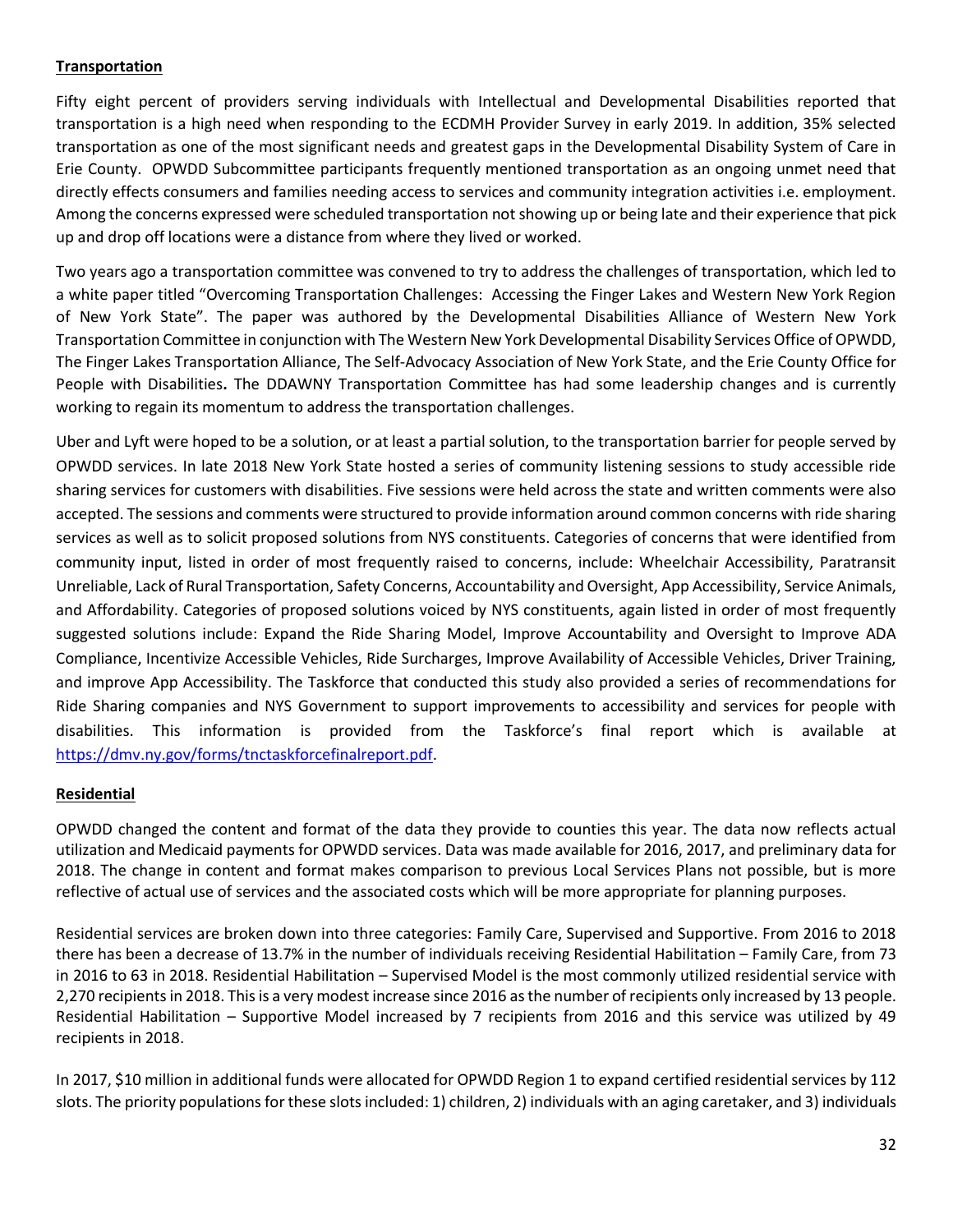with significant medical conditions. Approximately half of the slots were awarded to serve Erie, Niagara, and Monroe Counties. It takes six to nine months to develop these certified residential opportunities and these came online in 2018.

An additional \$15 million was allocated for Independent Support Services (ISS) which are non-certified rent-subsidies. These additional resources are currently available. The number of people enrolled in ISS has increased from 395 in 2015 to 517 in 2018, which is an increase of 31% in the past 4 years.

According to input from members of the OPWDD Subcommittee there are two significant challenges for organizations that provide residential services: workforce and OPWDD property caps. The workforce crisis is causing agencies who have been given the go ahead to develop a new home to go back to OPWDD and change the commitment to open the new homes. And when slots are opened up, there is great difficulty staffing them. Regarding the property caps, they have not kept up with current market conditions. The amount the provider can apply is too low for the cost of real estate and renovations or new construction in 2019.

It should be noted that there has been a philosophical shift within OPWDD. While certified residential services were once viewed as a permanent placement, OPWDD is now encouraging the recipients of these services to consider other housing opportunities including ISS. Certified Residential Services are a valuable and limited resource in the community and OPWDD is looking to create some movement in the system to open up certified bed slots for people who need them most.

A new program intended to support transition to a lower level of care for youth opened in Erie County in August 2018. The Intensive Treatment Program is a residential treatment unit for dually diagnosed OMH/OPWDD youth which also serves as a step down program to help these youth transition to a lower level of care. This is a statewide resource, available to anyone in NYS that meets the eligibility criteria. The program provides residential and educational programs that focus on behavioral, emotional and medical stabilization for a period of four to six months. The program has capacity for 12 youth. It currently has 9 youth admitted and 8 of the 9 are from the western New York region.

## **Stigma**

 $\overline{\phantom{a}}$ 

People with developmental and/or intellectual disabilities (ID) are consistently found to be among the most socially excluded population and face substantial health, housing, and employment disparities due to stigma.<sup>1</sup> Stigma is associated with higher levels of psychological distress, worse adherence to treatment and decreased use of health services. [\(https://www.nationalelfservice.net/learning-disabilities/stigma-increases-psychological-distress-people-intellectual](https://www.nationalelfservice.net/learning-disabilities/stigma-increases-psychological-distress-people-intellectual-disabilities/)[disabilities/\)](https://www.nationalelfservice.net/learning-disabilities/stigma-increases-psychological-distress-people-intellectual-disabilities/). Despite the Fair Housing regulations, people with disabilities are still excluded from housing. Stigma is also a driver in excluding people with disabilities from employment. Housing exclusion may be partially attributed to concerns over finances and exclusion from employment could be due to lack of knowledge of people's abilities and the reasonable accommodation process under the Americans with Disabilities Act. In Erie County the Erie County Office for People with Disabilities conducts an annual campaign to address stigma and raise awareness as part of a national effort to "Spread the Word to End the Word" ([https://www.r-word.org/\)](https://www.r-word.org/). The goal is to raise social consciousness about the dehumanizing and stigmatizing effects of the "r-word". The Erie County Office for People with Disabilities Executive Director is a member of the OPWDD Subcommittee and provides leadership on the work to address stigma for individuals with intellectual and developmental disabilities.

The ECDMH would like to express our appreciation to NYS for adding Anti-Stigma as an option of High Level Unmet need in the 2020 Local Services Plan. This was identified as a gap in the 2018 and 2019 Local Services Plan as consumers and agencies expressed great concern that Anti-Stigma was not available as an option for the OPWDD system as it was for other disability groups. The ECDMH appreciates the State's recognition of this issue.

<sup>1</sup> Ditchman, N., Werner, S., Kosyluk, K., Jones, N., Elg, B., & Corrigan, P. W. (2013). Stigma and intellectual disability: Potential application of mental illness research. *Rehabilitation Psychology, 58*(2), 206-216.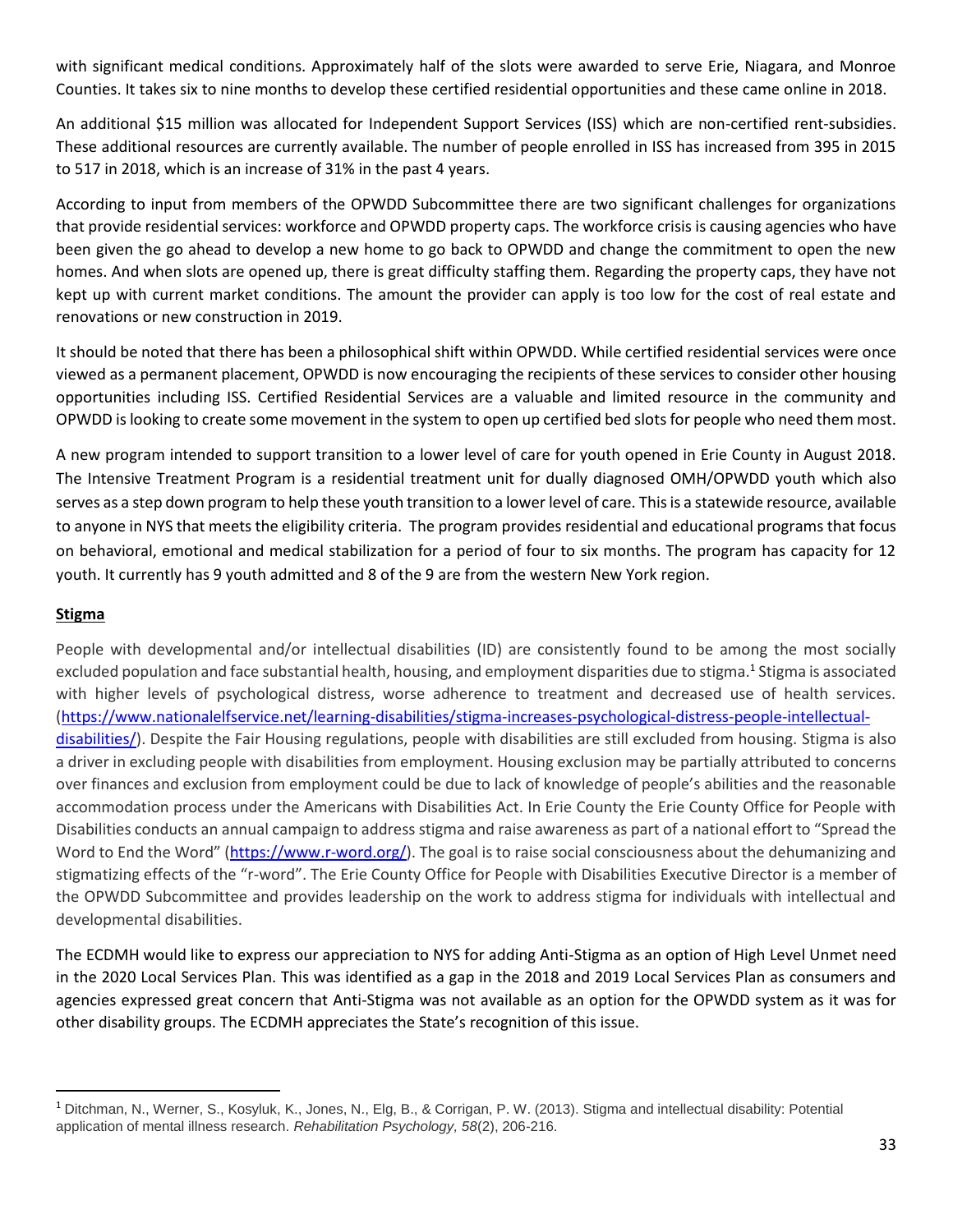#### **Medicaid Care Coordination Organization/Health Home Care Management Service**

Medicaid Care Coordination Organization/Health Home Care Management Service implementation replaced the Medicaid Service Coordination program. This represents a huge shift in how these services are delivered and expanded the scope of care coordination/care management services. The state made great efforts prior to and following the transition to educate consumers and organizations about the new model.

In March 2018, OPWDD announced the selection of the provider organizations who would provide the new Medicaid care coordination organization/health home (CCO/HH) care management service to people with intellectual/developmental disabilities. The new model is part of OPWDD's shift to People First Care Coordination and replaces OPWDD's Medicaid Service Coordination program. The new services expand care coordination beyond home and community based services to also include coordination of other services such as health care, wellness, behavioral and mental health services through a single individualized Life Plan for each member. People who do not want to receive comprehensive care management can choose to receive Basic HCBS Plan Support, which is a limited coordination option. The new service is staffed by care managers, many of whom who were Medicaid service coordinators who received additional training for this new role. The overarching goal of this initiative is to help coordinate services across systems including OPWDD, DOH, OASAS, and OMH. The two organizations selected to serve Erie County residents are Person Centered Services CCO and Prime Care Coordination. The new CCO/HH services went live on July 1, 2018.

Key informants were asked for feedback about the transition to Medicaid Care Coordination Organizations from provider organizations and families. The transition is generally described as challenging for a couple of reasons. First, the transition to the Life Plan from an ISP has been difficult. The electronic Life Plan platform, required by OPWDD for CCOs to use, has some significant issues. The drop down options in the system are not in line with person centered planning and there are questions about whether the goals preset in the system are allowable under Medicaid. It is difficult to make changes in the system and get the required signatures and approvals. The software problems and new tools have made it difficult for families and has fueled a sense of uncertainty. In addition, there was significant turnover in staff with the transition to the CCOs, coupled with the overall workforce crisis in the field, which exacerbated the difficulties of the transition.

However, initial data indicates that this has led to an increase in access. In 2018 there were 66 individuals added to the CCOs beyond those that transitioned from Medicaid Service Coordination (OPWDD County Data 2019).

## **Other Areas of Need**

Members of the OPWDD Subcommittee raised concerns regarding the timing of implementation of Managed Care for this population. The members that provided comment identified the following issues related to implementation of Managed Care:

- They would like to see implementation of Managed Care delayed until the assessment process and Life Plan software is refined.
- The changes to the system are creating additional burdens and stress for families and they reported that families would like to see OASAS be more responsive to their concerns and needs and offer more support to the families before proceeding with additional system changes.
- Implementation of Managed Care, before the system can stabilize after all of the other changes is raising angst and uncertainty for families and providers.

A growing challenge is access to services for individuals who have co-occurring disorders. The ECDMH has created a Co-Occurring Disorder Task Force, bringing together providers from Intellectual and Developmental Disability, mental health, traumatic brain injury and substance use treatment and housing providers to develop strategies to meet the needs of these individuals. This group has been focusing on needs related to housing. Challenges in serving individuals with cooccurring disorders include, but are not limited to, reimbursement, staff training needs, and crisis intervention. The group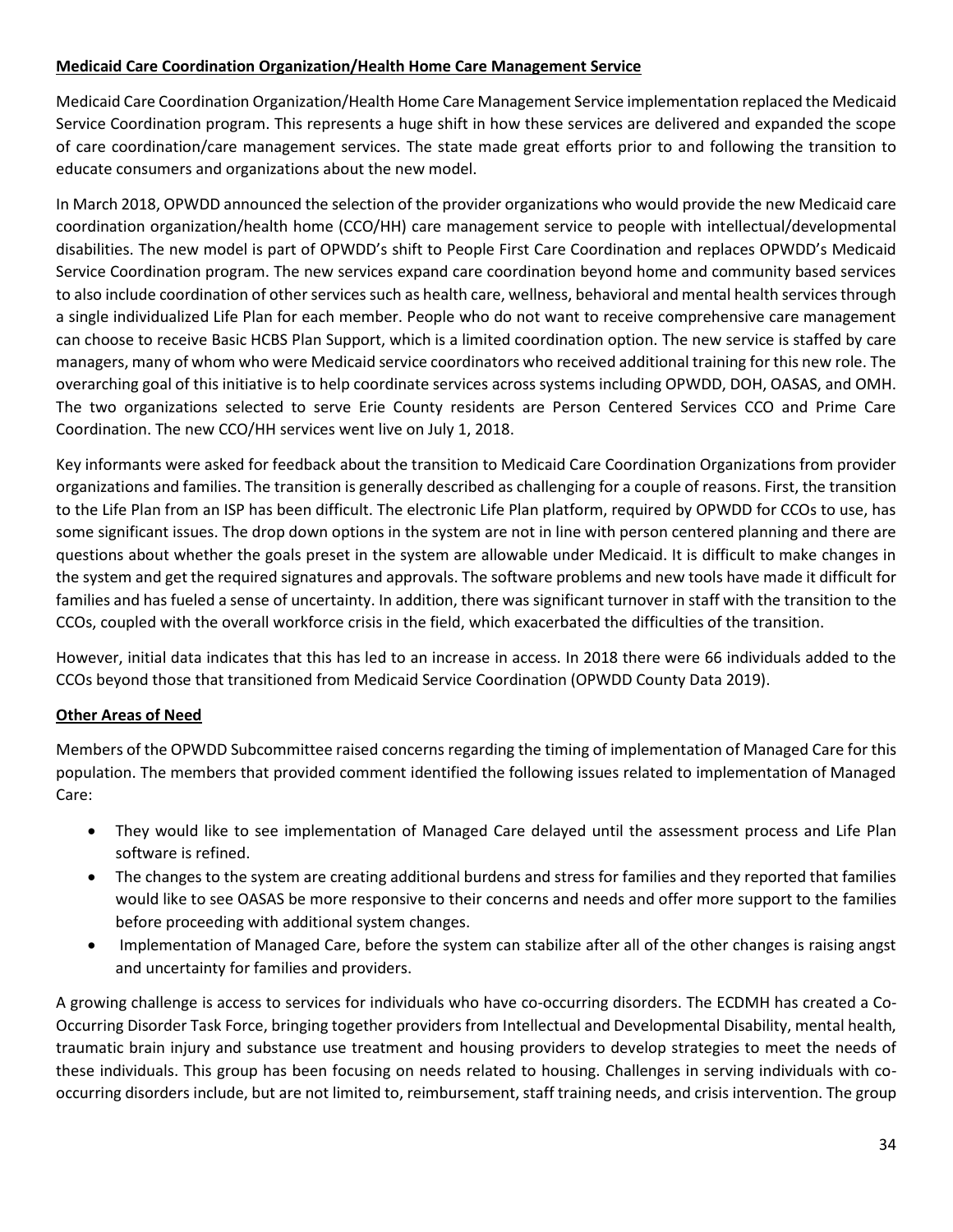will be exploring various models and financing options. The level of enthusiasm by all of the providers participating is extremely encouraging and ECDMH is working to collect data and information to support next steps.

The Forensic Mental Health Unit, which serves the Erie County Holding Center and Correctional Facility, reports an increase in the number of individuals who are held in these county facilities with a cognitive impairment. It is challenging to serve this population in the jail and there are limited, if any, services available to meet their particular needs. The Forensic Mental Health Unit will be exploring this further, working to better quantify the scope of this issue, and to establish partnerships with community agencies to better meet the need within the Holding Center and Correctional Facility.

#### **Continuation of newly implemented needed services in Erie County include:**

## **Crisis prevention services for individuals with developmental disabilities and coexisting mental health or behavioral health concerns**:

NY START (Systemic Therapeutic Assessment Resource and Treatment) is a crisis intervention and prevention program for individuals with Intellectual Developmental Disabilities and behavioral or mental health needs. The mission of NY START is to "increase the community capacity to provide an integrated response to people with intellectual/developmental disabilities and behavioral health needs, as well as their families and those who proved support. This will occur through cross systems relationships, training, education, and crisis prevention and response in order to enhance opportunities for healthy, successful and richer lives". (NYSTART Region 1, FY 17 (April 2016-March 2017) Annual Report 2017, Executive Summary).

The START model is person-centered and emphasizes systems engagement. Positive psychology, trauma informed approaches and other evidence-based practices are employed. NY START is expanding across New York State, with the local entity serving 17 counties of the Western New York and the Finger Lakes region. In 2018, NY START provided support to 311 individuals, of which, 177 were requests in Erie County. This represents a 55% increase in individuals served in the region and 103% increase in Erie County residents served compared to 2017.

NY START provides the following services:

#### START Coordination (ages 6 and above)

·Comprehensive Crisis Prevention and Intervention Plan development ·Cross systems partnerships and interdisciplinary collaboration ·Crisis response, highlighting assessment and preventative intervention -Clinical evaluation and support ·Consultation, education, training & outreach ·A systems engagement and linkage approach to service provision

#### Therapeutic Coaching In-Home Supports (ages 6 and above)

- ·Individualized therapeutic goals and objectives
- ·Tracking, monitoring and assessment
- ·Targeted coaching on effective strategies and techniques to caregivers and providers

#### Therapeutic Resource Center (ages 21 and above)

- ·Out of home support for planned or emergent needs
- ·Individualized therapeutic goals and objectives
- -Tracking, monitoring and assessment
- -Clinical and medical evaluation

·Emphasis on community integration and holistic well being through therapeutic groups and activities

The NY START information was from an ECDMH query and created by Maya Hu-Morabito (NY START) (2/26/19).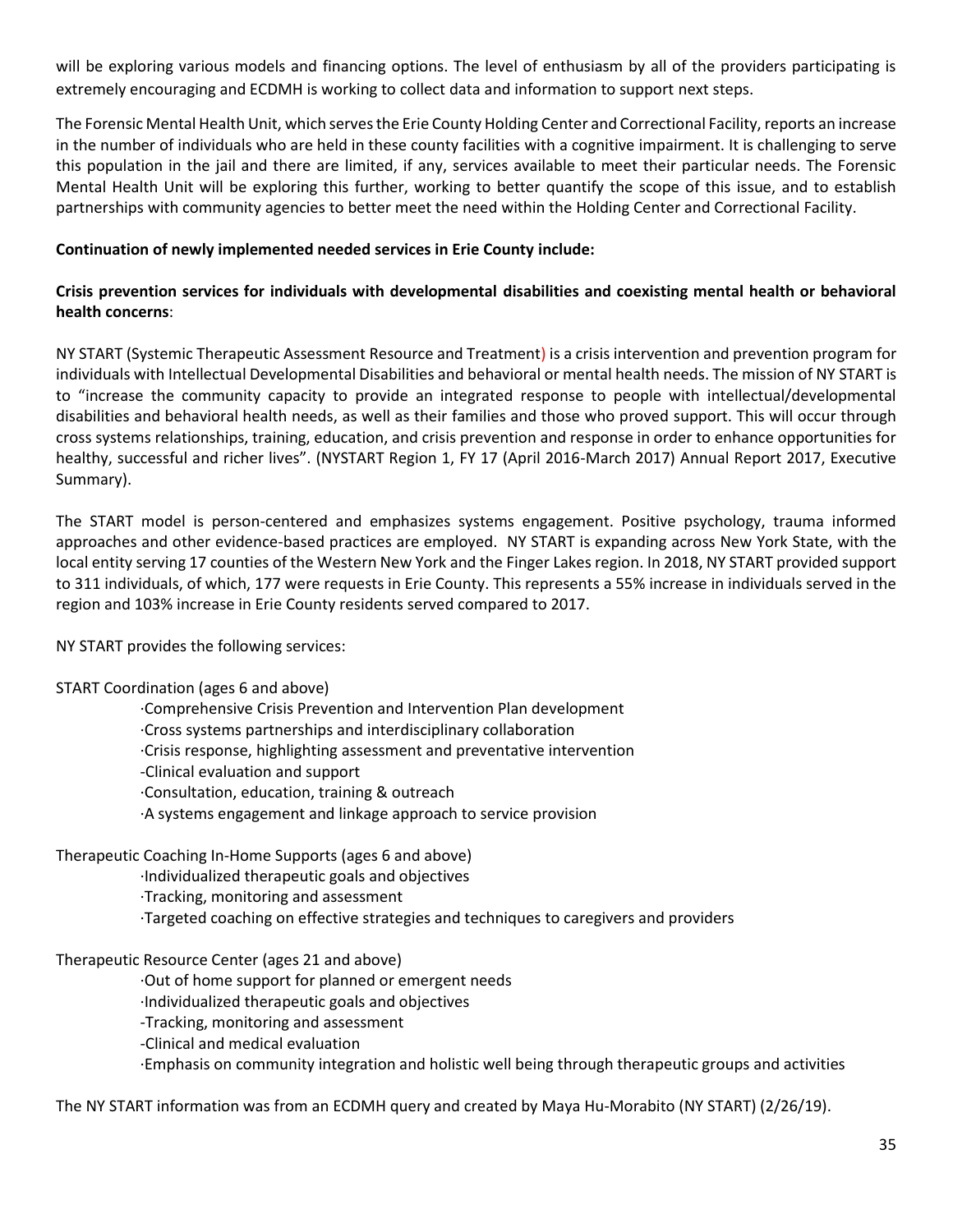**Community based diversionary services for individuals with Developmental Disabilities:** The local Comprehensive Psychiatric Emergency Program (CPEP), in collaboration with the Erie County Department of Mental Health identified a need for community based care for the developmental disability population. Access to Psychiatry through Intermediate Care (APIC) is a mobile service that provides psychiatric interventions and case management for children, adolescents, and adults with developmental or intellectual disabilities. APIC does not replace current care, but assists, augments, and coordinates treatment to help create a sustainable plan for families, providers, and natural supports. APIC is designed to divert from emergency department or hospital visits because of inadequate intermediate care in the community.

APIC services include:

- Mobile Psychiatry
- Medication review and consolidation
- Case Management and linkages
- Residential placement
- Hospital and ER diversion
- Reduction of risk of incarceration
- Linkage to the Crisis Intervention Team (CIT)

## **APIC Data and Achievements: Year 3 (1/1/18-12/31/18)**

The number of patients receiving services has increased dramatically since 2016. APIC has seen the following number of individuals in the below age groups (the 2017 and 2018 data was retrieved from PCMS and the 2016 data from the 2018 Local Service Plan):

| <b>Age Group</b> | <b>Total Caseload</b><br>2016 | <b>Total Patients/Families</b><br>Served 2017 | <b>Total Patients/Families</b><br>Served 2018 | % Change<br>2017 to 2018 |
|------------------|-------------------------------|-----------------------------------------------|-----------------------------------------------|--------------------------|
| $0 - 17$         | 156                           | 250                                           | 440                                           | 76% increase             |
| 18-64            | 143                           | 191                                           | 291                                           | 52% increase             |
| 65 and greater   |                               |                                               |                                               |                          |
| Unknown          |                               |                                               |                                               |                          |
| Total            | 306                           | 441                                           | 733                                           | 66% increase             |

During 2018 the APIC team completed 526 home visits with participants.

Considering the OPWDD eligibility status of people served, the greatest increase is for people who are not eligible for OPWDD services. APIC does provide services to the individuals who are not OPWDD eligible. The total number of cases seen, as provided by ECMC based on OPWDD eligibility was as follows (the 2017 and 2018 data was retrieved from PCMS and the 2016 data from the 2018 Local Service Plan):

| <b>OPWDD Status</b> | <b>Total Caseload</b><br>2016 | <b>Total Caseload 2017</b> | <b>Total Patients/Families</b><br>Served 2018 | % Change<br>2017 to 2018 |
|---------------------|-------------------------------|----------------------------|-----------------------------------------------|--------------------------|
| Eligible            | 211                           | 299                        | 420                                           | 40% increase             |
| Not Eligible        | 65                            | 91                         | 213                                           | 134% increase            |
| Pending/Unknown     | 30                            |                            | 100                                           |                          |

The APIC program has seen significant growth since launching in 2016. Community Connections of New York (CCNY), a contractor for the Erie County Department of Health, conducted an analysis of the APIC program in 2018, examining Medicaid claim utilization pre and post APIC engagement. The analysis looked at a sample of individuals served from March – September 2017 (n=297). The comparison of Medicaid claims pre and post APIC engagement show a statistically significant decrease in behavioral health inpatient (155 pre compared to 94 post) and emergency room visits (158 pre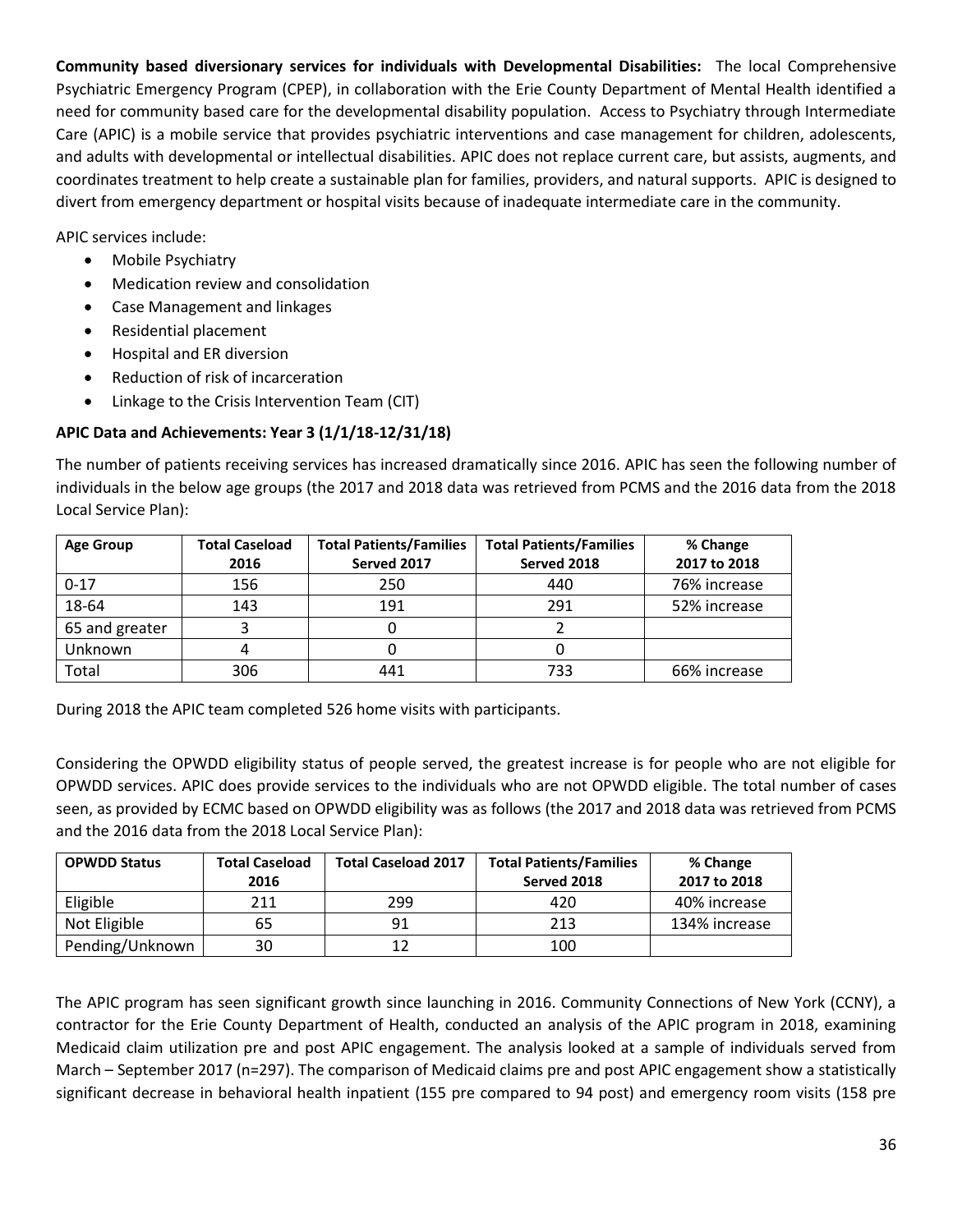compared to 120 post). There was also a statistically significant increase in behavioral health case management claims post APIC engagement (466 pre compared to 702 post).

Erie County has very strong and committed organizations providing services to the OPWDD population. They have been tireless in their efforts to provide high quality services. The challenges and barriers to providing care continues to be problematic, including workforce shortages, the cost and availability of housing, transportation and limited resources. The ECDMH is committed to working with providers, consumers, families and the community to the degree possible to try and improve the factors affecting this population and the organizations that serve them.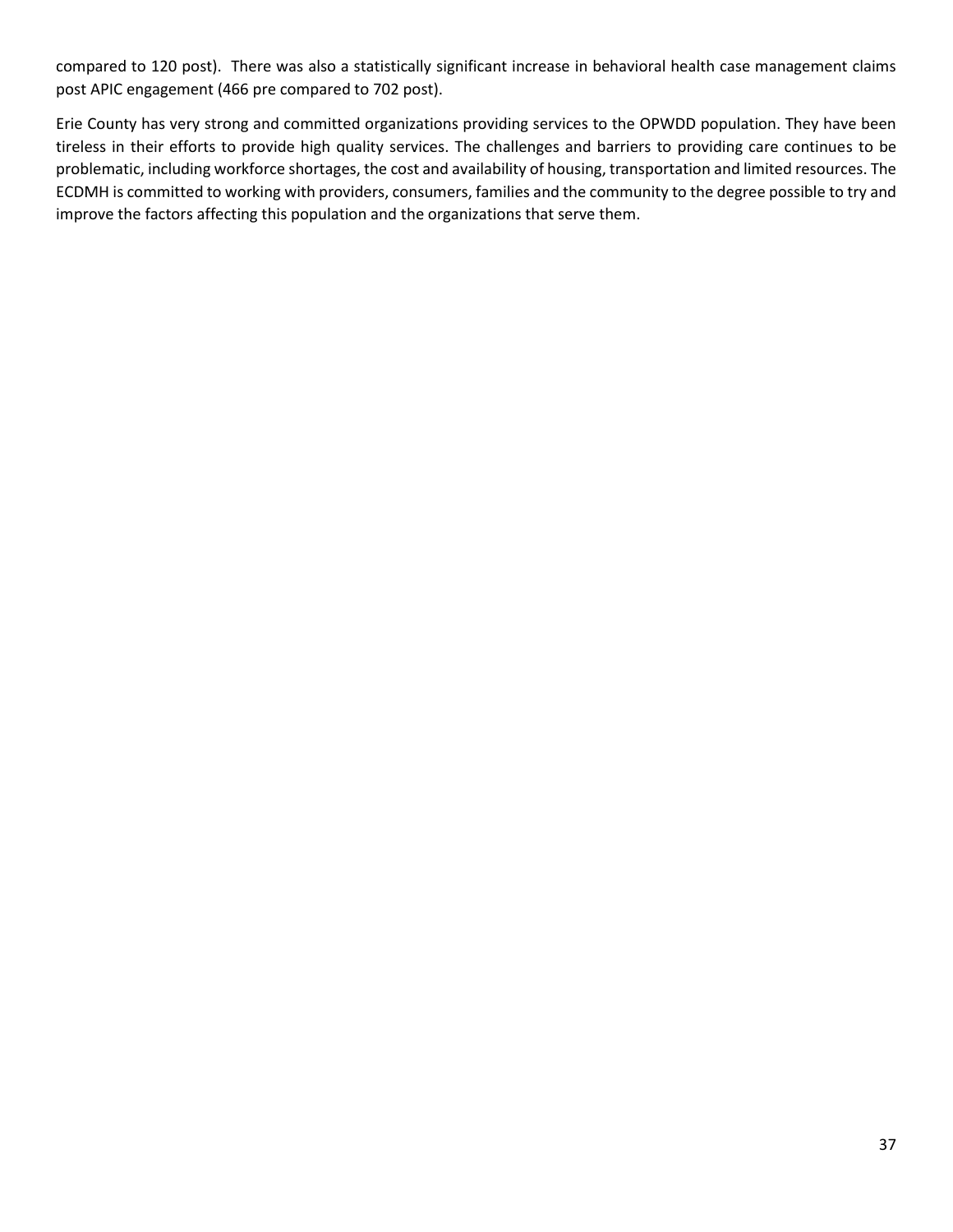# **2020 Local Services Plan Erie County**

# **Housing**

# **Background Information**

This goal will focus on the housing needs of both the OPWDD and OMH Consumers. Initially the OMH housing needs will be detailed. This will be followed by the OPWDD consumers housing needs.

## **OMH**

Access to housing continues to be a challenge for the mental health consumers of Erie County.One of these challenges continues to be developing strategies to effectively serve those transitioning to the community from State Psychiatric and long-stay Residential Care Centers for Adults (RCCA). The NYS 2019 fiscal year budget continues to reflect a reduction in State Operated Services, impacting some of the most vulnerable recipients of mental health services in the county and region, and an increase in funds going to less costly community based services with an emphasis on integration to the community. The RCCA of the Buffalo Psychiatric Center (BPC) is currently licensed for 25 beds and has been steadily decreasing occupancy to reflect goals set by the state budget. For individuals transitioning out of a state operated facility, additional services, possibly clinical, will still be needed to make a successful transition into the community.

To supplement the decrease in state operated psychiatric inpatient services and address concerns of reduced supports, the state has provided an additional 31 Supported Housing units within the community and increased community-based services. This has helped to create improved access within the local licensed and supported housing network. As of January 2019 these supported housing slots are almost full and have created more room in the licensed facilities to accept clients from BPC that may still need a higher level of care.

While community integration is a goal supported by the ECDMH and the anticipated increase in supportive apartments and treatment apartments is most welcomed, there is concern that many of the RCCA residents have greater service needs than this level of care provides. Any significant reduction in RCCA beds will require the local system of residential programs to be willing to accept individuals with greater needs, more challenges, and who may present with greater risk that has been traditionally supported. It will be imperative, that the local system continue to utilize newly funded NYS OMH reinvestment resources designed to facilitate successful transitions, and for service providers to accept these individuals and work collaboratively to ensure all needed supports are in place. The Department of Mental Health and all of its housing providers meet with BPC on a bi-weekly basis to review clients, case by case, that are exiting either inpatient or state residences and moving into a community organization. Each plan is both individualized and targeted to help that specific client succeed upon discharge.

Access to housing is another significant area of need. According to data in the NYS OMH Residential Program Indicators Report [\(https://www.omh.ny.gov/omhweb/statistics/,](https://www.omh.ny.gov/omhweb/statistics/) Adult Housing) the reductions in occupancy in the higher levels of care (Apartment/Treatment, Congregate/Support and Congregate/Treatment) and the increases in the lower levels of care in SROs and Supported Housing are evidence that movement through the system is happening. Percent of occupancy by housing program types is shown in the following table.

| Program Type               | 2017   | 2018  |
|----------------------------|--------|-------|
| <b>Apartment Treatment</b> | 96.6%  | 89.5% |
| Congregate/Support         | 140.5% | 85.2% |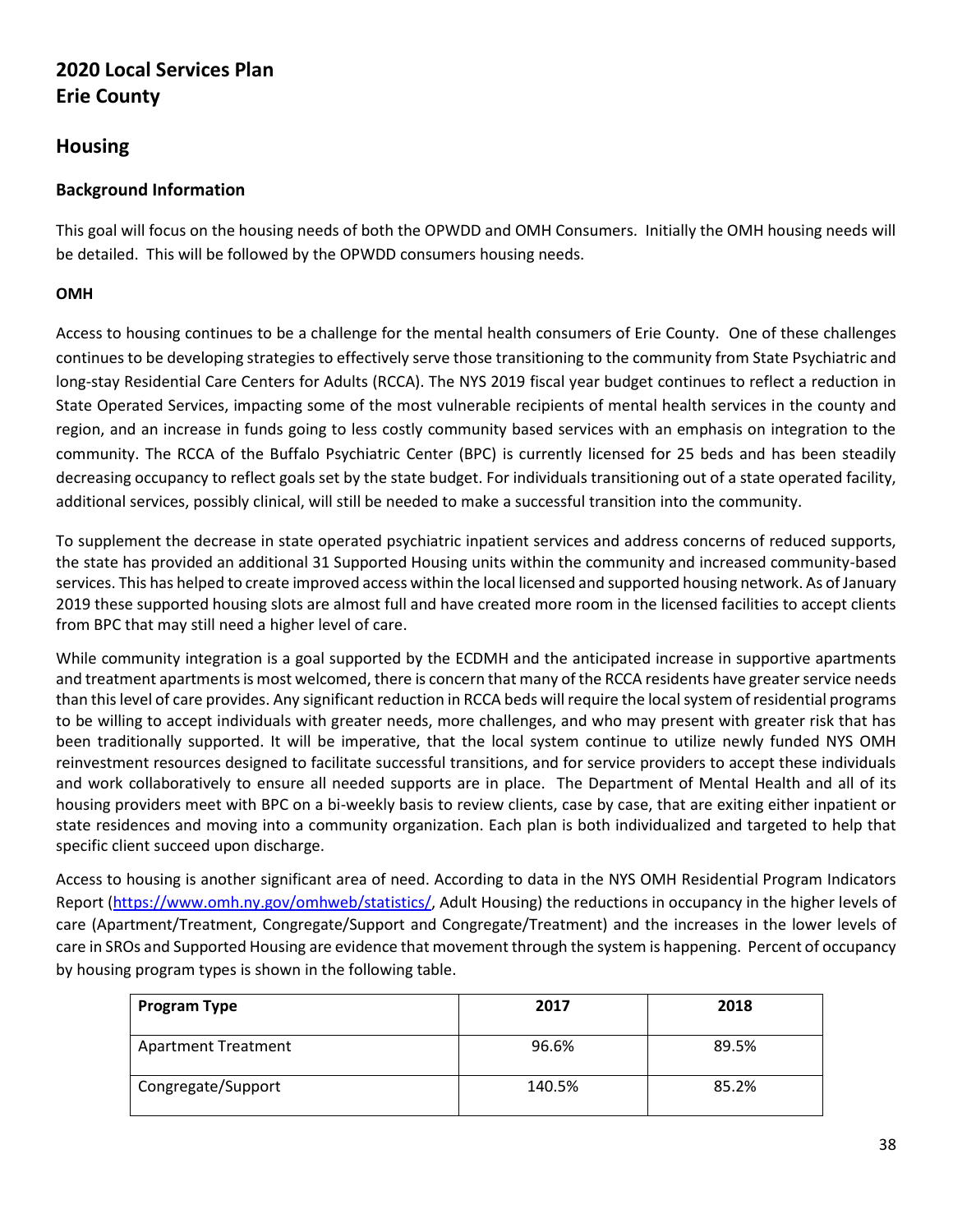| Congregate/Treatment                        | 96.3% | 95.0% |
|---------------------------------------------|-------|-------|
| <b>SRO Community Residence</b>              | 92.6% | 94.4% |
| <b>Supported Housing Community Services</b> | 91.5% | 92.2% |

Recognizing this need, the Erie County Department of Mental Health has been proactive and has a long history of receiving funding from the United States Department of Housing and Urban Development. Presently, the ECDMH contracts with HUD for 538 beds of Homeless Housing, in partnership with the provider community, to serve the chronically homeless individuals living with a serious mental illness. These beds and additional beds awarded by HUD directly to service providers represent a critical resource to our community.

Despite these valued resources, there continues to be many people who need housing services and support. Creating additional capacity and/or transitioning individuals from higher to lower levels of care along the continuum and eventually to independence in the community creates flow in the system and allows more people to access the services they need. Review of capacity for each level of care and length of stay data is helpful to understanding changes in system capacity and flow within the system. Overall, including all housing resources, 60% of individuals served had lengths of stay (LOS) greater than 2 years in 2018. Program types that had increases in the percentage of individuals with lengths of stay greater than 2 years included Congregate/Support, SRO Community Housing and Supported Housing Community Services. Some of this increase could be contributed to the reduction in RCCA beds. Ultimately, to facilitate movement through the levels of care there is a need for more affordable housing in the community for individuals transitioning from the Supported Housing program to independence. The following table shows the number of beds available, LOS greater than 2 years, median LOS and discharges during the timeframe by program type for 2016, 2017, and 2018. (NYS OMH Residential Program Indicators Report [\(https://www.omh.ny.gov/omhweb/statistics/,](https://www.omh.ny.gov/omhweb/statistics/) Adult Housing).

| <b>Program Type</b>               | Year | # of<br><b>Beds</b> | % LOS $> 2$<br>years | <b>Median LOS</b><br>(days) | <b>Discharges</b><br>during<br>timeframe |
|-----------------------------------|------|---------------------|----------------------|-----------------------------|------------------------------------------|
| Apartment/Treatment               | 2017 | 305                 | 52.9%                | 795                         | 89                                       |
|                                   | 2018 | 325                 | 42.9%                | 636                         | 130                                      |
|                                   | 2017 | 60                  | 50%                  | 788                         | 104                                      |
| Congregate/Support                | 2018 | 60                  | 63.9%                | 1,063                       | 91                                       |
|                                   | 2017 | 261                 | 44.4%                | 581                         | 146                                      |
| Congregate/Treatment              | 2018 | 261                 | 42.0%                | 540                         | 141                                      |
| <b>SRO Community Residence</b>    | 2017 | 305                 | 54.5%                | 1,038                       | 23                                       |
|                                   | 2018 | 305                 | 73.4%                | 973                         | 50                                       |
| Housing<br>Community<br>Supported | 2017 | 980                 | 61.3%                | 1,118                       | 200                                      |
| <b>Services</b>                   | 2018 | 1,000               | 66.6%                | 1,195                       | 204                                      |

It is the ECDMH's view that an important part of the solution, and one that is very much in line with recovery and empowerment, is to facilitate, where appropriate, movement to lesser levels of care and greater independence. This can be accomplished with the use of best practices, goals, outcomes, and incentive payments that support such successful transitions. This includes, but is not limited to, implementing evidence based programs such as Critical Time Intervention (CTI) and services to help participants gain employment towards independence.

For example, employment for participants in OMH and HUD housing services is something that the ECDMH has been working with agencies to improve. Employment, as a critical Social Determinant of Health, is empowering, can increase feelings of wellbeing, positively impact one's health, as well as be an important element in treatment. In late summer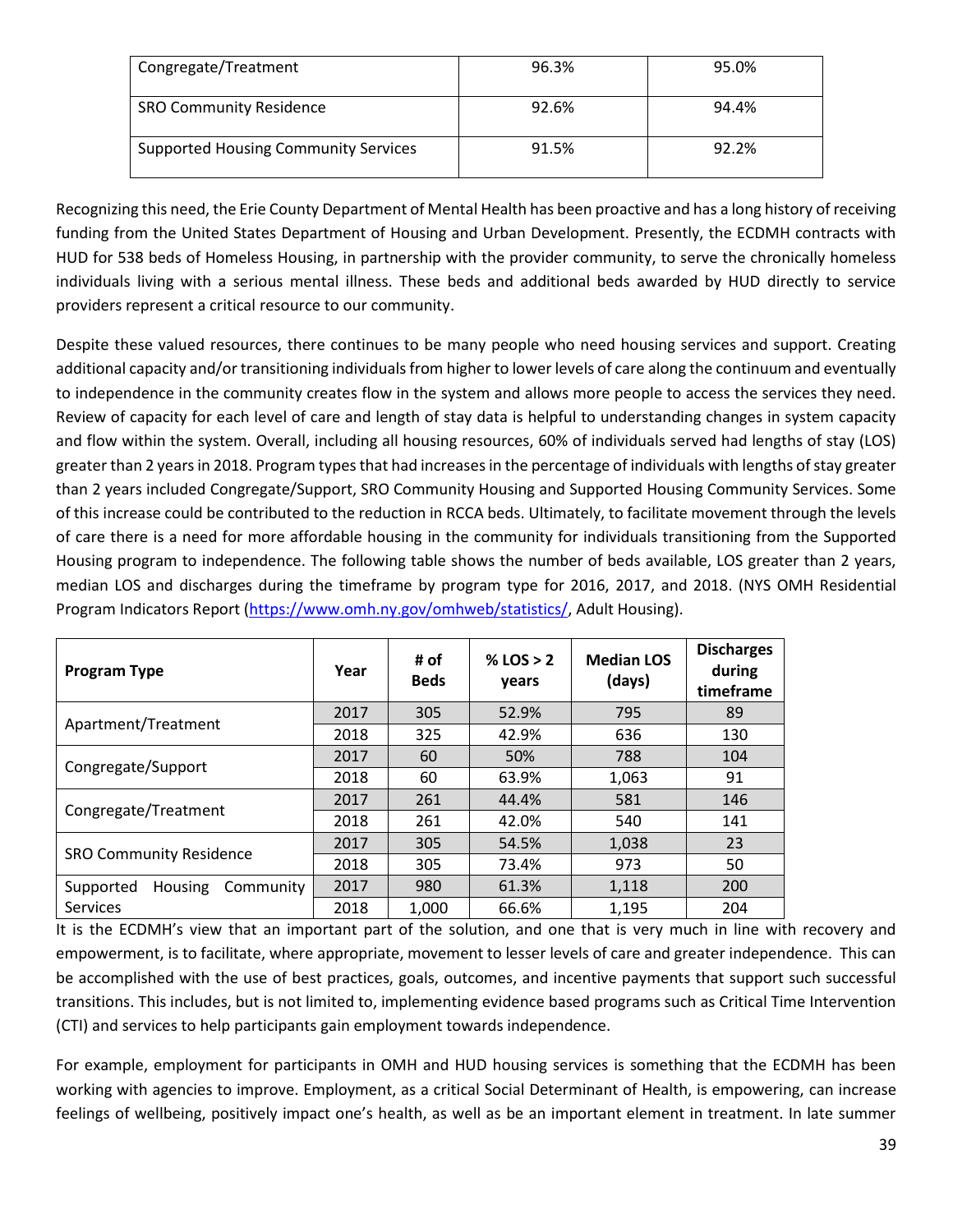2017 the ECDMH established the Good Work! Employment Taskforce to improve employment outcomes for housing programs contracted through ECDMH by changing the mindset that people with serious mental illness (SMI) cannot work and promoting a culture of workforce development that 1) identifies employment goals/interests, 2) provides community resources, 3) guides clients towards meaningful employment, and 4) promotes community independence; all while meeting the 20% HUD benchmark of connecting clients towards employment. The Good Work! Employment Taskforce has three goals: 1) Explore and educate providers and clients about existing incentives to work; 2) Promote a culture of employability; and 3) Incorporate employment to a "Moving On" from SHP.

Additionally, the ECDMH continues to directly fund a community agency to provide Critical Time Intervention (CTI) services, which supports 30 scattered site housing beds for individuals living with SMI transitioning to the community from inpatient psychiatric care or incarceration. This model's focus is to identify and help the individuals engage in supports and services that are barriers to successful community living, while quickly identifying sustainable independent housing. In 2018, 93% (53 individuals) successfully completed the program and were living in a community setting of their choice. This is an improvement in this outcome which was 82% in 2017. The model's six month length of stay supports greater access to housing services and more importantly continues to demonstrate that sustained community living is achieved.

Given the above, it will take a coordinated community effort with all housing agencies, ECDMH, Buffalo Psychiatric Center, other supportive services, and OMH to accomplish this goal and ensure positive community tenure and greater levels of independence and empowerment.

Residential services are also seen as a need for those individuals served by provider agencies funded and licensed by the Office for People with Developmental Disabilities (OPWDD). Residential services are broken down into three categories: Family Care, Supervised and Supportive.

- From 2016 to 2018 there has been a decrease of 13.7% in the number of individuals receiving Residential Habilitation – Family Care, from 73 in 2016 to 63 in 2018.
- Residential Habilitation Supervised Model is the most commonly utilized residential service with 2,270 recipients in 2018. This is a very modest increase since 2016 as the number of recipients only increased by 13 people.
- Residential Habilitation Supportive Model increased by 7 recipients from 2016 and this service was utilized by 49 recipients in 2018.

In 2017, \$10 million in additional funds were allocated for OPWDD Region 1 to expand certified residential services by 112 slots. The priority populations for these slots included: 1) children, 2) individuals with an aging caretaker, and 3) individuals with significant medical conditions. Approximately half of the slots were awarded to serve Erie, Niagara, and Monroe Counties. It takes six to nine months to develop these certified residential opportunities and they came online in 2018.

An additional \$15 million was allocated for Independent Support Services (ISS) which are non-certified rent-subsidies. These additional resources are currently available. The number of people enrolled in ISS has increased from 395 in 2015 to 517 in 2018, which is an increase of 31% in the past 4 years.

According to input from members of the OPWDD Subcommittee there are two significant challenges for organizations that provide residential services: workforce and OPWDD property caps. The workforce crisis is causing agencies who have been given the go ahead to develop a new home to go back to OPWDD and change the commitment to open the new homes. And when slots are opened up, there is great difficulty staffing them. Regarding the property caps, they have not kept up with current market conditions. The amount the provider can apply is too low for the cost of real estate and renovations or new construction in 2019.

It should be noted that there has been a philosophical shift within OPWDD. While certified residential services were once viewed as a permanent placement, OPWDD is now encouraging the recipients of these services to consider other housing opportunities including ISS. Certified Residential Services are a valuable and limited resource in the community and OPWDD is looking to create some movement in the system to open up certified bed slots for people who need them most.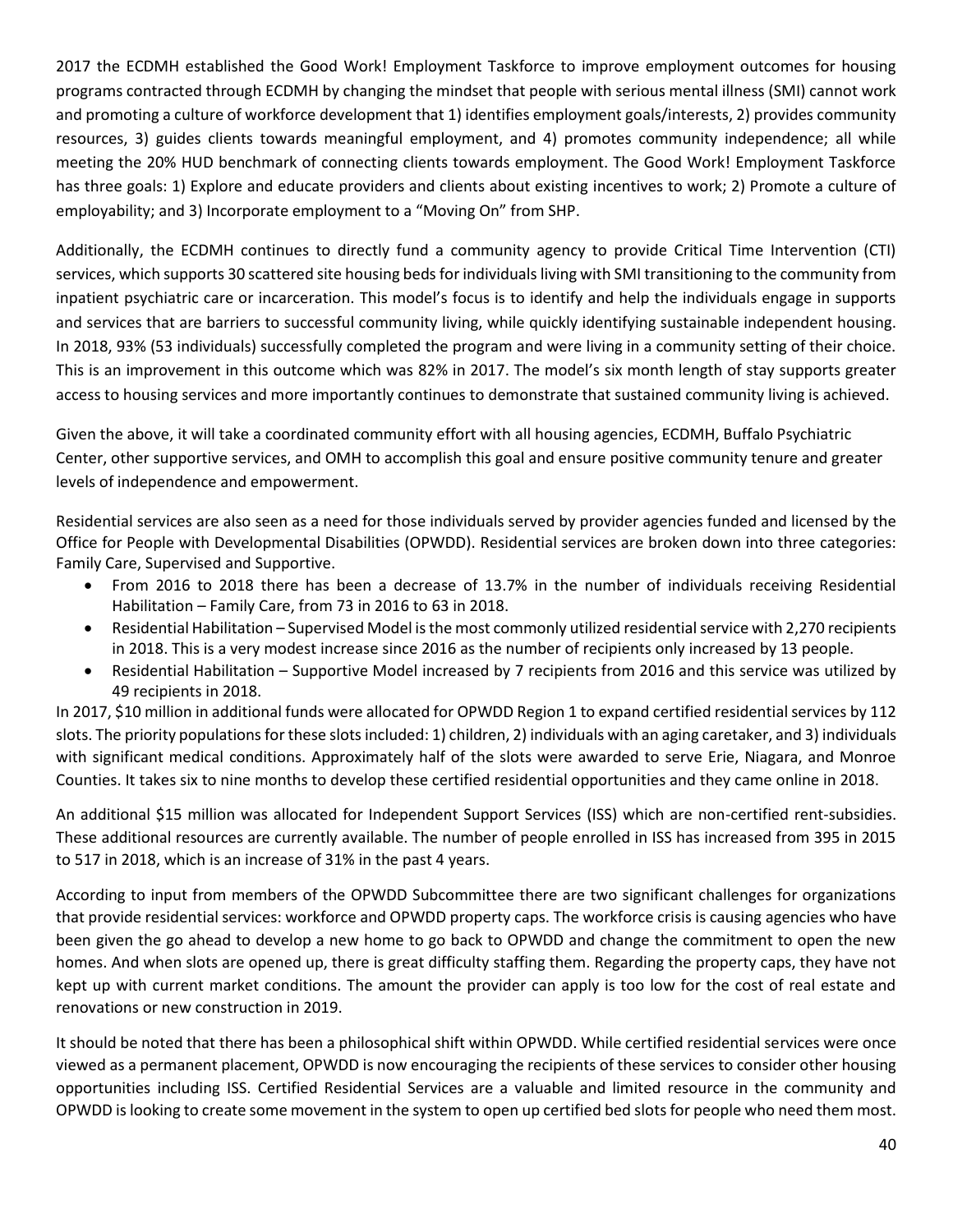## **Housing Goal Statement:**

Maximize access to housing through facilitation and coordination with agencies to effectively utilize existing resources and support timely implementation of any additional housing resources.

## **Objectives:**

- 1) Coordination of Housing resources to assist in the OMH Housing Transition of Care
	- a) ECDMH Housing Single Point of Access will facilitate bi-weekly meetings with housing agencies, Buffalo Psychiatric Center, ECDMH, and Provider Agencies.
	- b) This group will develop a transition of care plan for residents dependent on their current level of housing and community needs.
	- c) This group will review (Case Conference) and revise these plans as necessary based on residents need.
	- d) When necessary ECDMH will facilitate process review to ensure effective utilization of capacity.
- 2) The ECDMH having implemented a Housing Dashboard for HUD funded housing in April 2018, will work collaboratively with the provider community to improve targeted outcomes.
	- a. 97% of clients will be housed within 30 days of contact with the provider
	- b. The provider will spend the targeted 96% of their budget
	- c. Occupancy will remain higher than 95%
	- d. Providers will increase their clients that have earned income by 5%
- 3) ECDMH and Housing Providers will monitor length of stay.
	- a) Based on the OMH Housing transition and length of stay, ECDMH will assist housing providers in identifying 5% of residents that could move to a more independent level of care.
	- b) Housing Agencies will present these openings to the above meeting to identify opportunities to facilitate housing movement.
	- c) The ECDMH SPOA will collaborate with supported housing providers, community integration services, and health homes to support this transition.
	- d) This movement will allow residents of RCCA and other housing to move into the most appropriate level of care available.
	- e) ECDMH will facilitate the Good Work! Committee and use of the Good Work! tool to help agencies identify participants interested in employment and support those individuals to gain employment towards independence.
- 4) ECDMH will work with the OPWDD Subcommittee to review housing system options to increase access.
	- a) A standing agenda item for this subcommittee will be reviewing options to increase access and movement through this housing system.
	- b) Recommendations will be made to OPWDD from these discussions.
	- c) The OPWDD Subcommittee will review new funding initiatives, opportunities for collaboration, and the impact on the Erie County OPWDD housing system.
	- d) The OPWDD Subcommittee will identify and work to address obstacles to implementing housing system options including participating in local workforce recruitment and retention efforts.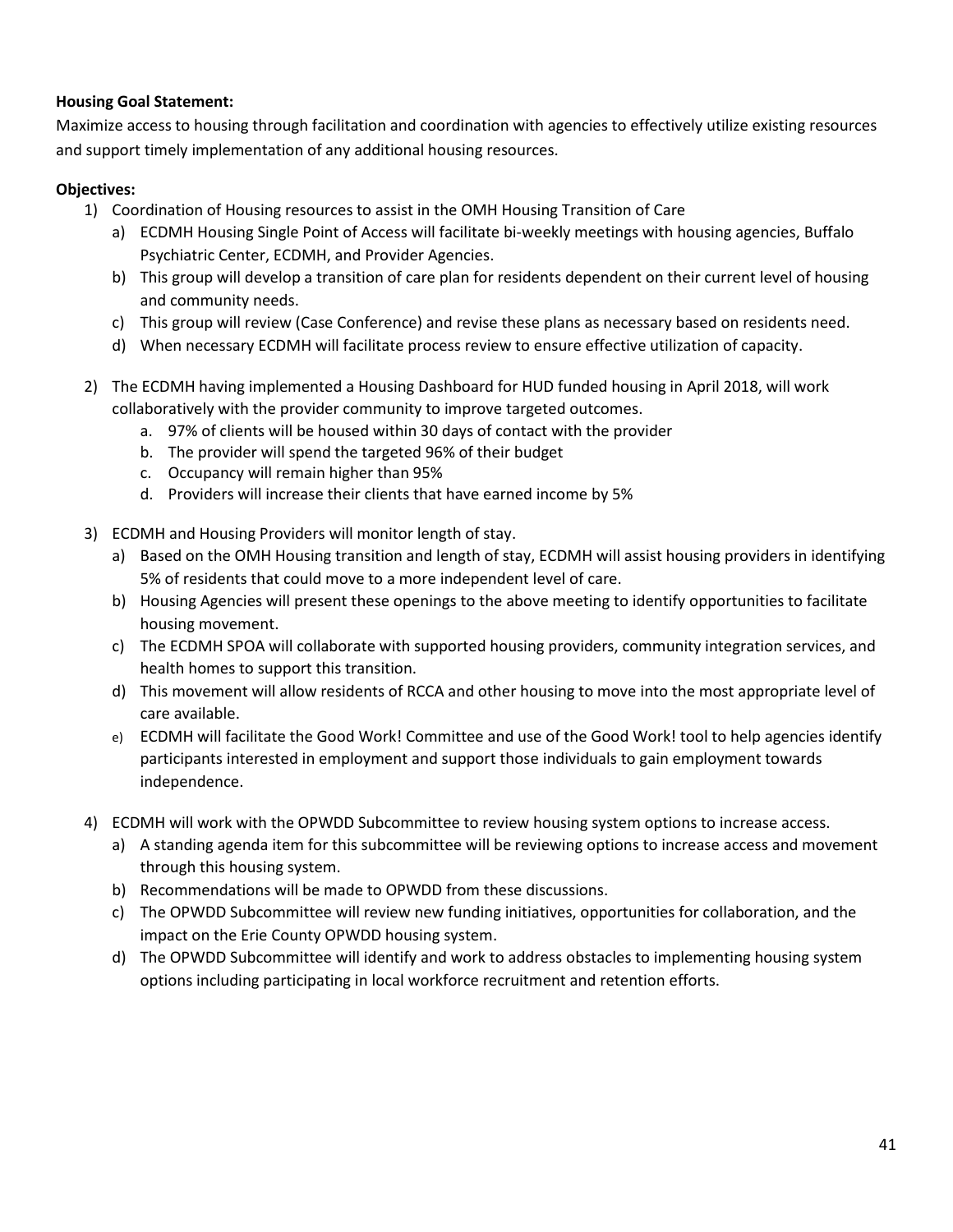# **2020 Local Services Plan Erie County**

# **Workforce Recruitment and Retention**

## **Background Information**

Workforce Recruitment and Retention is a high level unmet need for providers in the OASAS, OMH, and OPWDD systems of care. The challenges affect agencies' abilities to attract and retain staff from all levels including direct care staff and licensed professionals. Workforce has been identified as a need that affects communities and agencies across the country, so it is not unique to Erie County or New York State, however the impact of the workforce crisis has a direct and negative effect on the local provider agencies and the individuals served.

In a survey conducted by the Erie County Department of Mental Health between January 10, 2019 and February 18, 2019 and distributed to providers in the mental health, substance use and developmental disability fields, workforce recruitment and retention was universally identified as a high need in each of the systems of care. Sixty-nine percent of respondents said workforce recruitment and retention is a high need in the mental health system of care, 63% said it's a high need in the substance use system of care, and 54% said it's a high need in the developmental disability system of care.

There are a number of factors affecting workforce recruitment and retention. Most often salaries and benefit packages offered by the not for profit agencies that provide services are cited as a primary factor. The compensation for licensed professionals in the provider agencies is typically significantly less than what is offered by the managed care organizations or other employers. For direct care staff, compensation is often comparatively low; in some settings this is often just above minimum wage. In many instances, providers are limited in their ability to offer more competitive salaries. While new payment methodologies such as Certified Community Behavioral Health Clinics and the move to value based payments provides for some potential opportunities primarily through more flexible reimbursement or the expectation for greater revenue, the outlook for the future continues to paint a challenging picture with respect to compensation for direct care staff.

The 2019-2020 New York State budget includes workforce funding for direct care staff that serves about 80% of the behavioral health workforce. The Enacted Budget includes a 2% increase for direct care staff salaries (title codes 100 and 200 on CFR lines) in OPWDD, OMH and OASAS, effective January 1, 2020. On April 1, 2020, an additional 2% increase will go into effect and include clinical staff on the 300 lines. (NYS Conference of Local Mental Hygiene Directors, SFY 2019-20 Enacted Budget Analysis, April 5, 2019).

The appropriations in the 2018-2019 NYS Budget for wage increases were much more generous with a 3.25% wage increase for OMH, OASAS, and OPWDD Direct Care Staff in January 2018 and a 3.25% wage increase for direct care and clinical care workers which went into effect in April 2018. The allocations in 2019-2020 fell short of expectations of provider agencies. While additional funding for wages are welcomed and appreciated, the increases in the 2019-2020 NYS budget will likely have a minimal effect on improving recruitment and retention. These increases come at the same time as increases to the minimum wage which affects all employment sectors, so the wage increases for direct care staff will provide limited advantage for agencies to attract personnel. In addition, compensation for direct care staff remain slower than many other professions and careers requiring similar levels of education. Therefore, wage increase that match inflation, while a necessary prerequisite, are not likely to have a significant impact to address the workforce recruitment and retention needs of the behavioral health direct care workforce.

For clinical providers, the differences in compensation between the not for profit provider agencies and the managed care companies is substantial. Many new clinical providers enter the field in a provider agency, but are often drawn to the managed care companies where the salary and benefits packages are much more attractive. Anecdotally we've heard of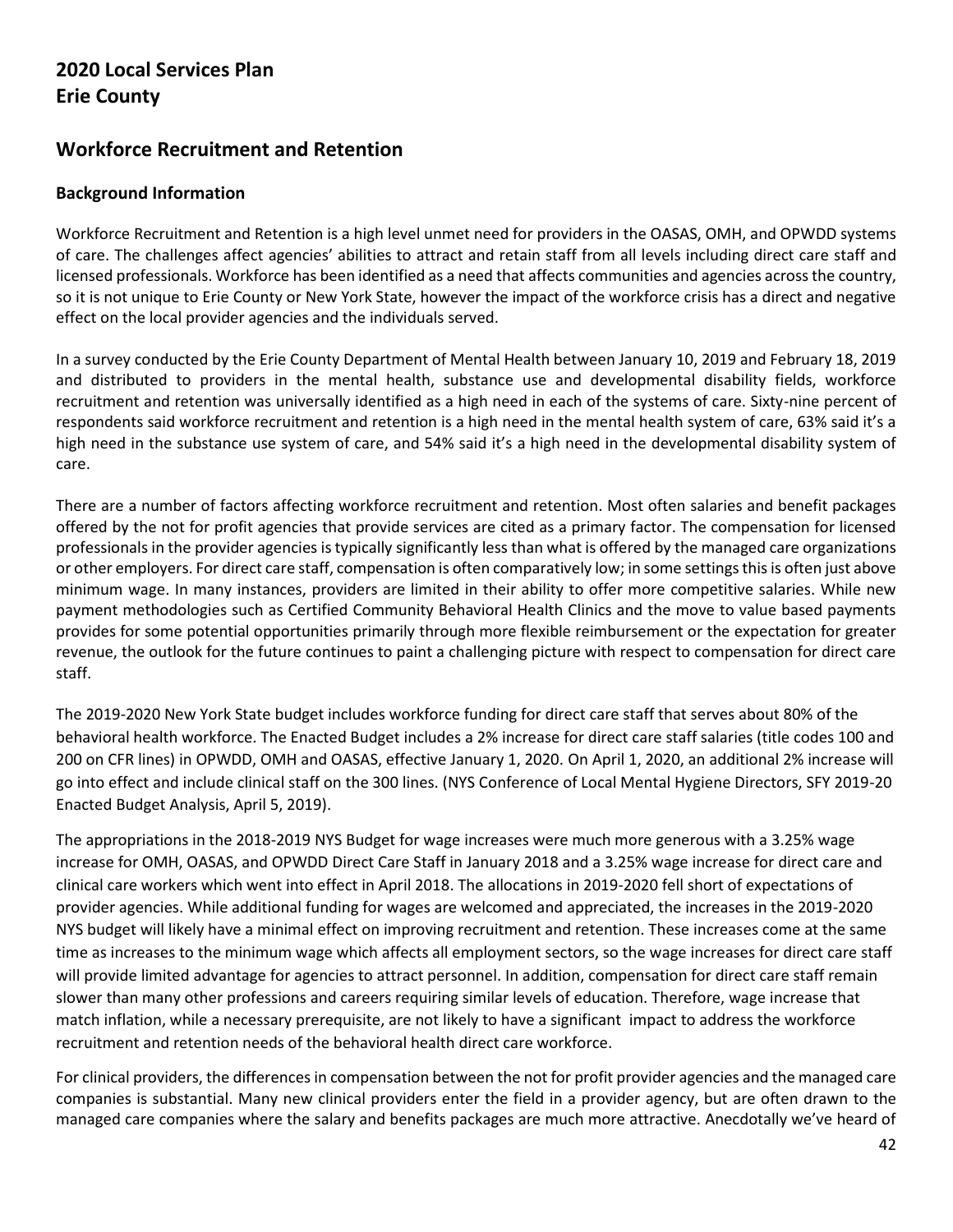staff being offered \$10,000 to \$20,000 more as a starting salary than they are making at a provider agency. This has a significant effect on retention of workers.

The Western Region Planning Consortium (RPC), which includes all eight counties of western New York (Allegany, Cattaraugus, Chautauqua, Erie, Genesee, Niagara, Orleans and Wyoming Counties) has identified workforce as a priority and created a subcommittee to address workforce recruitment and retention. In the first quarter of 2018, the RPC Workforce Committee conducted a survey to better understand the problem. Forty-four agencies responded to the survey including 28 community-based organizations, a health home, 3 managed care agencies, 3 counties that provide behavioral health services, and 2 hospitals. The results of that survey show the following:

- Staff turnover is very high. Seventy-nine percent report that they have more than 10% turnover annually with 36% reporting that more than a quarter of their staff turns over every year.
- Turnover is largely voluntary, meaning staff chooses to leave. Reasons that people give for leaving a position other than termination include (respondents could mark more than one answer):
	- o Better pay 80%
	- o Burned out 25%
	- o Overwhelmed 30%
	- o Need less intense workload 27%
	- o Go to a bigger agency 16%
	- o Demands of the job exceed qualifications 9%
	- o Not the right job/field 32%
	- o Lack of support from employer 2%
- 18% of turnover is because of a non-voluntary termination
- Not only is the turnover rate high, it often takes a long time to fill open positions. For 65% of respondents it takes six or more weeks to fill an opening. Licensed providers and medical staff (counselors, NPs/PAs, psychiatrists and nurses) and peer specialists were among the most difficult positions to fill.

The 2018 RPC Workforce Survey also asked about strategies the organizations have implemented to retain workers. The responses included salary increases, bonuses, training, education benefits, advancement opportunities, and enhanced benefits. Additional comments included offering CEUs for professional staff, flexible schedule, QHP license reimbursement, generous paid time off, and staff recognition.

In late 2018 the RPC Workforce Workgroup launched another survey, this one collecting input from recent Master's level graduates to better understand what is working and what is not, related to their recent employment in the behavioral health field. In 2019 they will be completing this survey and sharing their results. For this survey, the workgroup has partnered with the five Master's degree conferring programs in the region.

As indicated in the responses from the RPC's first Workforce survey, burnout, feeling overwhelmed, and intense workloads are very common reasons that individuals leave these agencies. This is often very stressful work. The fiscal and regulatory changes from OASAS, OMH, and OPWDD, the changes affecting all of the providers including transition to electronic health records and greater accountability, and the increased strain that comes when staff have to do more to cover for vacancies and meet additional requirements, may exacerbate the problem of workforce recruitment and retention.

This is not unique to community provider agencies. The ECDMH has also struggled with workforce recruitment and retention in our Forensic Mental Health Services unit. State agencies and managed care are able to offer significantly higher salaries and several staff have left positions in the Forensic Mental Health unit for these other opportunities. This is an ongoing problem and the ECDMH is exploring and implementing ways to improve retention including supporting LMSW applications to loan forgiveness programs and staff training. The Director of Forensic Mental Health Services provides supervision to staff who are Licensed Master Social Workers (LMSWs) to earn their Licensed Clinical Social Work (LCSW) licensure. The Forensic Mental Health Services unit pays for and allows staff to attend Continuing Education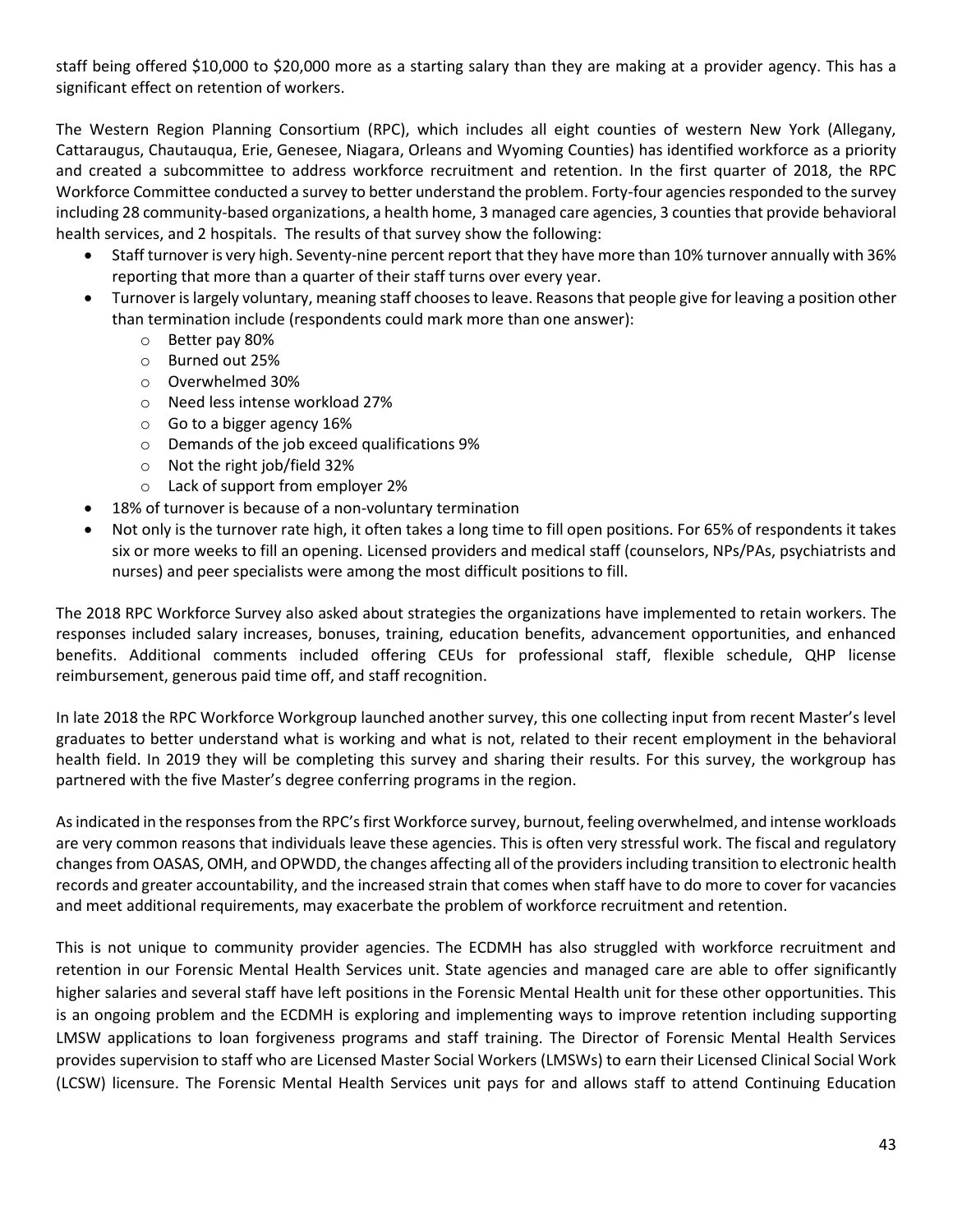trainings in person or through video conferencing. The department was also able to obtain salary increases for three job titles in the Forensic Mental Health Unit.

Workforce and retention issues also have a profound impact on the recipients of services. While these issues are a tremendous challenge to providers, it would be remiss to not recognize that staff vacancies, turnover and burnout affect the delivery of high quality services. Workforce issues can cause delays in accessing services, disruptions to continuity of care, reduced satisfaction, stress for family members, and lower quality care. Ultimately, the effects on the consumers of these services are the most important consideration in this discussion. Minimizing the impact of workforce challenges on the recipients of services, while seeking solutions to resolve the challenges for the providers of services, is the goal.

Rarely discussed is the impact these workforce issues may have on the goals of behavioral health reform. A workforce that is under capacity, with higher levels of turnover, and feeling the stresses of increased productivity is likely to affect the field's ability to fully deliver on the promise of these reforms.

A number of State level initiatives may provide some relief. These initiatives include: Salary enhancements for psychiatrists and nurse practitioners in psychiatry aimed at increasing both recruitment and retention of these essential service providers in NYS; Loan repayment program expansion, including eligibility for psychiatrists in all OMH facilities under The Doctors across New York OMH Psychiatrist Loan Repayment Program; Development of affiliation agreements between OMH and academic programs for nurse practitioners pursuing a track in psychiatry; changes in financing models for clinical services that may provide additional funding for salaries (example Certified Community Behavioral Health Clinics); peer credentialing; Expansion of telepsychiatry through additional reimbursement mechanisms and regulatory expansion to increase access to this service; and Expansion of psychiatric consultation services for primary care practitioners through Project TEACH.

Other potential opportunities to improve staff retention include:

- Staff training often has a positive effect to reduce turnover. This can include leadership training (executive/clinical directors) especially in how to provide constructive feedback, how to establish a positive work environment, and how to provide regular, ongoing support for clinical supervision.
- Work hour flexibility, has also shown to improve staff morale. This often leads to improved staff retention. Cited from<https://www.ncbi.nlm.nih.gov/pmc/articles/PMC2637454/>

In addition to the RPC Workforce Committee, another local initiative which has gained momentum over the past year is the Building Careers in Human Services Committee, formerly known as the Hiring in the Human Services Committee. This group has been meeting for over a year and has representation from mental health, substance use, and intellectual and developmental disability provider organizations. They have also engaged higher education, colleges and universities, to partner in their effort to recruit more potential candidates into the human services workforce. In April 2019 the Building Careers in Human Services Committee convened a symposium, inviting representatives from all disability sectors, to gather their input regarding challenges and opportunities for recruitment. This was also an opportunity for cross sector brainstorming, sharing of what works and what hasn't worked, and acknowledged that workforce recruitment is a challenge across the board. Thirty-eight people attended, representing 28 unique agencies. The Building Careers in Human Services Committee will be compiling all of the information collected at the symposium and mapping next steps.

In addition, over the past year the Erie County Department of Mental Health has been convening a small group of representatives from community agencies to provide updates about what is happening within each of the areas. Representatives from the Building Careers in the Human Services Committee, the chair of the Regional Planning Consortium Workforce Committee, and a local participant on the New York State Association of Substance Abuse Providers Policy Subcommittee have been meeting bi-monthly to discuss initiatives, share best practices, and discuss ideas for addressing the workforce shortage. The group has looked at models in other states and provides an opportunity for exploring cross sector approaches.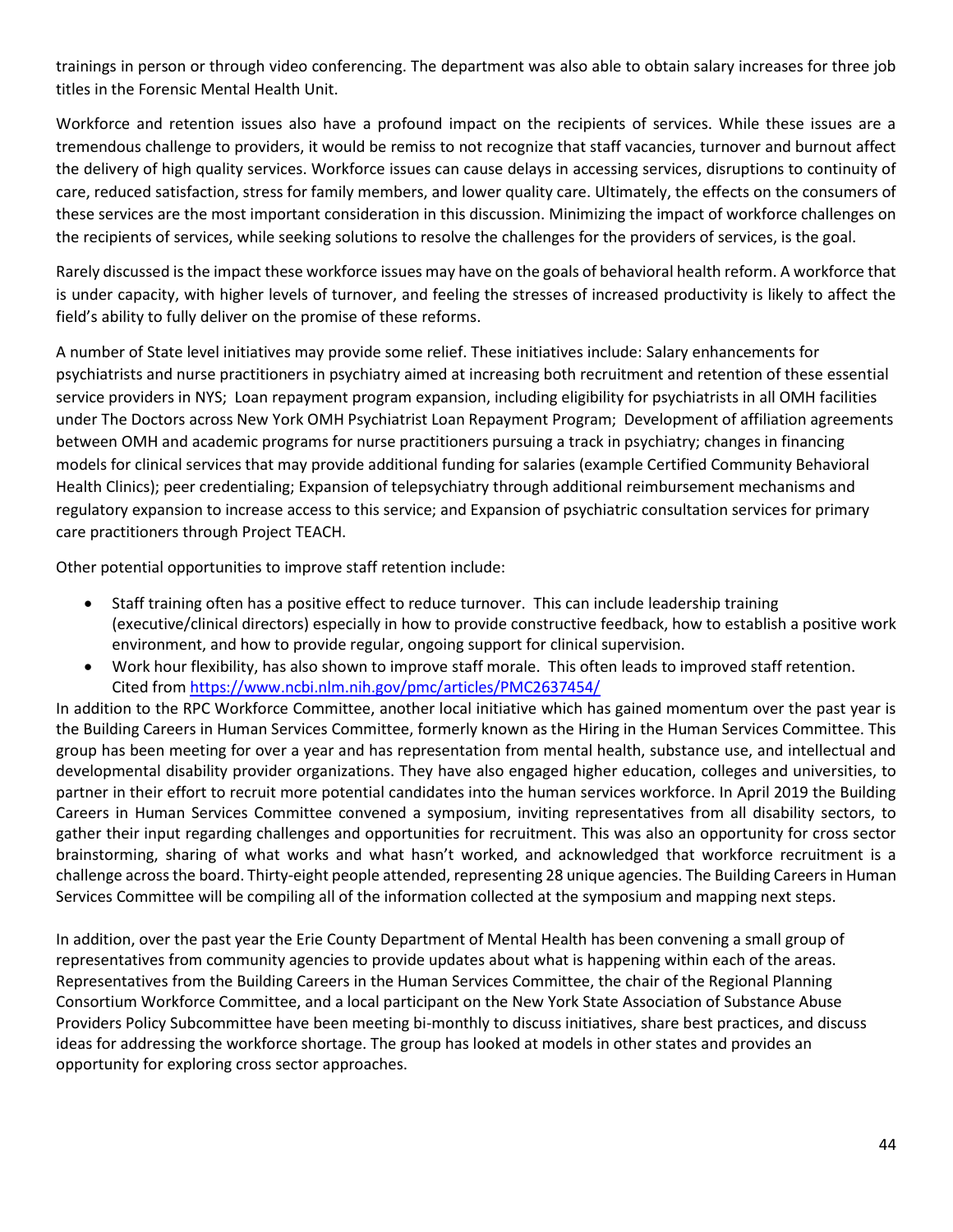Erie County Department of Mental Health is also exploring the possibility of supporting training opportunities for providers through the Value Network Behavioral Health Care Collaborative. The largest member agencies of the Value Network have dedicated training spaces and resources. The ECDMH is currently in discussions with the Value Network to leverage some of these resources to expand training opportunities that they are able to provide and to extend access to these trainings to the broader treatment provider community.

Workforce recruitment and retention is an extremely complicated problem to solve and no single solution will accomplish the desired results of a competent, caring, skilled, and professional workforce that is fairly compensated. The recruitment and retention issues affect agencies which in turn restrict their ability to be creative with salary and benefits. Staffing shortages are exacerbated by an economy offering relatively low unemployment and an environment that through behavioral health reform is expanding the need for a qualified workforce. This is a critical issue for individuals receiving services and for the organizations providing those services. The ECDMH agrees with our stakeholders that Workforce Recruitment and Retention are a high level need and will work over the coming year to provide support to the existing efforts and facilitate collaboration across these efforts, to the degree possible, in order to help support positive change.

## **Workforce Goal Statement**:

The ECDMH will partner with the current community efforts to address workforce, facilitate collaboration among these efforts where possible, and support their goals and objectives to the degree possible.

## **Objectives:**

- 1) Consult with leaders of existing efforts focused on workforce, attend meetings, and assess the following:
	- a. Review purpose and focus of each effort
	- b. Identify crossover among efforts
	- c. Engage other partners as appropriate
	- d. Assess willingness to collaborate with other efforts
- 2) Continue to convene the Workforce Committee to stay informed about activities focused on workforce and look for opportunities for collaboration.
- 3) Explore opportunity for supporting retention efforts focused on cross agency and system wide trainings.
- 4) Continue to explore, and if feasible, implement workforce retention initiative.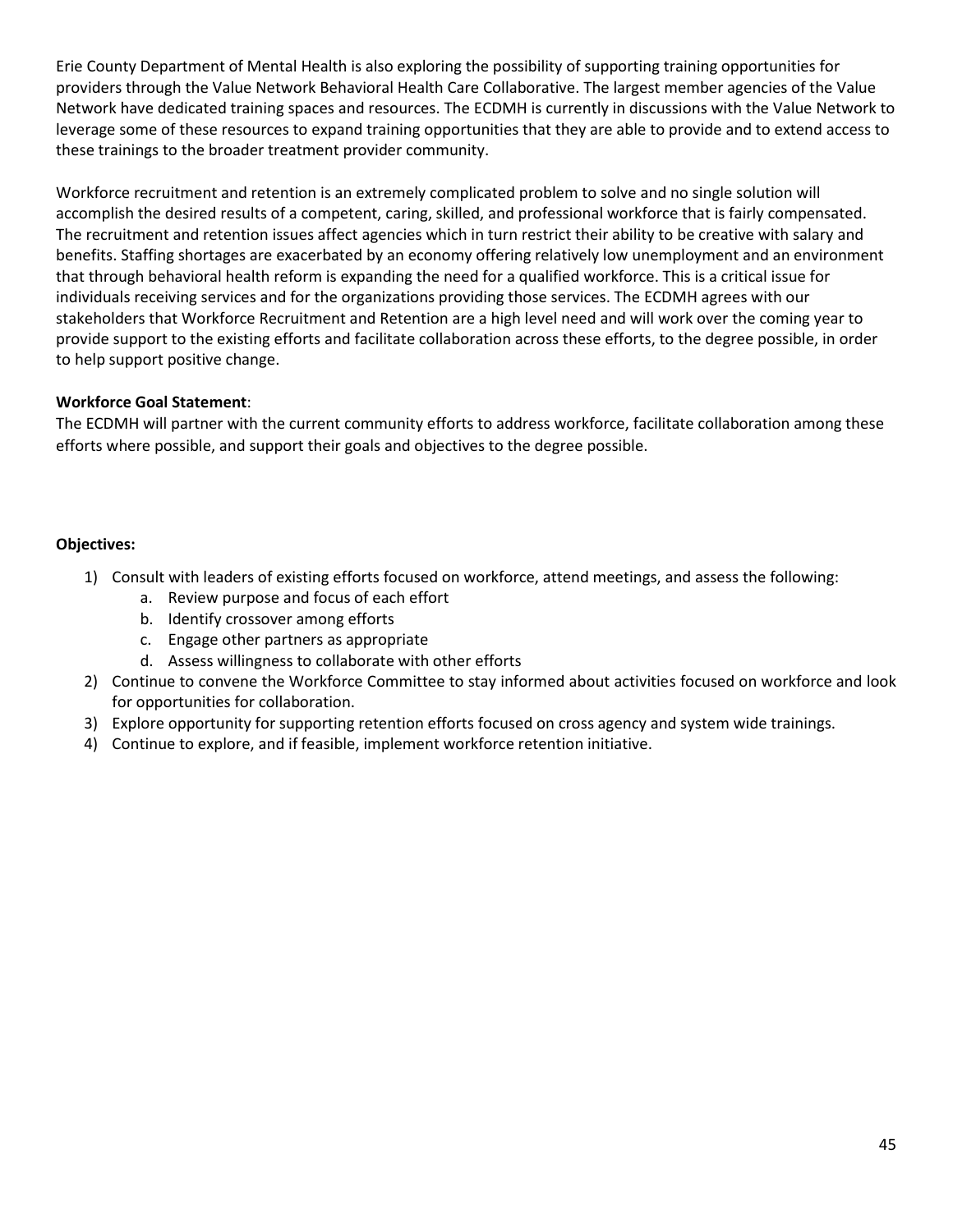# **2020 Local Services Plan Erie County**

# **Employment/Job Opportunities for Clients**

# **Background Information**

Employment and meaningful activity have many positive benefits that include, but are not limited to, financial, social, and self-worth. The National Alliance on Mental Illness (NAMI) published "Road to Recovery: Employment and Mental Illness" in 2014 which says, "Individuals with mental illness are a diverse group of people, with a wide range of talents and abilities. They work in all sectors of the U.S. economy, from the boardroom to the factory floor, from academia to art. Employment not only provides a paycheck, but also a sense of purpose, opportunities to learn and a chance to work with others. Most importantly, work offers hope, which is vital to recovery from mental illness."

Employment rates for individuals living with mental illness are inexcusably low and this trend has gotten worse over the past two decades, not better, despite the billions of dollars spent nationwide to address this need. The U.S. employment rate for people with Serious Mental Illness (SMI) was 23% in 2003 and fell to 17.8% in 2012 (From NAMI Road to Recovery). In 2019 in Erie County employment rates for our residents with SMI in supported housing programs is about 10%. That is simply unacceptable. However, there are multiple factors impacting employment for people with SMI and this has been a long standing problem.

The Erie County Department of Mental Health (ECDMH) surveyed a sample of behavioral health vocational providers and peer agencies during the  $4<sup>th</sup>$  quarter of 2018 to gain their perspective on the factors affecting employment for people they serve. A sample of the top reasons identified include:

- Access/Transportation Getting to a work site is difficult because of limited public transportation, particularly in suburban or rural areas, where many of the desired jobs are located. Many jobs also require a valid driver's license, which many of the clients do not have.
- Benefits Clients are concerned with losing their benefits.
- Culture/Stigma There is a perception by providers, clients, friends and family, and employers that people with SMI are unable to work or will be unsuccessful. There is also fear of stigma in the workplace.
- Employee Expectations many individuals have misconceptions regarding the type of job they should qualify for, are inflexible about the days and hours they are willing to work, and they have limited insight of the challenges and barriers involved with employment.
- Employee Supports in the current economy jobs are more demanding and employers are less able to offer jobs that meet the needs of individuals with SMI. Clients often have difficulty completing applications and the interviewing process. They also lack supports in the workplace to deal with symptoms of anxiety and depression at or before work.
- Employer Supports/Education Employers lack understanding of supports for the employer and client. Employers would benefit from education about this population. There is also a lack of appropriate, flexible employment opportunities with employers who are understanding of mental health issues.
- Goals/Job Fit Many clients lack clarity in their employment goals. They often have no work history or limited job history and have not had the opportunity to explore employment or career options. In addition many have difficulty maintaining their motivation through the job search and interviewing process and may give up quickly.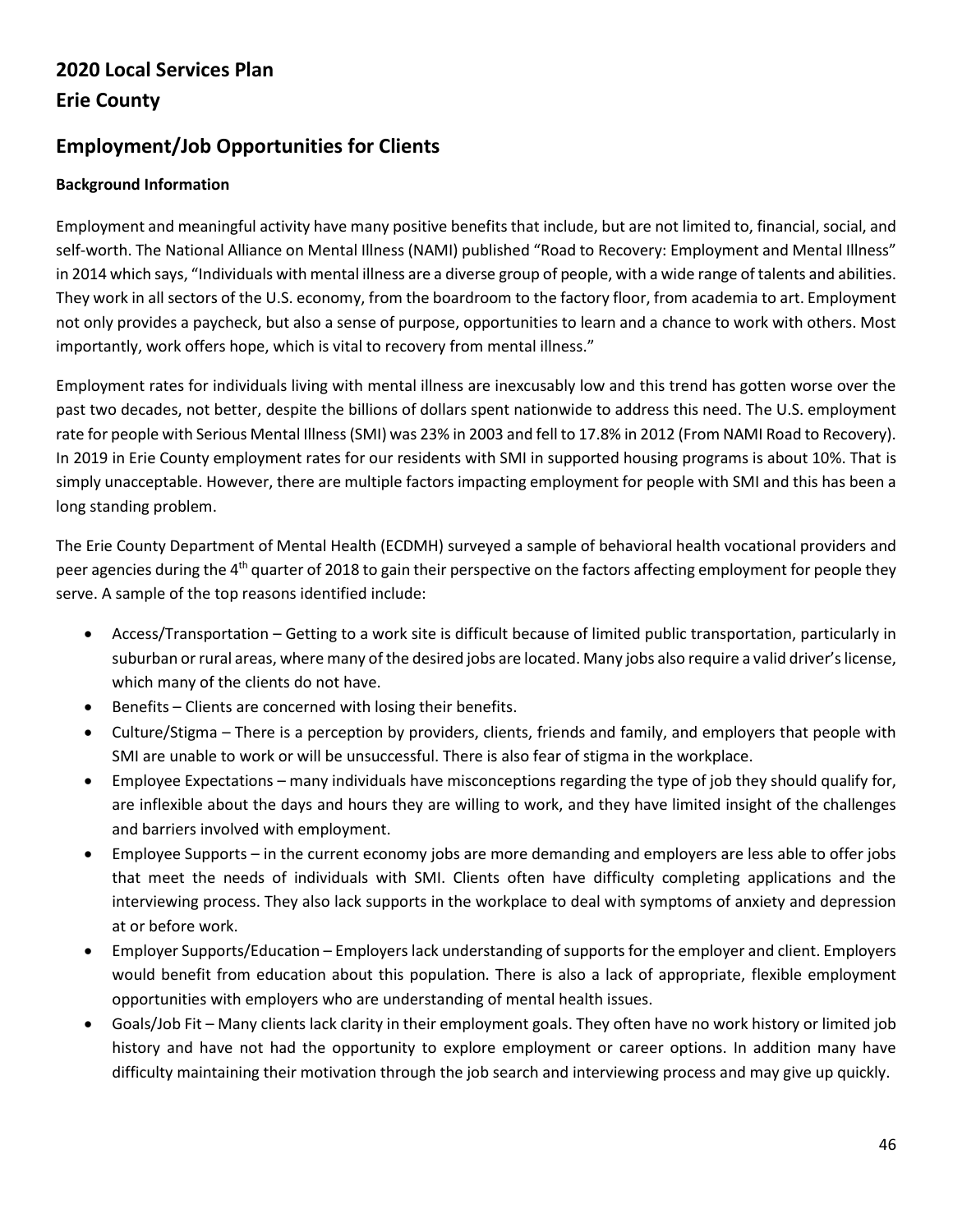In March 2019 the ECDMH brought together representatives from many of our contracting agencies including those that provide vocational services, supportive housing, peer supports, and clinical care. The purpose of the meeting was to discuss the issues and barriers affecting employment for people with SMI and start to work towards solutions. It was a rich discussion, brought forth many ideas, and was an opportunity to bring forth the urgency of the problem and potential solutions.

As a result, the ECDMH and community partners are currently exploring evidence based models, most notably Supported Employment and Individual Placement and Support (IPS). The ECDMH is pursuing joining the IPS Learning Community, which has demonstrated achievement of 40% employment for people with SMI by their member organizations. The ECDMH is currently preparing an application to SAMHSA for supported employment, but regardless of the outcome, the department is committed to the effort.

## **Employment/Job Opportunities for Clients Goal Statement:**

Erie County Department of Mental Health in partnership with our contracting agencies will work towards increasing employment rates for people living with SMI who wish to work through IPS supported employment and system change activities.

## **Objectives:**

- 1) Complete the process for becoming an ISP Learning Community member.
- 2) Establish a Community Steering Committee/Alliance to guide these efforts.
- 3) Create a plan for addressing culture change for providers, clients and employers.
- 4) Establish a plan and funding to provide supported employment using the ISP model.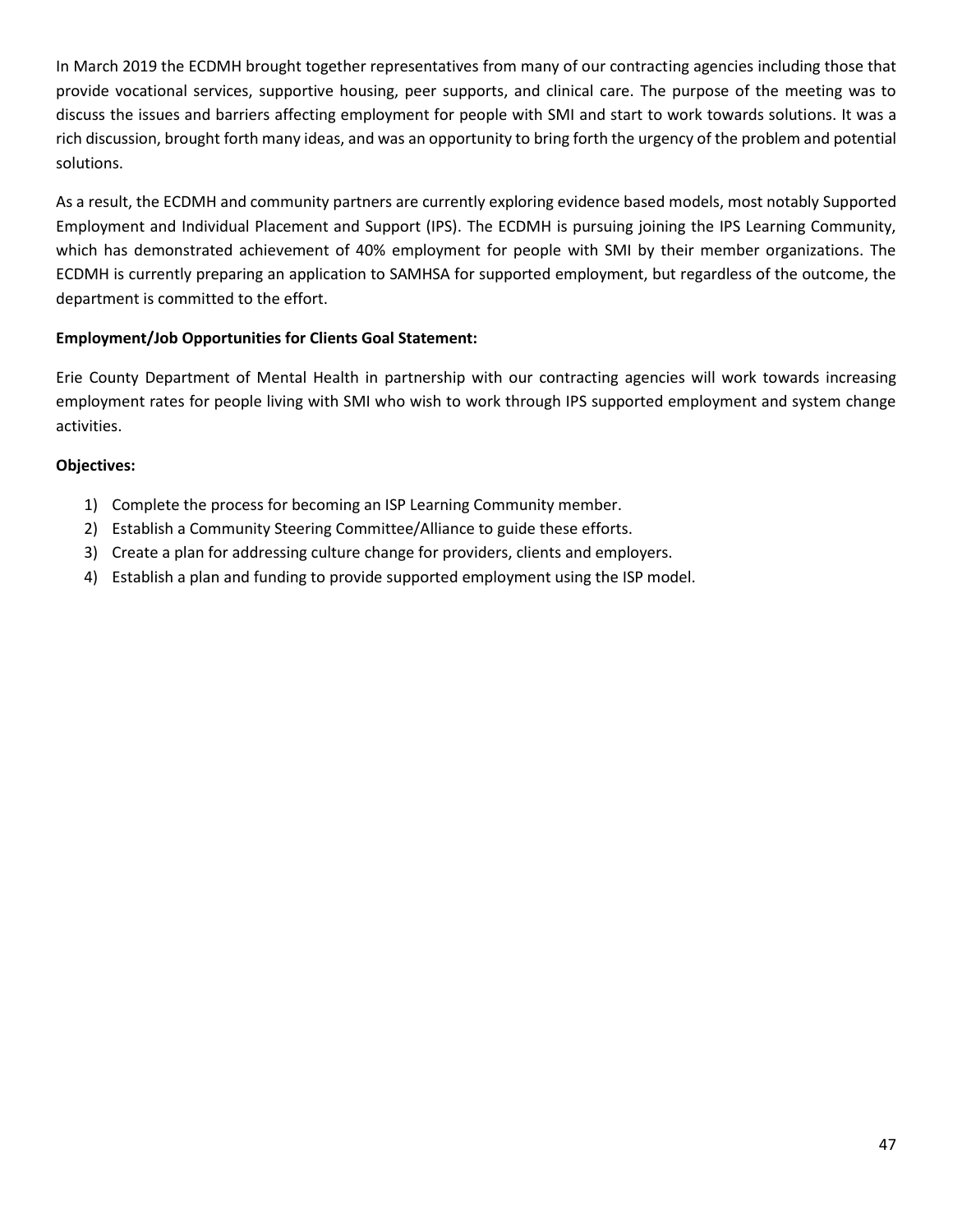# **2020 Local Services Plan Erie County**

## **Prevention – Suicide Prevention**

#### **Background Information**

An issue that affects both young people and adults is suicide. Suicide rates have increased nationally, in New York State, and in Erie County. Erie County has seen a 49% increase in the crude suicide mortality rate per 100,000 from 2006 to 2016. The crude suicide mortality rate in Erie County exceeds the NYS, excluding NYC, rates. [\(https://www.health.ny.gov/statistics/chac/indicators/inj.htm](https://www.health.ny.gov/statistics/chac/indicators/inj.htm) retrieved 4/3/19).

| Indicator                                                                                             | <b>Erie County</b> | <b>NYS exc</b> |
|-------------------------------------------------------------------------------------------------------|--------------------|----------------|
|                                                                                                       |                    | <b>NYC</b>     |
| Suicide Mortality Rate per 100,000 (Crude Rate, single year) 2006                                     | 7.6                | 7.9            |
| Suicide Mortality Rate per 100,000 (Crude Rate, single year) 2015                                     | 10.6               | 9.6            |
| Suicide Mortality Rate per 100,000 (Crude Rate, single year) 2016                                     | 11.3               | 10.3           |
| Self-inflicted injury hospitalization rate per 10,000 (Crude Rate, single year) 2016                  | 4.1                | 4.1            |
| Self-inflicted injury hospitalization rate per 10,000 aged 15-19 years (Crude Rate, single year) 2016 | 7.4                | 8.7            |

Note that the self-inflicted injury hospitalization rates are not compared to prior years because of the transition from ICD-9 to ICD 10.

The following table shows the numbers of suicides per year in Erie County from 2013 to 2018. Table provided by the Erie County Department of Health Medical Examiner's Office. Note that data for 2018 includes only closed cases for 2018 as of February 2019.



In an effort to address suicide, New York State announced the formation of the NYS Suicide Prevention Task Force in late 2017. In 2018, the Task Force examined and evaluated current suicide prevention program services and policies, and made recommendations to increase access, awareness and support for children, adolescents and adults in need of assistance. The focus was on suicide prevention targeting high-risk demographic groups and special populations including members of the LGBT community, veterans, individuals with mental illness and individuals struggling with alcohol and drug use. Middle-aged men and Latina adolescents were other high risk populations of focus. For 2019, building on the work of the Task Force, the Governor is charging New York State agencies with partnering with communities in five critical areas: innovative public health approaches, healthcare systems, cultural competence in prevention programming,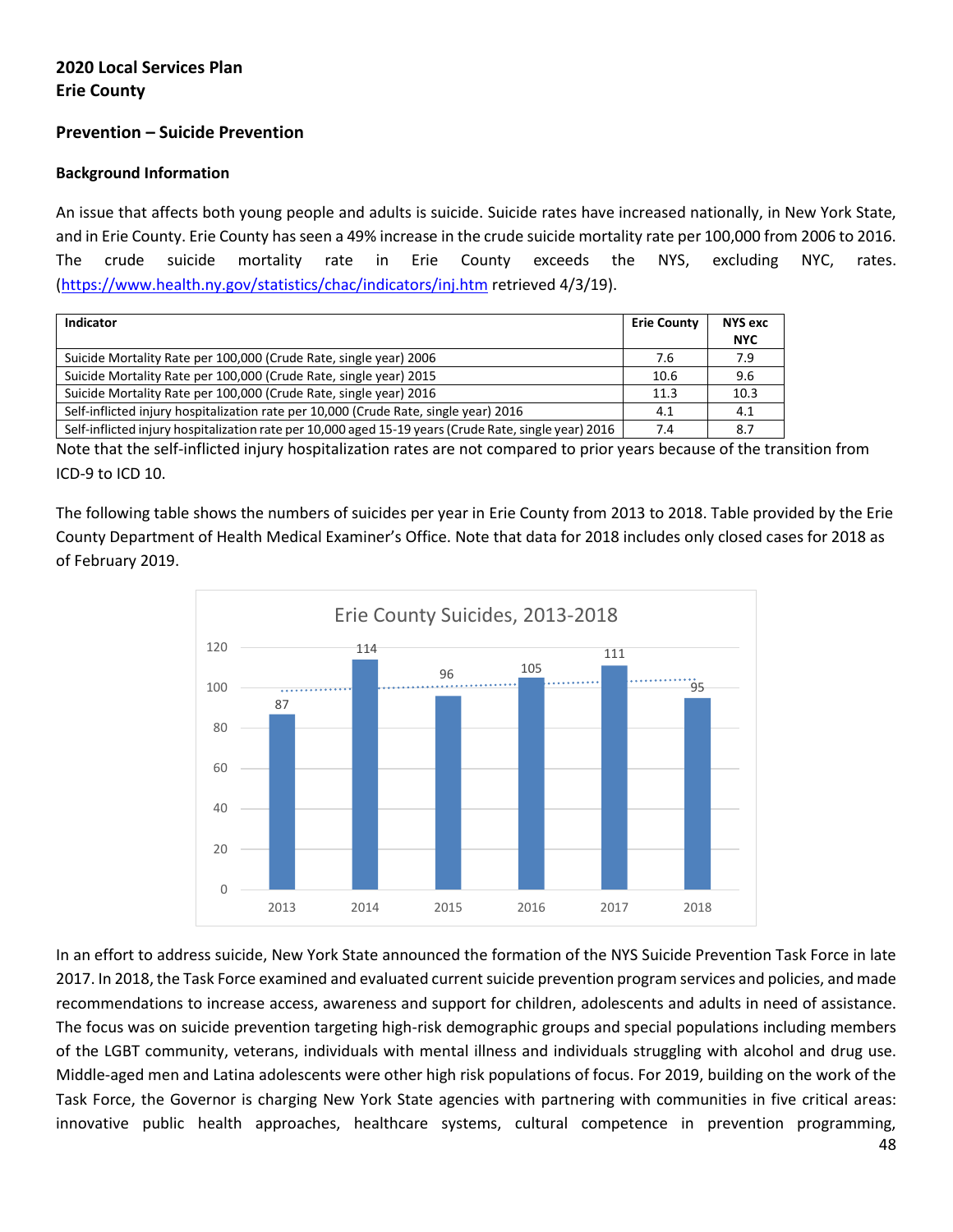comprehensive crisis care, and surveillance data. Communities that demonstrably strengthen suicide prevention infrastructure will receive a New York State designation.

Locally, the Suicide Prevention Coalition of Erie County was established in 2012. The ECDMH partially funds and is an active member of the Coalition. Aligned with the mission of the NYS Task Force, the Suicide Prevention Coalition of Erie County fosters a community of hopefulness, safety and shared responsibility to prevent suicide and suicide attempts by increasing awareness, promoting resiliency and facilitating access to resources. Data provided through 2018 by the Erie County Medical Examiner shows a slightly increasing trend from 2013 to 2018. In Erie County in 2018 men accounted for 78% of the deaths by suicide, which is similar to data in previous years. Twenty one percent of suicide deaths were by people age 21-30 and 49% were individuals in the middle years of 31-60. The method used was also considered. In Erie County in 2018 26% of suicide deaths were with a firearm and 47% were by hanging. Suicide by hanging, while the most common in Erie County, is not in line with national statistics. Nationally, death by a firearm is the most common mode for completed suicides.

For calendar year 2019 the Coalition will focus on two main target groups: 1) Adolescents aged 10-19; and 2) Men in the Middle Years (30-59 years of age). The Coalition has trained approximately 3,000 school staff throughout the county and will be continuing these efforts in 2019. A public service announcement targeting men in the middle years will be developed and disseminated using local TV stations and social media. In addition, resources and strategies will be developed promoting means reduction, including firearms and asphyxiation. With funding from the NYS OMH, members of the Erie County Suicide Prevention Coalition will be participating in a Means Reduction Academy.

In addition to this great work Erie County is one of five counties that were selected to establish a Suicide Fatality Review committee. This initiative is led by the Suicide Prevention Center of New York with funding from the New York State Office of Mental Health and the New York State Health Foundation. This committee will ensure accurate and complete data collection by the medical examiner's office investigations of suicide deaths as well as conduct in-depth community reviews of suicide deaths looking for systemic patterns. This model has had very promising outcomes in Washington County, Oregon and Erie County is hopeful to see similar decreases in suicide deaths.

#### **Suicide Prevention Goal Statement:**

Erie County Department of Mental Health in partnership with our community partners including mental health and substance abuse service providers, schools, community members, and community based organizations will work to prevent suicide and suicide attempts by increasing awareness, promoting resiliency and facilitating access to resources and services in Erie County.

#### **Objectives:**

- 1) The Department of Mental Health will continue to financially support and be an active member of the Suicide Prevention Coalition of Erie County.
- 2) The Department of Mental Health will support and promote awareness campaigns addressing suicide prevention and the Zero Suicide framework.
- 3) The Department of Mental Health will distribute information related to suicide prevention resources, education and awareness materials, and coming events to the service provider network in order to engage and inform the provider community.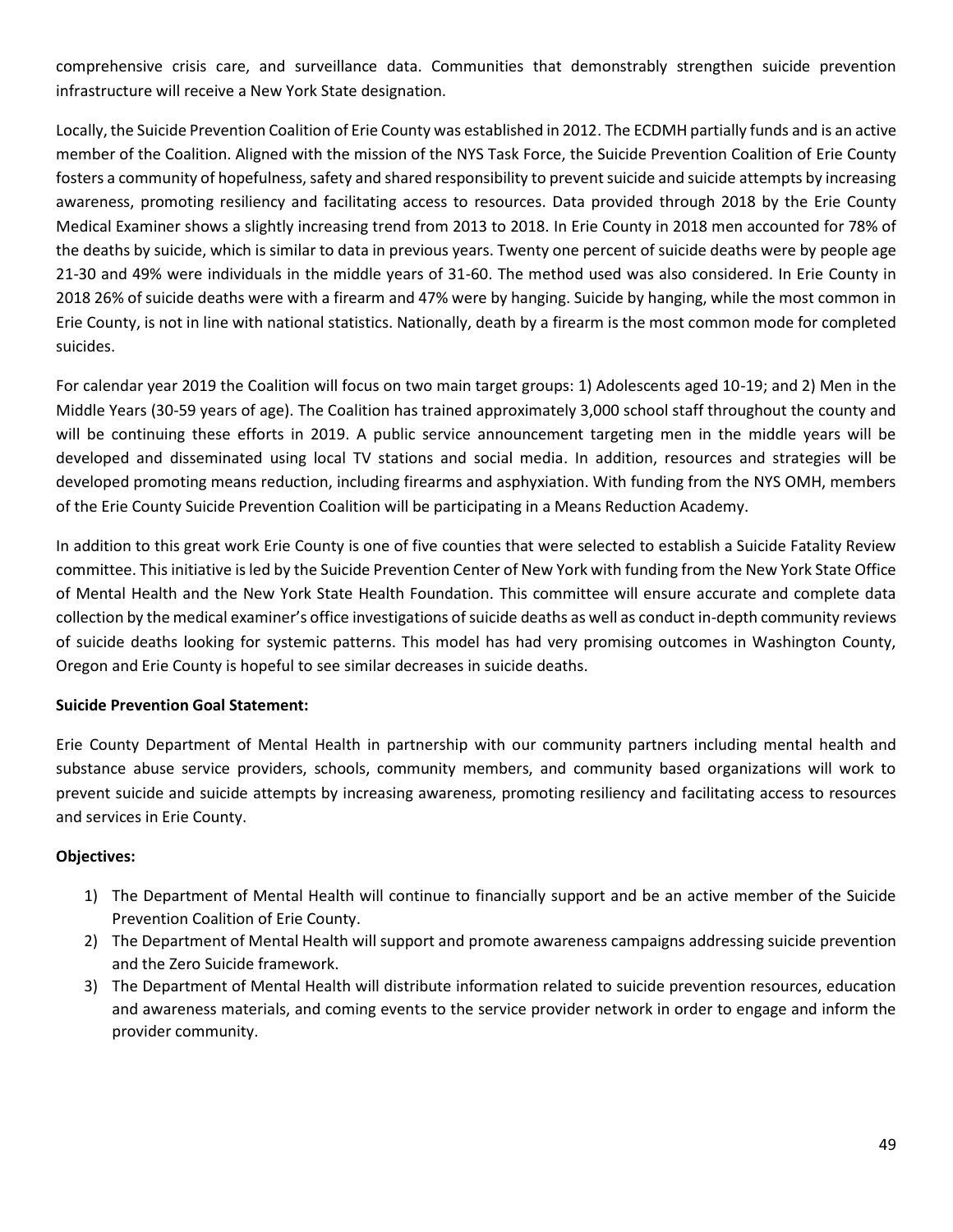# **2020 Local Services Plan Erie County**

# **Reducing Stigma**

## **Background Information**

Stigma affects all of the populations served by the Erie County Department of Mental Health – those with mental illness, developmental disabilities, substance use disorders, and co-occurring conditions. Stigma can make people feel isolated, keep them from accessing services and/or treatment, and can effect employment opportunities, education, and relationships, among other things. Stigma can be felt as a consequence of actions or words by others or internalized, sometimes referred to as self-stigma. Stigma can also exist in rules, regulations, laws and policies of governments, organizations or institutions. While not often discussed, it can also negatively impact workforce and funding or other resources.

Some telling data around stigma includes:

- Mental illness: according to one study in 2011, only 59.6% of individuals with a mental illness including such conditions as anxiety, depression, schizophrenia, and bipolar disorder — reported receiving treatment. <http://www.psychologicalscience.org/publications/mental-illness-stigma.html>
- The National Institute of Mental Health (NIMH) data shows that approximately 13.1 percent of children ages 8 to 15 had a diagnosable mental disorder within the previous year. Of these only half (50.6%) access Mental Health Care. [https://www.nimh.nih.gov/health/statistics/prevalence/use-of-mental-health-services-and](https://www.nimh.nih.gov/health/statistics/prevalence/use-of-mental-health-services-and-treatment-among-children.shtml)[treatment-among-children.shtml](https://www.nimh.nih.gov/health/statistics/prevalence/use-of-mental-health-services-and-treatment-among-children.shtml)
- In a 2017 consumer survey commissioned by ECDMH one third (33.1%) reported they felt they had been discriminated against due to their mental health or substance abuse challenges. Greater than one half (52.5%) felt people treated them differently after they knew about their mental health or substance abuse challenge. Of those that answered the question regarding barriers to care, 25.5% identified community stigma as a barrier to their care. (ECDMH Survey monkey 2017). In late 2018 the ECDMH conducted another consumer survey and asked about barriers that impact the individual's ability to access behavioral health services. Stigma was identified as a barrier by 25% of respondents.
- At a consumer forum at Western New York Independent Living in March 2017 the participants reviewed the questions from the 2017 Consumer Survey. Consumers reported that stigma affected housing most significantly. They reported feeling stigmatized based on their experiences below.
	- o Landlords discriminating against them by asking for credit check and criminal background checks prior to renting.
	- o Landlords will not allow support animals.
	- o Landlords will not always take Medicaid deposit vouchers.
	- $\circ$  Senior Housing will not accept mental health consumer's despite their fixed income.
- A 2014 National Survey on Drug Use and Health found that **21.5 million Americans age 12 and older had a substance use disorder in the previous year,** but **only 2.5 million received the specialized treatment they needed.** <https://drugabuse.com/library/addiction-stigma/>
- People who experience stigma regarding their drug use are less likely to seek treatment, and this results in economic, social, and medical costs. In the United States, costs associated with untreated addiction (including those related to healthcare, criminal justice, and lost productivity) amounted to a whopping \$510 billion (Harwood, 2000)[. https://drugabuse.com/library/addiction-stigma/](https://drugabuse.com/library/addiction-stigma/)
- The problem of access to treatment extends into the criminal justice system. A study conducted by The National Center on Addiction and Substance Abuse (CASA) found that of the 2.3 million people incarcerated in the United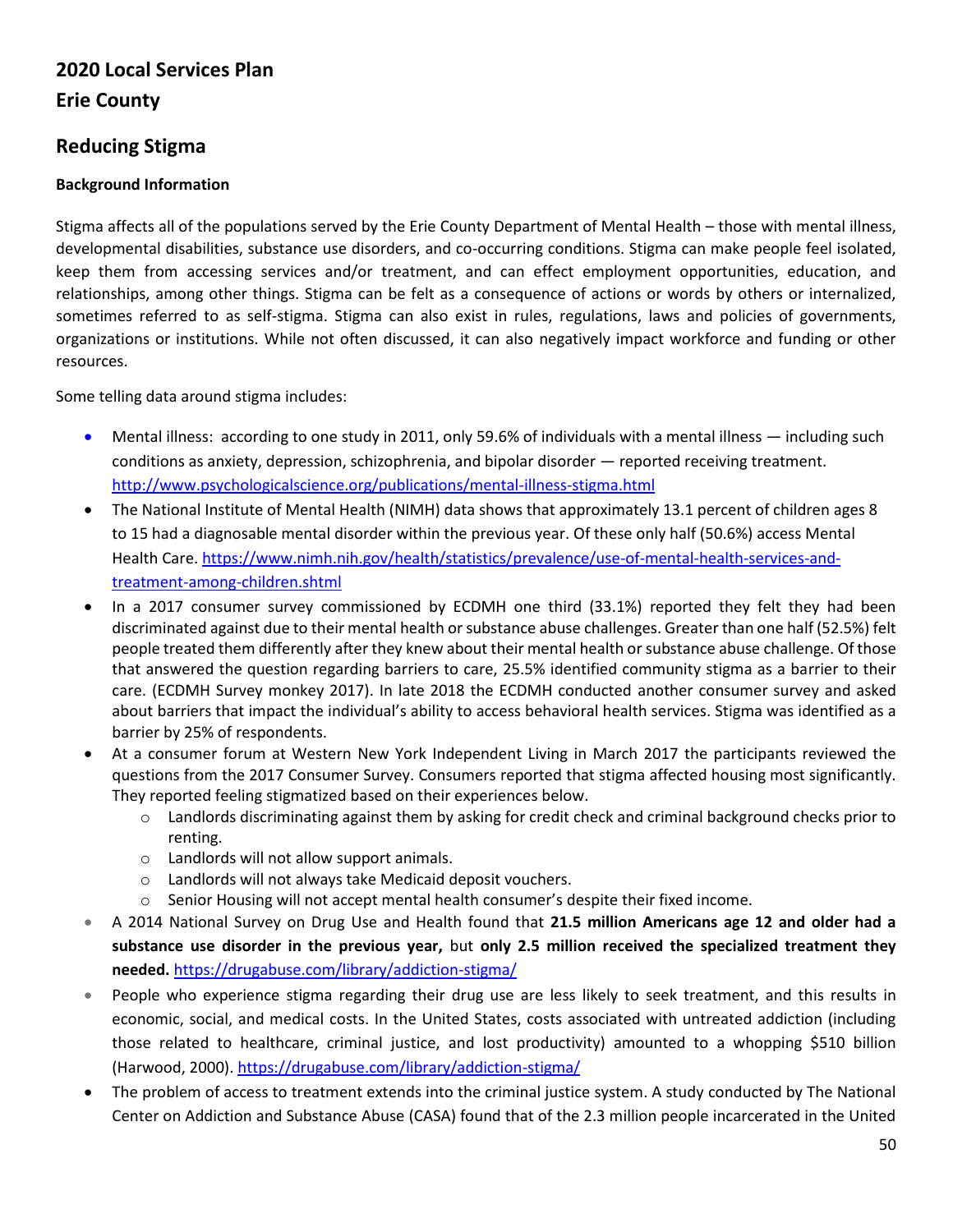# States, more than **65% of them met the criteria for a substance abuse disorder, yet only 11% of those people received treatment** (CASA, 2010)[. https://drugabuse.com/library/addiction-stigma/](https://drugabuse.com/library/addiction-stigma/)

One of the greatest and most harmful effects of stigma is that it keeps individuals from accessing the care they need. As the previous statistics illustrate, this is true for both mental health and substance abuse treatment. The Erie County Department of Mental Health is committed to doing whatever it can to ensure that services are available and address the barriers to accessing needed treatment. With stigma being a barrier to accessing care, the Department will continue its work towards reducing stigma around mental health and substance use disorders.

Because of the destructive impacts of stigma, the Erie County Department of Mental Health (ECDMH) and community partners founded the Erie County Anti-Stigma Coalition which was established in 2016. The Coalition's work focuses on addressing stigma surrounding mental illness and has launched several public education initiatives that have leveraged news media, bill boards, social media and a highly interactive web site, [www.letstalkstigma.com.](http://www.letstalkstigma.com/) One of their initiatives to raise awareness asks people to visit the web site and take the pledge to end stigma. The Pledge to End Stigma encourages people to be thoughtful about their language and avoid using stigmatizing language, speak out against mental health stigma and discrimination, share their experiences to raise awareness and acceptance of mental illness, and continue to learn about mental health issues to gain greater understanding. As of April 3, 2019, 1,577 people have signed up and taken the Pledge to End Stigma in Erie County.

In order to help measure effectiveness and direct future efforts, the Erie County Anti-Stigma Coalition conducted a baseline survey in 2016 and a follow up survey in 2018 to assess the community's perceptions about mental illness. While the majority of attitudes towards mental health and illness have not changed significantly within the past two years, the level of comfort people have in discussing their own mental health issues has improved. Respondents expressed greater comfort talking to family about their own mental health issue (up 14% from 2016 to 2018) and greater comfort talking to friends about their own mental health issue. (up 10% from 2016 to 2018). There was also an increase in comfort in having a friend or family member talk to them about a mental health issue, up 5% in comfort with listening to a family member and 6% with a friend.

ECDMH, as an active member of the Anti-Stigma Coalition as well as a funder of this initiative, plans to continue its involvement on the Coalition and funding of this work. The Coalition is just finishing their second year and is planning for their third year. The Coalition's goals for the coming year include doubling the number of pledge takers to 4,000, getting the message out to more in the community via presentations and translating the materials into Spanish and other languages, and exploring development of a train the trainer model. The Coalition will also be looking for additional funding to continue the campaign for at least another 3 years. The Coalition is hoping to see even greater results from their efforts as shown by their yearly research and evaluation.

Work around ending stigma is also happening for individuals struggling with addictions. Stigma is a factor keeping people who use/abuse drugs from accessing treatment. The stigma around addiction also isolates the family of the person who is addicted. The Erie County Opiate Epidemic Task Force was established in 2016 by County Executive Order. The Task Force is co-led by the Erie County Department of Mental Health and the Department of Health. The Task Force created seven committees, several of which have incorporated addressing stigma around addiction. The Task force has engaged representation from social service agencies, law enforcement and the judicial system, physicians, mental health and addictions providers, health insurance, those with lived experience, and members of victims' families. Billboards and social media have been used to reduce the stigma around medication assisted treatment. Because of the tremendous response of the above referenced invested stakeholder groups to address the staggering death toll of the opiate epidemic and the increased public awareness around addiction, the county has seen increases in the numbers of people seeking treatment. The anti-stigma messaging in the Task Force's campaign emphasizes recovery, medication assisted treatment, understanding the disease of addiction, and hope.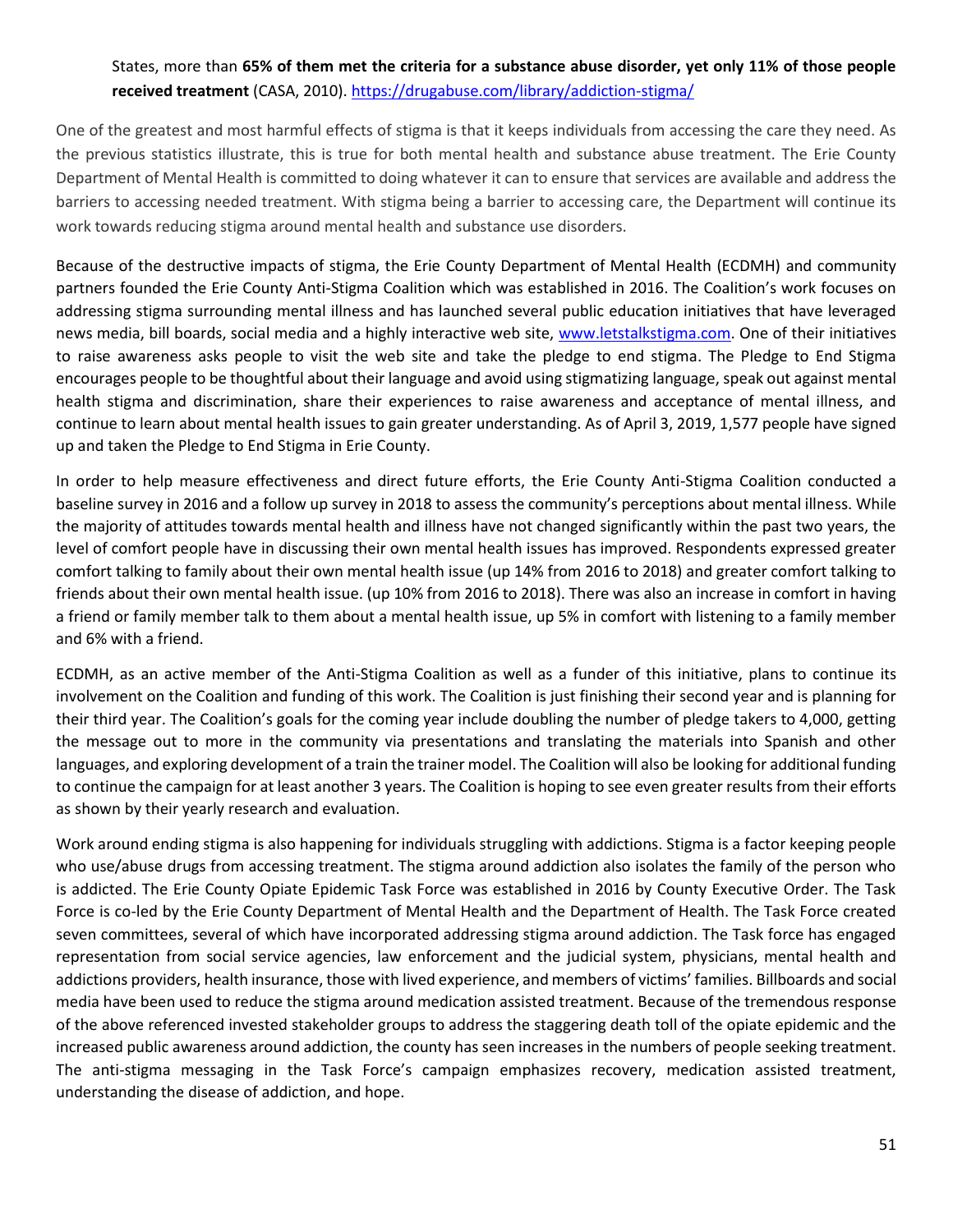Stigma also affects individuals with developmental and intellectual disabilities. The ECDMH supports the Erie County Office for People with Disabilities in their work to address stigma towards individuals with developmental and intellectual disabilities. The Erie County Office for People with Disabilities conducts an annual campaign to address stigma and raise awareness as part of a national effort to "Spread the Word to End the Word" ([https://www.r-word.org/\)](https://www.r-word.org/). ECDMH will support these efforts to the degree possible.

#### **Anti-Stigma Goal Statement:**

ECDMH will continue to participate in efforts to address stigma as a barrier to accessing treatment for mental illness and substance use disorders as well as for people with intellectual or developmental disabilities.

#### **Objectives: Anti-stigma OBJECTIVE: (OMH)**

- 1. The Erie County Anti-Stigma Coalition will increase the number of pledge takers to 4,000.
- 2. The Erie County Anti-Stigma Coalition will expand its communication strategies via presentations in the community and translating materials into Spanish and other languages.
- 3. The Erie County Department of Mental Health will continue to participate on the Erie County Anti-Stigma Coalition and will help to secure funding to support the Coalition.

## **Anti-stigma OBJECTIVE: (OASAS)**

- 1. The Erie County Opiate Epidemic Task Force will continue to work to reduce stigma and encourage individuals struggling with addiction to engage in treatment.
- 2. The Erie County Department of Mental Health will continue to work to reduce stigma through support of education and awareness campaigns around the disease of addiction.

## **Anti-Stigma OBJECTIVE (OPWDD):**

- 1. The Erie County Department of Mental Health will support and participate in anti-stigma efforts of the Erie County Office for People with Disabilities, whenever possible.
- 2. The Erie County Department of Mental Health will support and participate in anti-stigma efforts conducted by community agencies and OPWDD Subcommittee members whenever possible.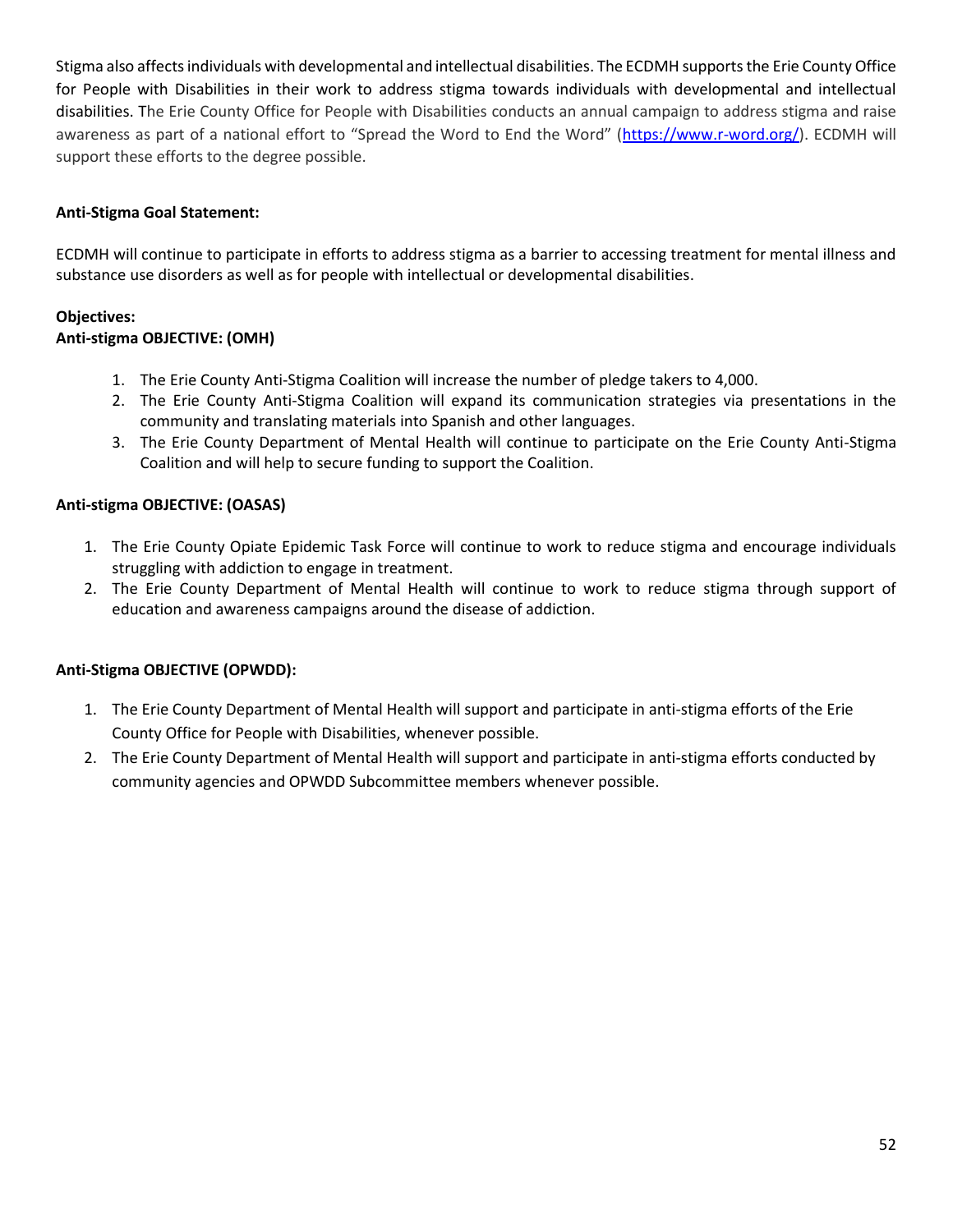# **Heroin and Opioid Programs and Services**

## **Background Information**

The County continues to build and strengthen the OASAS continuum of services in Erie County. As recovery cannot be viewed through one aspect of treatment, the system of care and the Opioid Epidemic cannot be viewed through one level of care.

In addition, to the information contained in the unmet needs assessment section, some of which is repeated here, the data that follows provides a more comprehensive view of the impact of substance use on Erie County.

Erie County seems to be ahead of NYS in turning the curve for opioid overdose deaths as we started seeing a decrease in 2017. According to information provided by the Erie County Medical Examiner's Office through 5/1/19, there is continued indication that the number of opioid overdose deaths continued to fall in 2018.

| Year                                  | 2012 | 2013 | 2014 | 2015 | 2016 | 2017 | 2018                              |
|---------------------------------------|------|------|------|------|------|------|-----------------------------------|
| Number of<br>Opioid Related<br>Deaths | 103  | 101  | 127  | 256  | 301  | 251  | 173 (with<br>17 cases<br>pending) |

If all of the pending cases are included as attributed to opioid deaths, this represents a 24% decrease from 2017 and a 37% decrease since the peak in 2016.

In 2016, the most recent data available, there were 1,288 emergency department visits (including outpatient and admitted patients) involving any opioid overdose in Erie County. The crude rate per 100,000 population was 139.8, which exceeded all other counties in New York State. The crude rate per 100,000 population for all emergency department visits involving any opioid overdose for New York State was 56.9. [https://www.health.ny.gov/statistics/opioid/data/pdf/nys\\_opioid\\_annual\\_report\\_2018.pdf](https://www.health.ny.gov/statistics/opioid/data/pdf/nys_opioid_annual_report_2018.pdf)

Hospitalizations for all Opiate overdoses totaled 203 in 2015 (from 2018 Local Services Plan (LSP), 191 in 2016 (from [https://www.health.ny.gov/statistics/opioid/data/pdf/nys\\_opioid\\_annual\\_report\\_2017.pdf,](https://www.health.ny.gov/statistics/opioid/data/pdf/nys_opioid_annual_report_2017.pdf) Pg. 34-35) and 172 for 2017 (from [https://www.health.ny.gov/statistics/opioid/data/pdf/nys\\_jan19.pdf\)](https://www.health.ny.gov/statistics/opioid/data/pdf/nys_jan19.pdf). In the first 6 months of 2018 there were 74 opioid overdose hospitalizations according to the January 2019 report. Starting in 2016 the hospitalizations seem to be tracking with the overdose death numbers. There were 898 Outpatient Emergency Department visits for opioid overdoses in 2015 (from 2018 LSP), 1,105 Outpatient Emergency Department visits for opioid overdoses in 2016 [\(https://www.health.ny.gov/statistics/opioid/data/pdf/nys\\_opioid\\_annual\\_report\\_2017.pdf,](https://www.health.ny.gov/statistics/opioid/data/pdf/nys_opioid_annual_report_2017.pdf) Pg. 34-35), 757 in 2017 and 314 for the first 6 months of 2018 [\(https://www.health.ny.gov/statistics/opioid/data/pdf/nys\\_jan19.pdf\)](https://www.health.ny.gov/statistics/opioid/data/pdf/nys_jan19.pdf). Again. These figures seem to be tracking with overdose death numbers. The rates for opioid overdose hospitalizations and outpatient emergency department visits continue to exceed NYS excluding NYC rates.

In the last few years, Erie County and the service and treatment providers have been aggressively expanding and enhancing the services available to address this crisis. This includes further refinement of the 24/7 Addiction Hot Line; further expansion of Family Navigators and Peer Enhancement Specialists; marketing of the Youth Clubhouse and Recovery Services; the Mobile Addiction Services; increased capacity and immediacy for medication assisted treatment;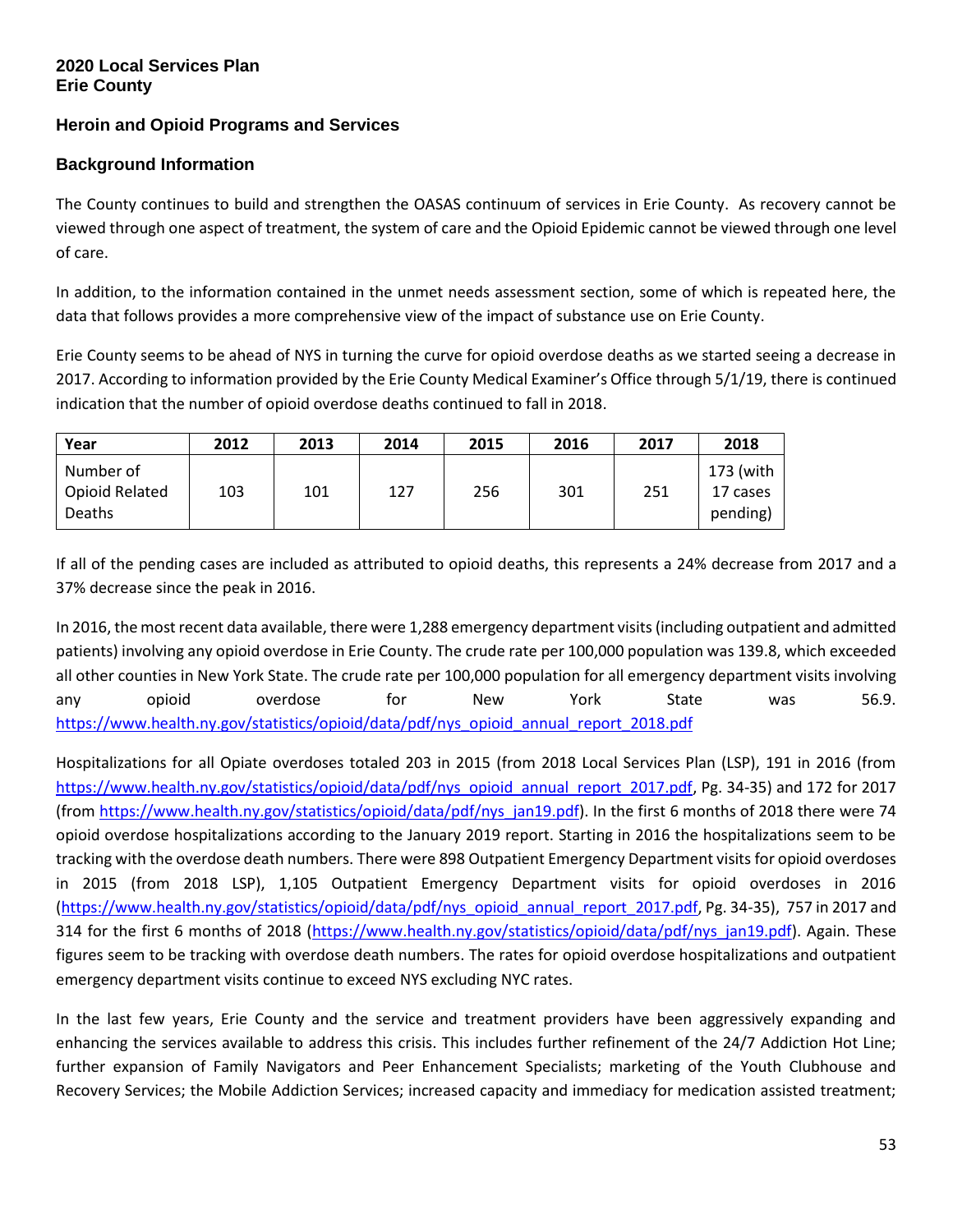expansion of services linked to the criminal justice system including drug courts and forensic services; and continued training of first responders and community residents in Naloxone administration.

The Erie County Department of Mental Health (ECDMH) is now funding services to provide supports for community housing to assist in the successful transition to community living for recovering individuals transitioning back to the community from longer term residential facilities. The model utilizes a Critical Time Intervention (CTI) care management model. This approach is designed to create greater access to ongoing community based recovery support, which extends beyond the time frame offered by more traditional modalities. This model is aligned with a chronic care approach. The project was launched in August 2018.

Due to the Opiate Epidemic, NYS OASAS has responded to the need for additional substance abuse residential beds. OASAS funded an expansion of residential services by 25 beds to a provider in Niagara County, which also serves Erie County residents. These beds were opened in 2018. The current environment is rapidly changing; there is promise of additional resources for Western New York in response to the epidemic with the release of the state and federal budgets.

The Erie County Department of Mental Health has also sought out additional resources to support the effort to reduce opioid use. The ECDMH has received the following grants:

- The ECDMH applied for and was awarded an Adult Drug Courts grant funded by the Substance Abuse and Mental Health Services Administration (SAMHSA) entitled the MISSION Criminal Justice project. MISSION-CJ (Maintaining Independence and Sobriety through Systems Integration, Outreach, and Networking for Criminal Justice) is an integrated set of evidence based practices that incorporates Critical Time Intervention (CTI), case management, Dual Recovery Therapy, Peer Support, and Trauma Informed Care as the core treatment elements. This program focuses on high risk opiate users in Erie County and blends high intensity case management and therapy with additional community supports. The grant started in September 2016 and runs through September 2019. This project expands the Drug Court Navigation Program for drug court participants that are currently not eligible for existing navigation services, but are at high risk for overdose, integrating behavioral health treatment with MAT and reducing overdoses among drug court participants. The population to be served are individuals charged with a nonviolent misdemeanor and/or felony offense, which is related to their substance abuse.
- The ECDMH applied for and received a SAMHSA grant that is servicing the Erie County Family Treatment Drug Court. This project has expanded and enhanced the current Family Treatment Drug Court process, provides community based care navigation with a focus on rapid access to MAT and integrates all other healthcare and mental health care into the court room process.
- The ECDMH applied for and was awarded funding for an early diversion grant funded by the Substance Abuse and Mental Health Services Administration (SAMHSA) entitled the Erie County Early Diversion Enhancement Program for Adults with Co-Occurring Disorders. This grant process uses the MISSION-Vet (Maintaining Independence and Sobriety through Systems Integration, Outreach, and Networking for Veterans) as an integrated set of evidence based practice that incorporates Critical Time Intervention (CTI), case management, Dual Recovery Therapy, Peer Support, and Trauma Informed Care as the core treatment elements. The grant funding period is 9/30/18-9/29/2023. This grant has a primary focus on expanding Crisis Intervention Training (CIT) to law enforcement as well as provide community based care management to high risk individuals who come into contact with the criminal justice/ law enforcement systems to facilitate a reduction in unnecessary hospitalizations and arrests.
- The ECDMH applied for and was awarded funding for an expansion and enhancement process in the Opioid Intervention Court process. The current grant functions under funding from the BJA and is the first of this type of court room intervention in the country. This court room process will be continued with the additional funding through the SAMHSA. This model employs additional resources that support participating individuals with not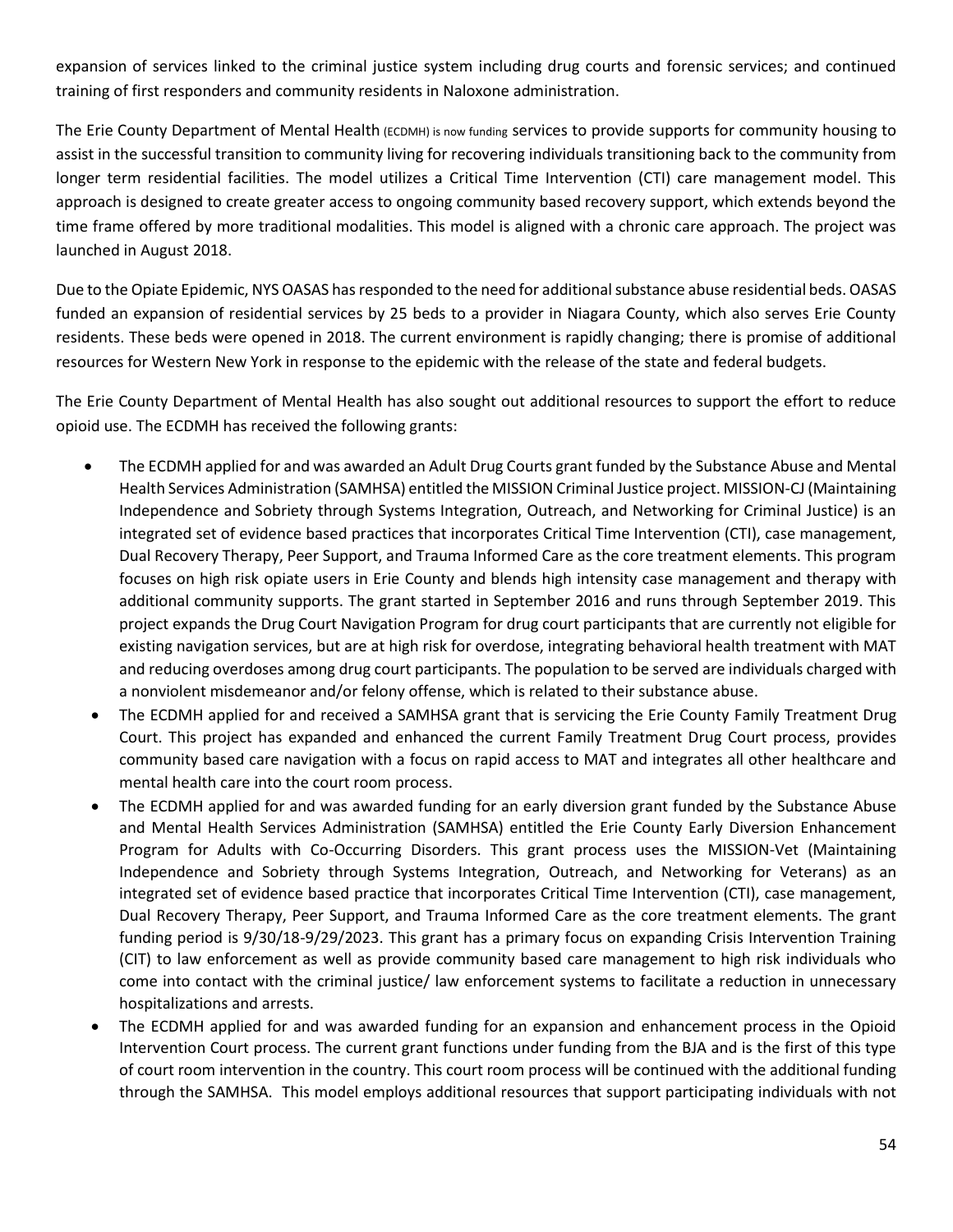only court room related activities but community based care management. This new model employs the MISSION CJ model. The grant funding period is 5/31/19-5/30/2024. Full implementation will occur 9/2019.

 Columbia University's School of Social Work has been awarded \$86 million from the National Institute on Drug Abuse (NIDA), part of the National Institutes of Health, to support research intended to reduce opioid deaths across New York State. Columbia University will be partnering with 15 New York counties, including Erie County, which have been heavily affected by the opioid crisis. Erie County will receive a portion of these funds to expand Opioid Treatment and support services.

In order to better understand the extent of the opioid and substance use problem in Erie County, it is helpful to review the data we have available, specifically the admissions to treatment by primary substance. The following chart shows the number of admissions to OASAS licensed facilities in Erie County by primary substance. This data represents the number of admissions by primary substance of Erie County residents in OASAS certified treatment as of December 31st of each respective year (includes individuals admitted multiple times and all insurers). From 2008 to 2017 the number of admissions for Heroin in OASAS facilities has increased more than two and a half times in Erie County from 1,233 in 2008 to 3,170 in 2017. Alcohol as the primary substance at admission has fallen since 2008 levels (6,490) and was at its lowest point in 2016 (4,105). From 2017 to 2018 there is a decrease in admissions with Heroin as the primary substance and 2016-2018 are showing an increase in admissions with alcohol as the primary substance. Note that not all substances are included in the following table. Substances that have less than 10 incidences of being reported as the primary substance over the past 3 years are not included in the chart. Data from (NYS OASAS Applications Inquiry Report).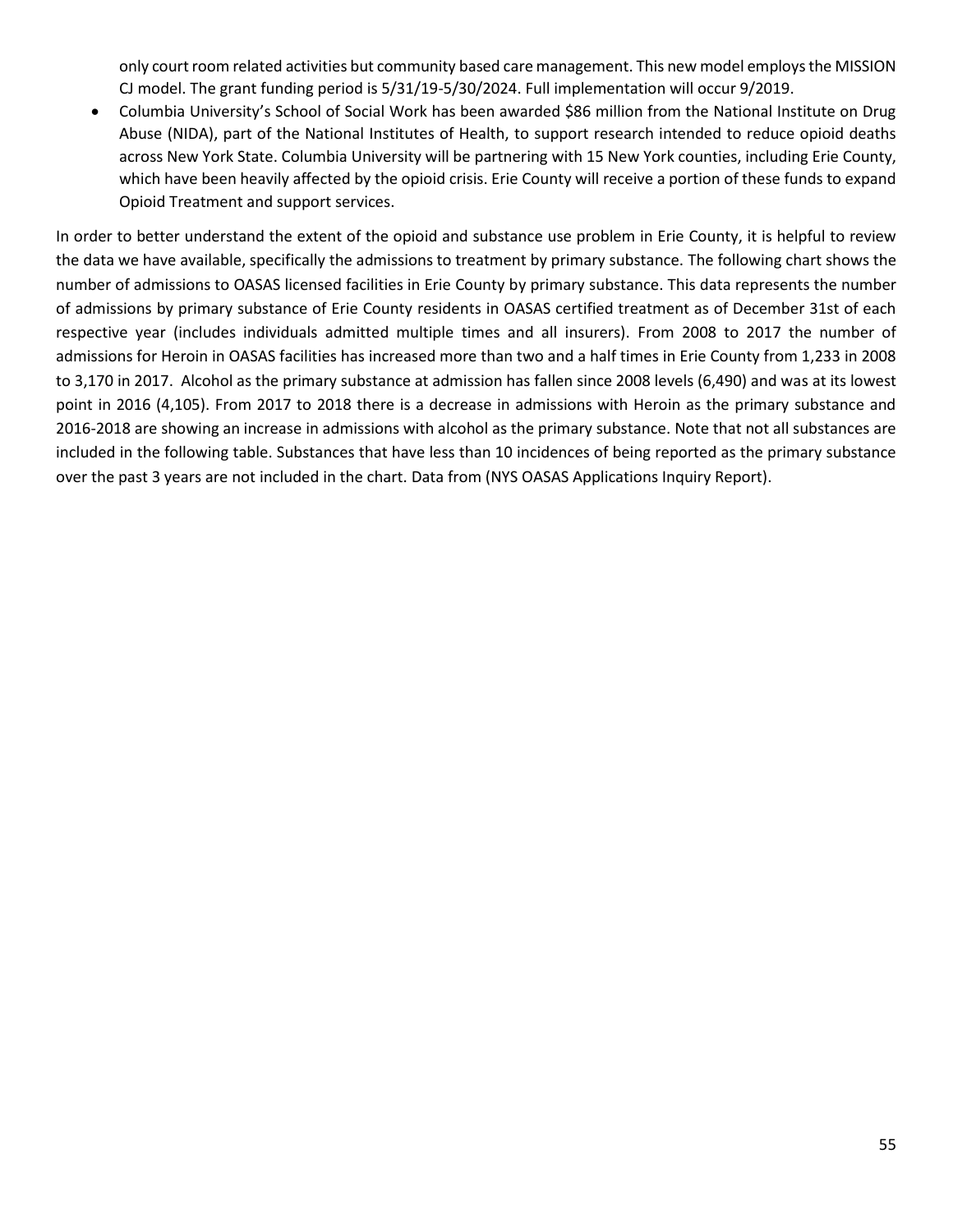

Opioids as a class of substance includes Buprenorphine, Heroin, Non-prescription Methadone, Other Opiates/Synthetic and OxyContin. When these are combined to show the full opioid picture, the understanding of the opioid crisis changes. The following table and chart shows the number of admissions for Erie County residents with an opioid substance as the primary substance to OASAS outpatient programs during the period 2008-2018. This data represents the number of admissions by primary substance of Erie County residents in OASAS certified treatment as of December 31st of each respective year (includes individuals admitted multiple times and all insurers). Alcohol admissions are displayed for comparison purposes (NYS OASAS Applications inquiry report). From 2008 until 2017 the number of people reporting any opioid as their primary substance more than doubled from 2,280 (2008) admissions to 4,676 admissions in 2017. The 2018 data is showing a 13% decrease in the number of people accessing treatment who report an opioid as their primary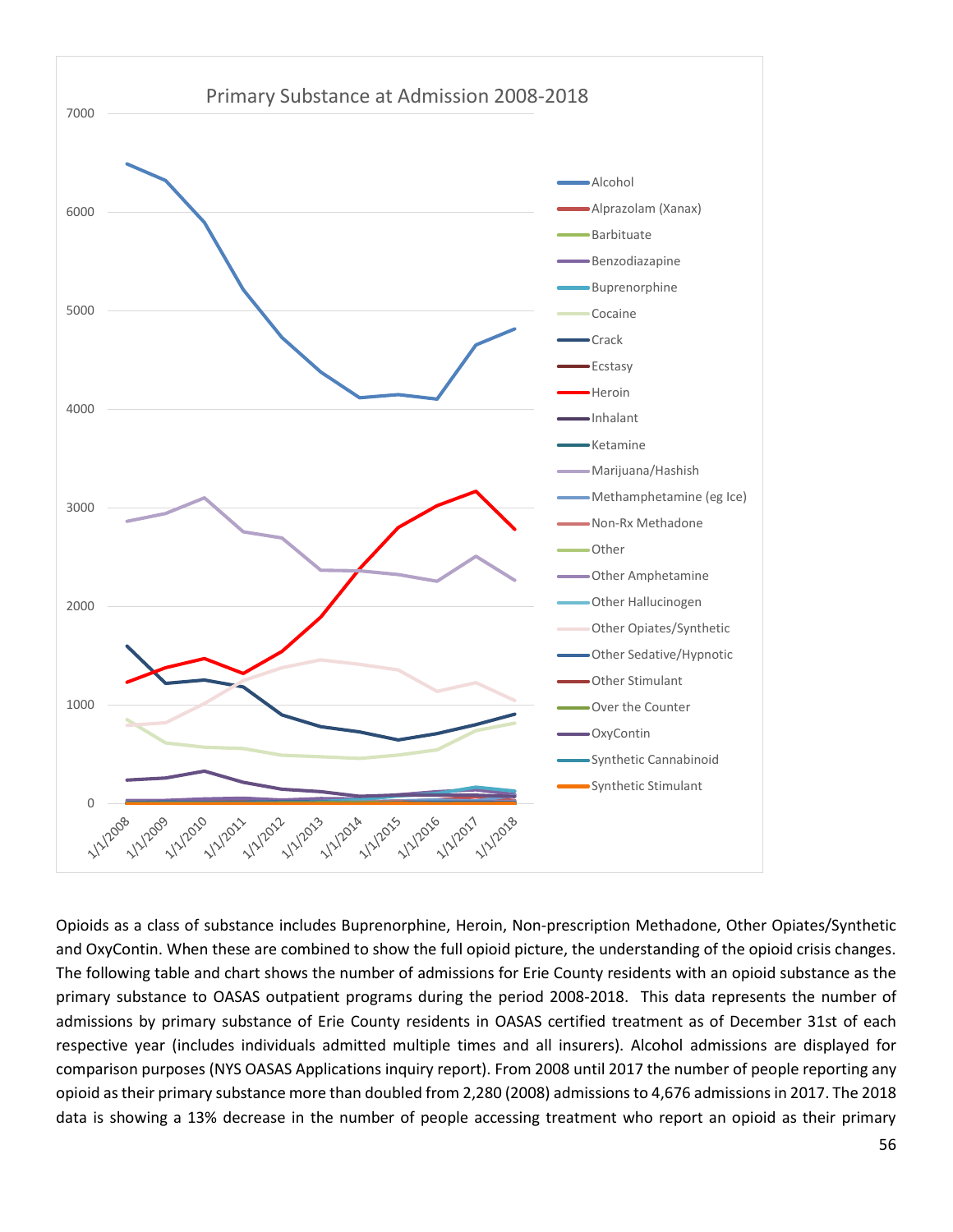substance. In 2018 alcohol is now the most commonly reported primary substance at admission. It should be noted that these figures only include individuals accessing care at OASAS certified providers, and does not include individuals not yet accessing treatment or who access treatment through private physicians or other non-certified providers. Therefore, the number of people seeking treatment for a substance use disorder is probably significantly higher than what is shown here.

|                                                            | 2008  | 2009  | 2010  | 2011  | 2012  | 2013  | 2014  | 2015  | 2016  | $2017*$ | 2018  |
|------------------------------------------------------------|-------|-------|-------|-------|-------|-------|-------|-------|-------|---------|-------|
|                                                            |       |       |       |       |       |       |       |       |       |         |       |
| Heroin                                                     | 1233  | 1381  | 1474  | 1323  | 1546  | 1894  | 2385  | 2801  | 3025  | 3171    | 2796  |
| Other Opiate/<br>Synthetic                                 | 795   | 822   | 1017  | 1250  | 1381  | 1460  | 1415  | 1358  | 1139  | 1237    | 1054  |
| OxyContin                                                  | 241   | 261   | 332   | 218   | 148   | 124   | 77    | 90    | 88    | 89      | 76    |
| Buprenorphine                                              | 3     | 5     | 13    | 15    | 18    | 23    | 42    | 80    | 104   | 171     | 145   |
| Non-Rx<br>Methadone                                        | 8     | 9     | 13    | 11    | 10    | 10    | 13    | 28    | 13    | 8       | 12    |
| <b>Total Opiate</b>                                        | 2280  | 2478  | 2849  | 2817  | 3103  | 3511  | 3932  | 4357  | 4369  | 4676    | 4083  |
| Alcohol                                                    | 6490  | 6322  | 5897  | 5214  | 4731  | 4379  | 4118  | 4149  | 4102  | 4672    | 4864  |
| <b>Total Admits</b><br><b>ALL Substances</b><br>thru 12/31 | 14251 | 13794 | 13935 | 12760 | 12174 | 11736 | 11812 | 12209 | 12270 | 13753   | 13350 |

\*2017 data includes some inconsistencies caused by merging of agencies and clients being entered into new programs. This affects approximately 5% of the total data set for 2017.



\*2017 data includes some inconsistencies caused by merging of agencies and clients being entered into new programs. This affects approximately 5% of the total data set for 2017.

Looking at the admissions by primary substance grouped by class of substance provides greater perspective regarding the primary substances reported at admission. The follow chart includes Alcohol, Benzodiazepines (Alprazolam/Xanax and Benzodiazepine), Cocaine and Crack, All Opioids (Buprenorphine, Heroin, Non-prescription Methadone, Other Opiates/Synthetic and OxyContin), and Marijuana/Hashish.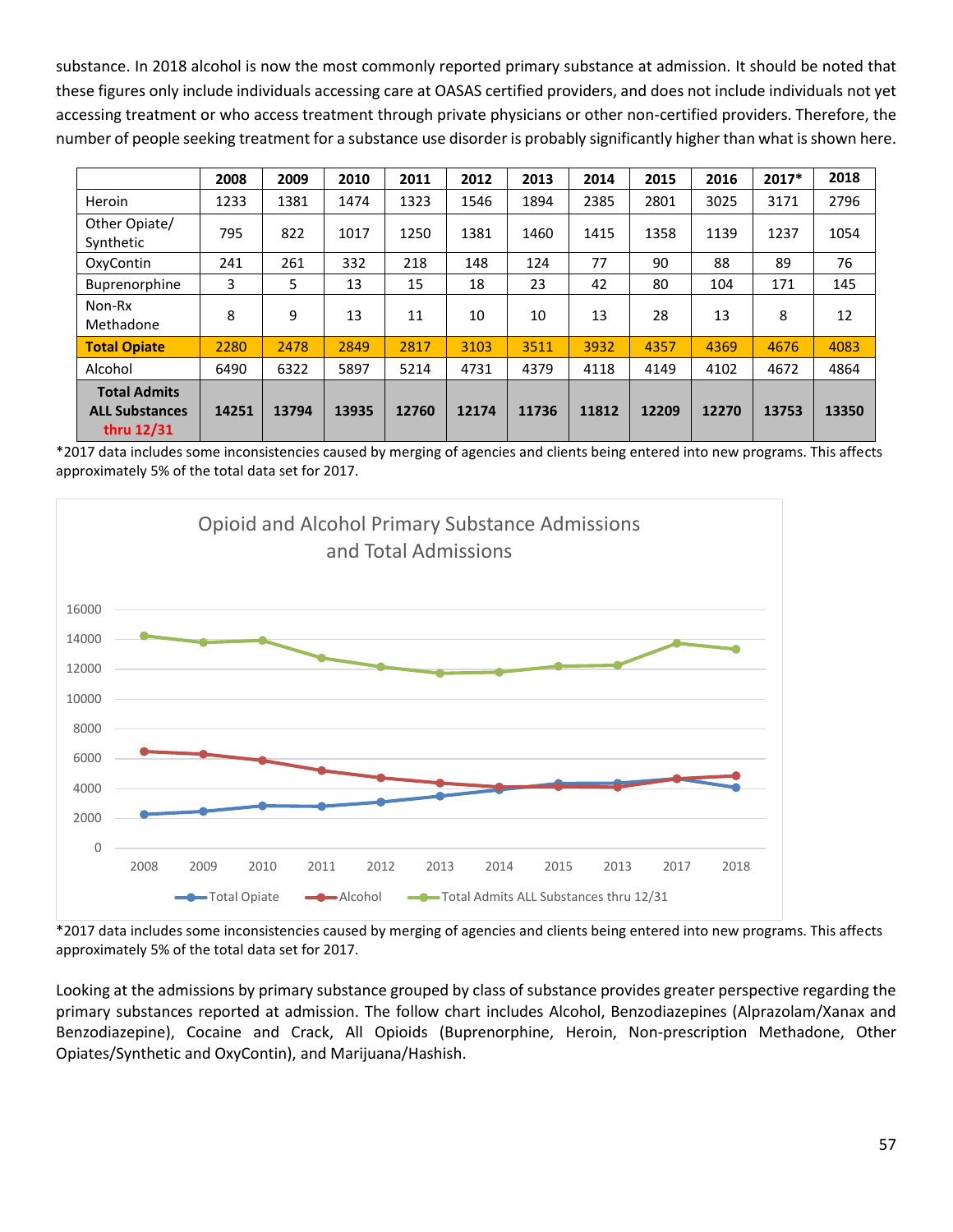

\*2017 data includes some inconsistencies caused by merging of agencies and clients being entered into new programs. This affects approximately 5% of the total data set for 2017.

In order to get a broader understanding of which substances are being used by those entering OASAS treatment, we also are looking at substances that are being reported as secondary and tertiary substances at intake. Understanding polysubstance use can provide some insight into emerging trends. The following graph represents the number of all admissions and all substances reported as either primary, secondary or tertiary substances. Alcohol and Marijuana/Hashish are most commonly reported. (Data from NYS OASAS Applications Inquiry Report). Cocaine and Crack have been steadily increasing since 2013 and are nearly at the levels of all opioids and marijuana.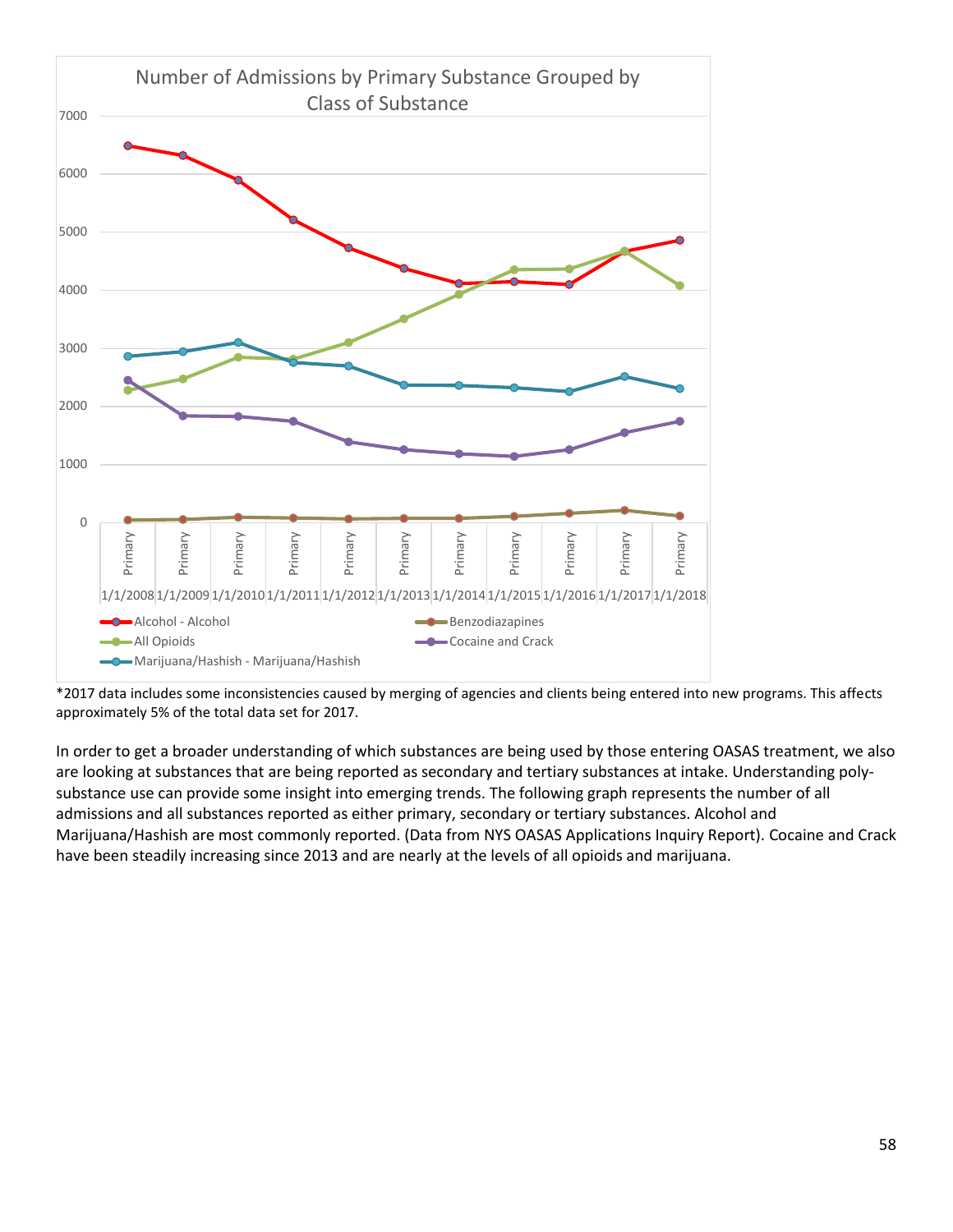

\*2017 data includes some inconsistencies caused by merging of agencies and clients being entered into new programs. This affects approximately 5% of the total data set for 2017.

The key to the improvements seen in Erie County in response to the Opioid Epidemic has been the development and strengthening of meaningful collaboration, across sectors, and among providers. This effort has brought together local government, treatment providers, prevention agencies, the medical community and hospitals, law enforcement, the judicial system, family members and loved ones, peers, corrections, emergency responders, and the community at large. Going forward, the ECDMH will continue to grow and develop these relationships with the goal of continually strengthening the system of care.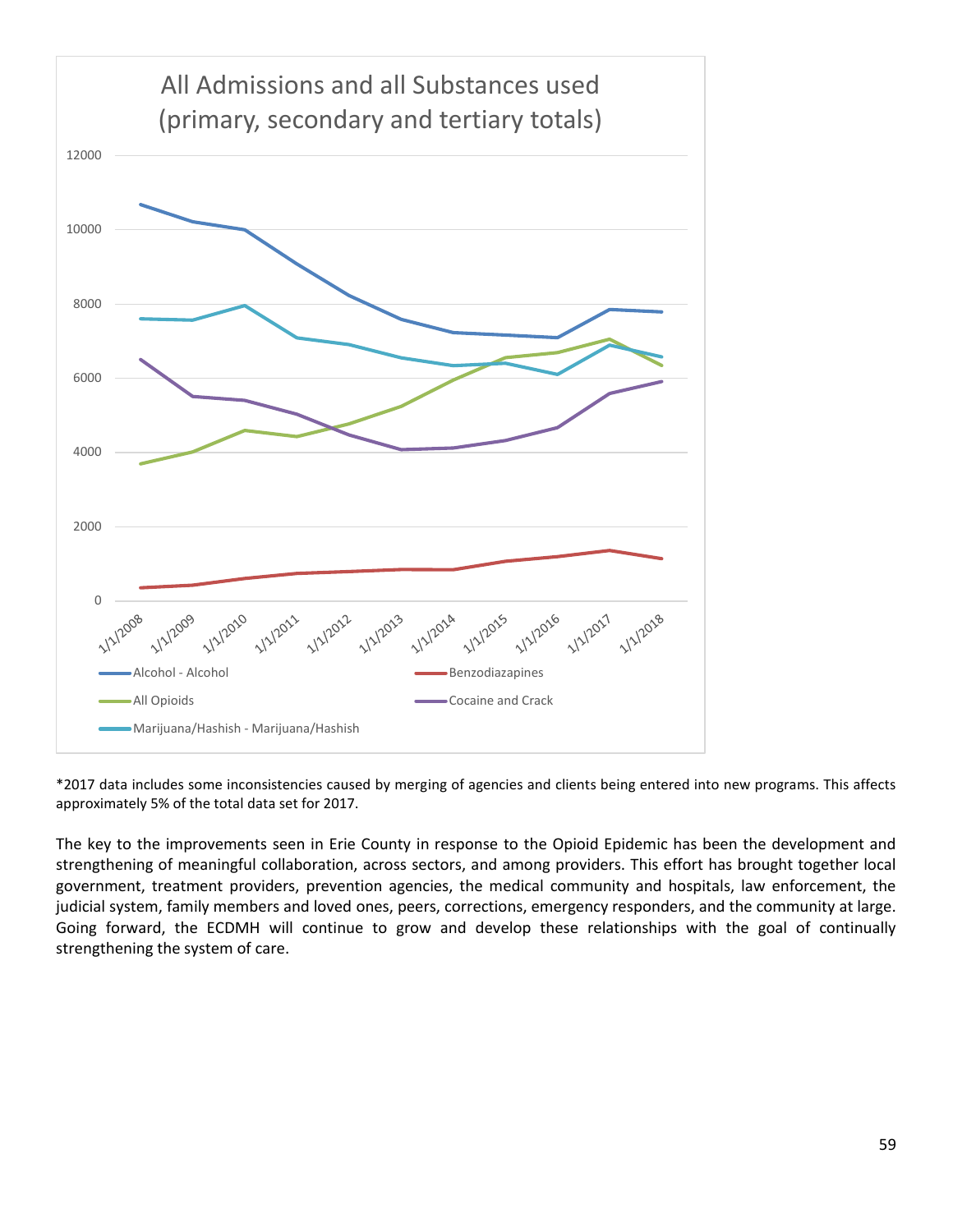#### **Heroin and Opioid Programs and Services Goal Statement**

To increase residents participation in treatment, treatment options and to reduce deaths due to Opiates and other substances.

#### **Objectives:**

- 1) Increase coordination across the system, increase access to services and treatment, and leverage the services currently available in Erie County and the Region to support individuals needing opioid treatment and support as well as their families and loved ones.
- 2) ECDMH will continue to work with the Erie County Opiate Task Force and ECDOH to:
	- a. Explore use of Medication-Assisted Treatment in the Erie County Correctional Facilities
	- b. Expand availability and scope of educational groups related to substance use disorders and recovery readiness in the Erie County Correctional Facilities.
	- c. Support direct access to Clinic Treatment and Medication Assisted Treatment including rapid induction to Buprenorphine in the community
	- d. Continue to collaborate with service and support providers to ensure that new and existing services are known to recipients and family members and are an effective collaboration.
- 3) Monitor treatment availability and access, work with providers to improve service delivery and use of best practices. Also continue to monitor substances reported at admission to treatment to stay ahead of emerging trends.